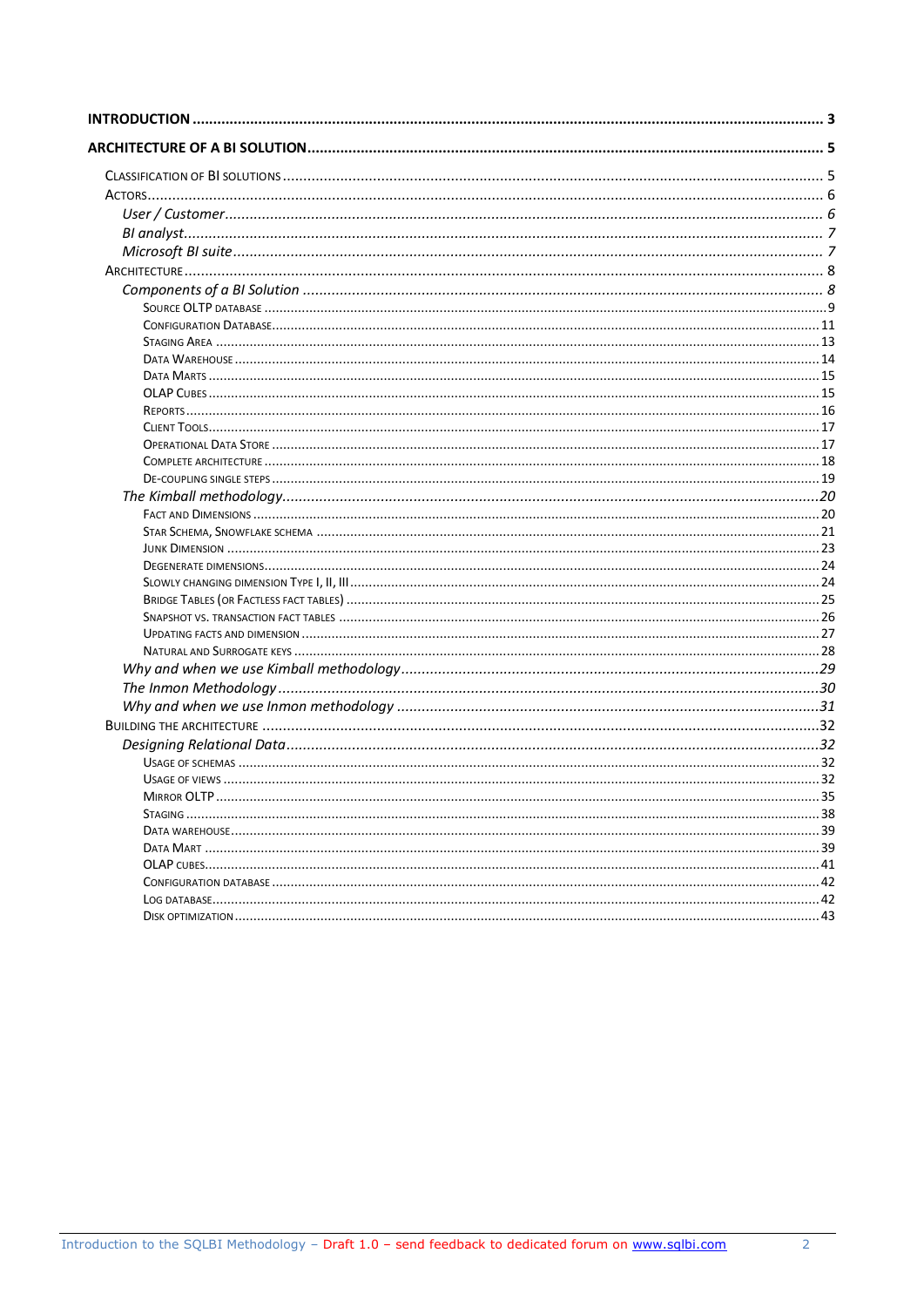# **Introduction**

This paper is an introduction to a methodology for the implementation of advanced BI solutions using Microsoft SQL Server, SQL Server Analysis Services and – more generally – the Microsoft suite for Business Intelligence.

It is difficult to clearly describe what the paper is about. It is much easier to say what it is not about and what you are supposed to know in order to get the most out of this paper.

- It does not describe what SSAS is, but sometimes it will try to show how it internally works. We will extensively use SSAS but will never spend time describing what you will do with a single click of the mouse. You are supposed to have a medium knowledge of the usage of SSAS and the ability to navigate easily through all its windows and properties. Instead, sometimes it will be necessary to go deep into its calculation technique in order to understand why a specific way leads to better results when compared to another one.
- It is not a paper about SQL Server Integration Services. Sometimes you will see screenshots of SSIS packages briefly described in order to make concepts clearer, but we will not spend time describing each feature of SSIS.
- It does not describe SQL at all. The book is full of SQL statements that you will need to immediately understand because we will provide no description of the SQL Syntax. For a BI analyst, SQL should be easy to read as English is.
- It is not an introductory or generic paper on BI solutions. You are supposed to be a BI analyst who knows the basis of BI and wants to discover something more about using the full power of SSAS to give better solution to your customers.
- It is not a Kimball versus Inmon book. You should already know both methodologies. When needed, we will point out some consideration about which one is better in particular cases, but we will not spend too many words on it.
- It is not a bible about BI with SSAS. Anything said here is our personal opinion derived from our personal experience. Over the years, this experience lead to successful implementation of several BI solutions, but we always had to tune up the concepts of principle stated here with the real problems we had to face with the customer. Whenever you will not agree with what we say, always remember that this is our vision of a BI solution, never the one and only truth.
- It does not cover only multidimensional design. It covers topics from the design of the initial database up to the complete design of the final OLAP cubes viewed by the user. We will go into some details when needed and leave some others when we feel that they are not so important.

If forced to give a definition of what this paper is about, we can say that this paper will provide you some new tools of the trade that – in our opinion – are very interesting for a good BI analyst. You may or may not decide to try to use them in your projects but, knowing them, you will be a better BI analyst.

The world of business intelligence is very challenging. Users require advanced analysis, BI solutions grow very fast and quickly pervade the whole corporation. The volume of data that BI solutions need to manage is huge and always growing.

We tried to collect in this book our personal experience in the development of BI solutions. Every time a new challenge rises, we always try to look at it as an opportunity to create new patterns that will be useful in the future. When we solved the first challenge, we take some time to better study it and develop a methodology that will make it easier to solve similar situations in the future.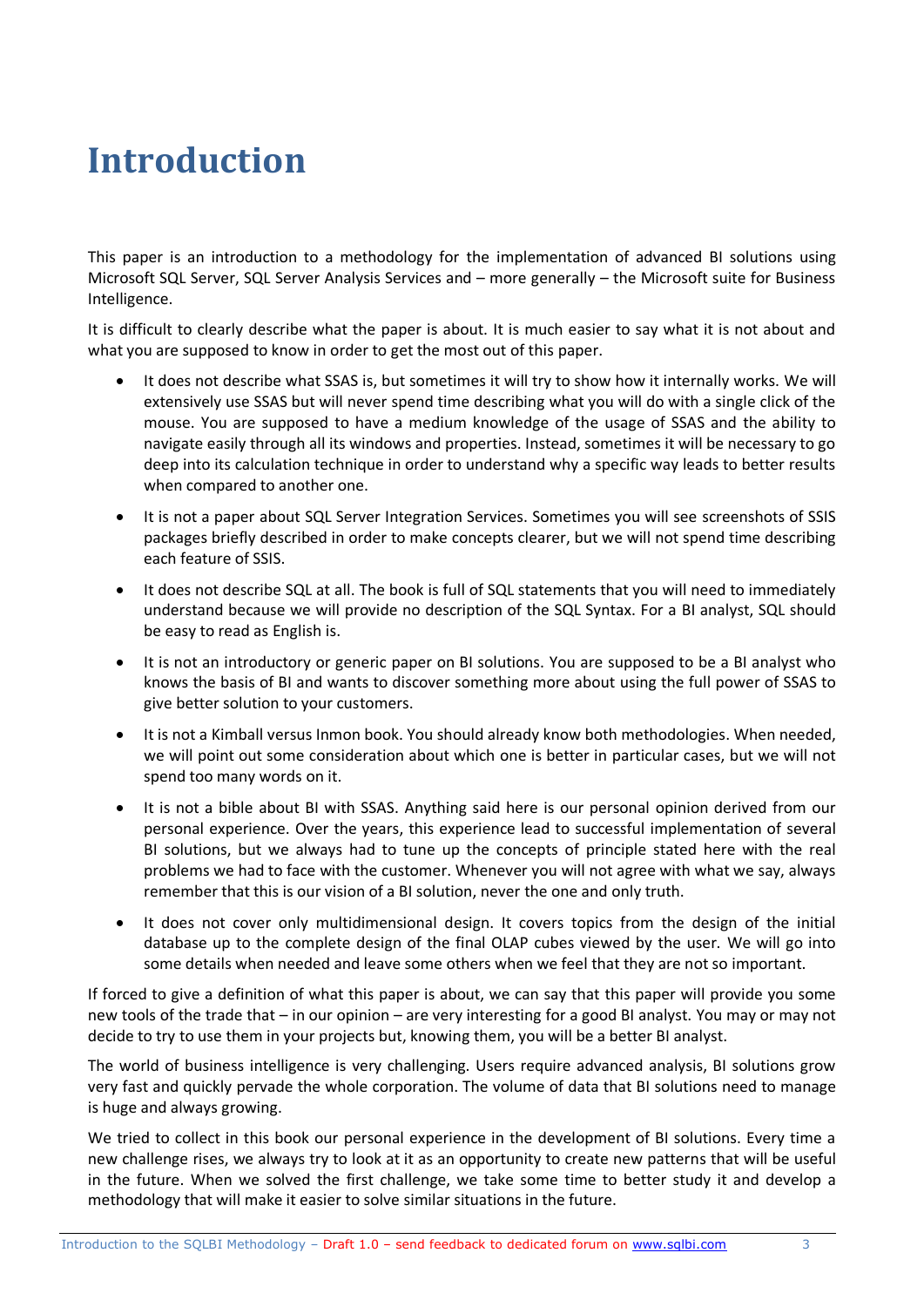The result of this work is a collection of considerations that finally leads to a model of implementing BI solutions. From the OLTP database to the final report required from the user the way is very long. We are trying to provide you some hints and insights that – over the time – lead us to smooth this way. We really hope that the same hints will be useful for you.

The reference for this book is not that of data warehouses of multi terabyte. We built several data warehouses in the size order of hundred gigabytes and we are well aware that – for multi terabyte databases – some of our solutions would be critical. Nevertheless, we know there are many small and medium sized companies that need great data warehouses to grow up and be able to understand better their business. In these cases, you can consider developing some of the solutions we adopted.

What we are trying to explain in this paper is a way of thinking to BI solutions with the mind completely open. Sometimes we will use a tool for what it was not designed for, just because we discovered that – looking at it from another perspective – it could make something great.

People in the BI community need to share experience in order to let others discover more and more ways to achieve the great results BI is producing over these years. This is our personal contribution to this wonderful world of research activity.

We hope you will enjoy reading as much as we enjoyed writing and we really hope that, at some instant during the reading, you will close it and think: "that is interesting, I can try it with my customer".

Our best reward for this work will then be your thoughts in that one instant.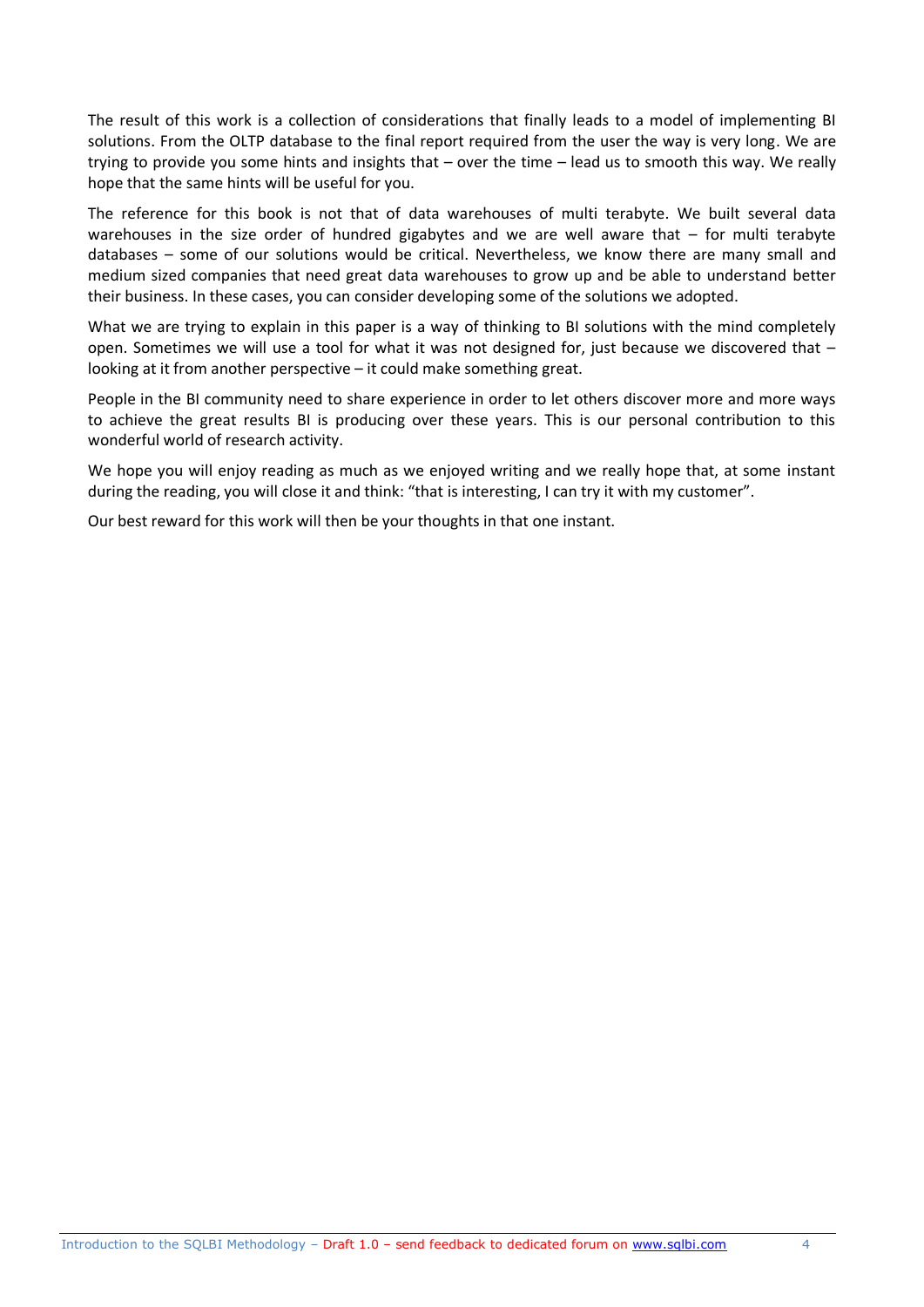# **Architecture of a BI solution**

The goal of the chapter is to provide a solid basis for discussions. In this chapter we will recall standard terminology used in BI solutions and describe the main problems that we have to face when designing a BI solution.

Please note that we are talking of a data warehouse solution, not a simple database nor a specific cube.

It is misleading to think that a data warehouse solution consists of only the final database used by the customer; we will speak about a "Solution" as we are interested in talking about the whole process of building that final database.

During the descriptions we will sometime stop to think more about a specific definition. Remember: the goal of the paper is not that of describing a methodology. We want to explain what consideration will lead to the final architecture we use. So be prepared to read a simple definition and then a long set of considerations that will change it. At the end, it will be clear why the definition is or is not correct and you will be able to have your own opinion about it.

The real goal of the paper is to let you follow the reasons that lead us to the final solution, not just of describing it.

## **CLASSIFICATION OF BI SOLUTIONS**

In the whole paper, we will sometime refer to the size of the BI solution and give some advice for small or medium BI solution compared to big ones, stating that a specific hint may or may not be viable for that specific size of the solution.

We want to define a classification of solutions based on their size and complexity. It is clear that size leads to complexity: even a simple solution made up of a few dimensions will become complex if it will have to handle several billions rows in the fact table. Normally the processing of data warehouses happens during the night, in order to have all data available for the users in the morning. This may not be your specific case but, when we speak of something happening overnight, we think to something happening during the ETL phase of the data warehouse creation.

#### **Small BI solution**

We can rebuild a small BI solution each time because the entire ETL phase will consume a few hours of computation and does not need to keep complex history of changes in the dimensions.

If you are developing a small BI solution, you normally will recreate the whole database each time the ETL phase starts, producing a fresh database each night. This simple method of creating the data warehouse is very convenient, when applicable, because it will highly reduce the complexity of handling the database. We can apply any change without worrying about the old data just because there is no old data (where old data means data already processed and imported in the BI solution).

Even if this approach might seem strange, we find that many small or medium size companies have data warehouses whose elaboration will last no more than six, seven hours of computation. Using this pattern leads to simple solutions very easy to handle and with a very high return of investment.

We will sometime refer to small BI solution as "one shot solutions" because they can be built with "one shot" of ETL computation.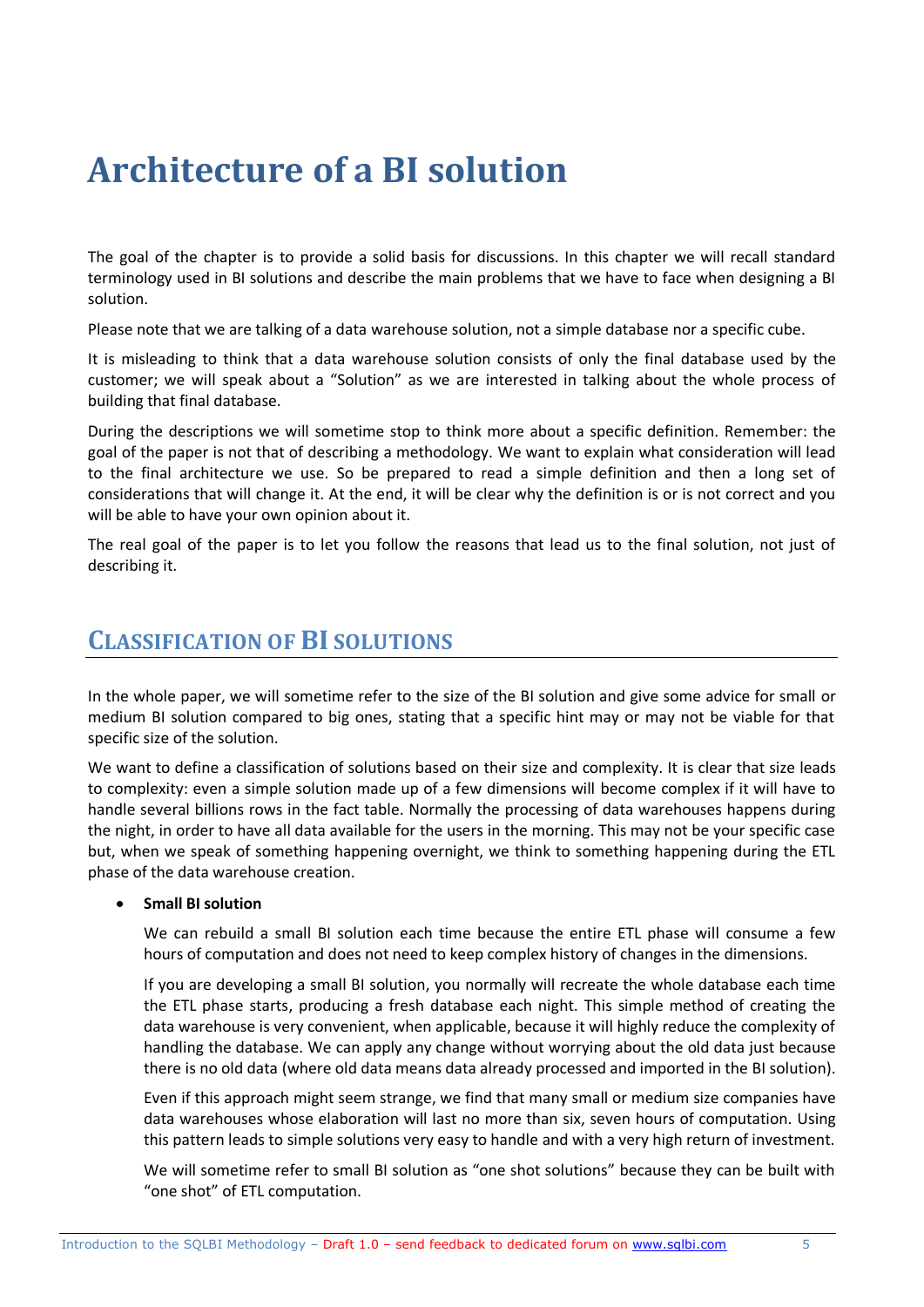#### **Medium BI solutions**

If we need to trace history of changes in the dimensions, (i.e. you have some SCDs in the solution) the one shot solution seems to be no more a viable way. This is partially true.

If the complete solution can be rebuilt nighttime, we will always try to keep it as a one shot solution, computing it each night. If, for some reason, we need to maintain the history of changes of some specific dimensions, we think that it is easier to store the different version of those dimensions in a persistent database, reloading all the facts and dimensions each night.

Doing this, we maintain the advantages of the one shot solution adding a slight complexity for the storage of different versions of the dimensions, but we still have full control on any database change since we can rebuild the database during one pass of computation.

#### **Large BI solutions**

When the size of the fact tables becomes so big that "one shot solution" is not a viable one, then the only choice is that of loading it incrementally each night, applying changes to the dimensions and adding new facts to it.

When a solution is very large, the overall complexity raises of some levels. We cannot rebuild the database easily, nor add attributes smoothly to the solution. Any change will require a high level of attention because all operations will consume CPUs and disks to a high degree.

Moreover, some of the techniques described in this book would lead to poor performance because the size of the tables is so high that you eventually need to use simpler techniques to handle them.

Our experience is that the majority of solutions in the market are made of small or medium sized solutions. Whenever we start a new BI solution, we always need to understand in which scenario we are because the architectural choices will highly depend on the size of the BI solution.

Nevertheless, even for large BI solutions, we will be able to apply several of these techniques to smaller fact tables. It is important to remember that we can always create a smaller fact table from a big one changing the granularity of some dimensions (time is one of the best candidates in these situations).

## **ACTORS**

Before starting to dive into technical details, let us spend some words to describe who the actors that work around a BI solution are.

#### **USER / CUSTOMER**

In the whole paper, we will refer to the "user" as somebody who wants to analyze information using a BI solution. This kind of user is not the only one, there may be several different users for a BI solution, but the analyst is the most challenging one and the most interested in the advanced topics described in this paper.

The user is normally a DSS (Decision Support System) analyst who is interested in making the best with the data that he has to handle every day. He knows that data is available through his IT infrastructure and wants an easy and effective means to analyze and aggregate it.

In our experience, the user is somebody that is very Excel addicted. In the past, he used Excel to compute huge spreadsheets. He is sometimes a guru of Excel and he knows how to format data and present them in a fashionable way.

Before the advent of BI, he gathered data from reports, queries and any kind of source. Our goal, as BI analysts, is that of providing him with the data needed for reporting, taking them from the BI solution we are building. The data has to be fast and accurate.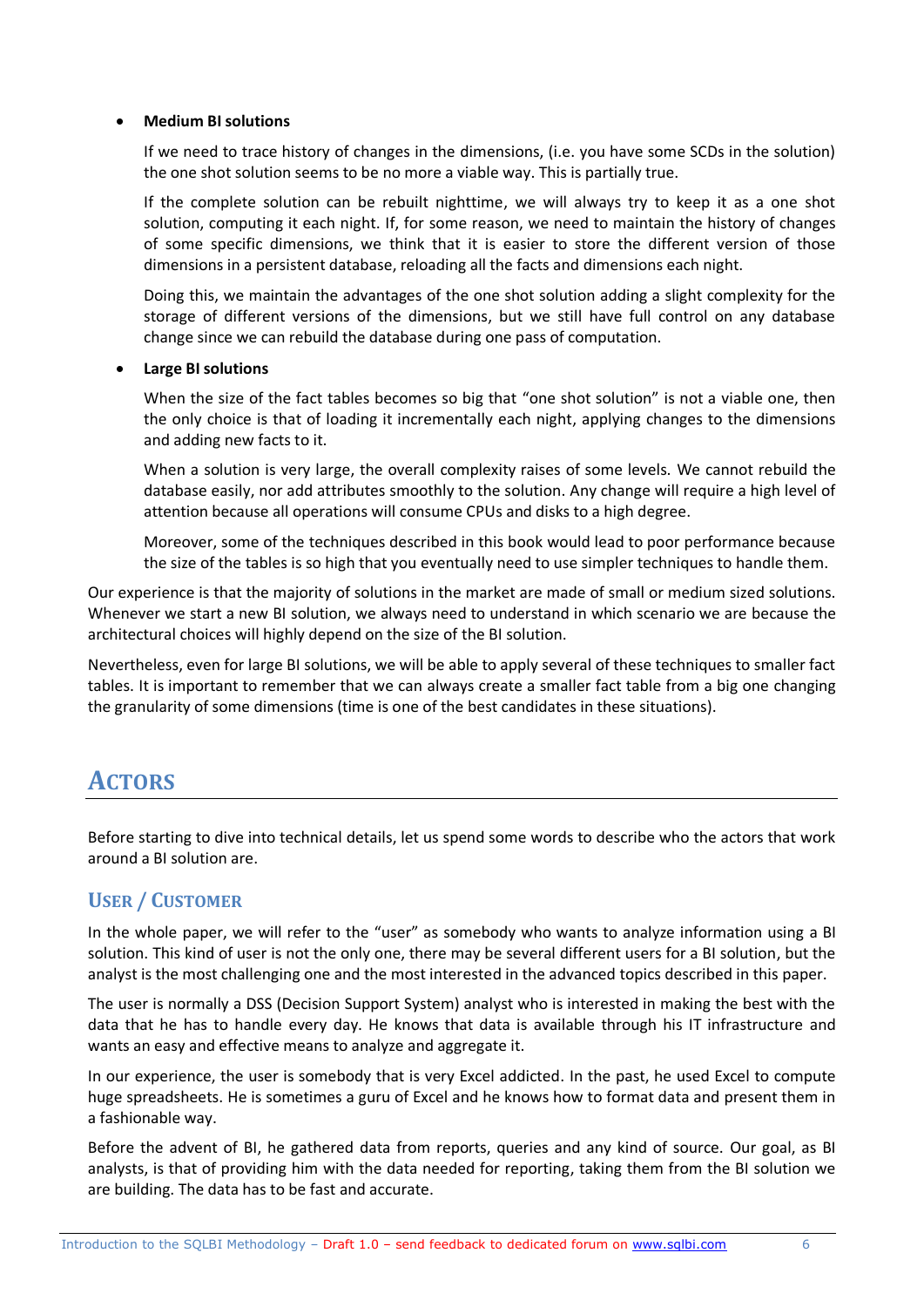As our user is very Excel addicted, we will try to make him use only Excel or any kind of very simple client. We have always to remember that the user does not know (and should not learn) MDX nor any kind of advanced query technique. In our opinion, a BI solution is a good one if the user is completely satisfied by using only Excel or any other basic client for each of his/her queries.

If we can express a complex query only using MDX, probably we could improve the dimensional design to simplify its usage. Of course, this is our opinion, but we believe this so much that it will permeate the whole methodology.

#### **BI ANALYST**

Anybody who is reading this paper should be a BI analyst. A BI analyst is the professional who handles the complexities of building a BI solution.

Beware that the term "analyst" in the BI world is much different from the same term in the software world. In the world of software, you normally find the figure of the "analyst" as one opposed to that of the "programmer". We often think to the analyst as somebody who speaks with the customers and write a huge documentation about the requirements of specific software, translating the user language into a more technical one. A plethora of programmers will write the software, testers and users will test it and eventually the software will start to work. This is the well-known life cycle of software.

A BI Solution is not software. The lifecycle of a BI solution is completely different from that of the software. In the BI world, the analyst is often the same person who will develop or at least actively participate to the production of the solution for the customer. He needs to know very well all the pro and cons of each single decision to migrate data from the OLTP system to the data warehouse.

There are many good reasons for this particular mood of the BI analyst, the first and most important one is that a BI solution is completely based and driven by data, not by user requirements. The needs of the customers are different depending on the specific kind of data that they want to analyze. Moreover, the particular tools that will be used both at the client and server side will definitely influence the decisions. A good BI analyst needs to consider all these information.

Furthermore, it is very rare the case in which a BI solution starts when the complete requirements have been collected and – when it is the case – it will very often fail because it has become too complex. User requirements change very quickly. When the users start to look at the data, they always discover something interesting to analyze that was not so clear at the beginning. This is not a failure of the analyst; it is a rule in BI solution development.

A good BI analyst need to change very often the design of the solution in order to produce a good solution for the users and need to handle very rapidly any change of idea. BI users do not change their requirements because of the weather. The real situation is that they did not perfectly know them at first as they do not know what they will need tomorrow. This is the way a DSS analyst look at the world: discover new information to dive in day by day.

In our opinion, a good BI analyst is somebody who is always ready to change his way in order to follow the user needs. A BI analyst is addicted to satisfy the always-changing user requirements. A BI analyst is definitely different from a software analyst.

As we are BI analysts, the reader of the paper should be a BI analyst; we will often refer the BI analyst as "we", meaning both you and us. So, when you read "From our point of view" we really mean "from the BI analyst point of view".

We hope that it will be both yours and ours.

#### **MICROSOFT BI SUITE**

This paper is about solutions created with Microsoft SQL Server suite. We will not provide any description of the core functionalities of SQL Server. We will simply use them.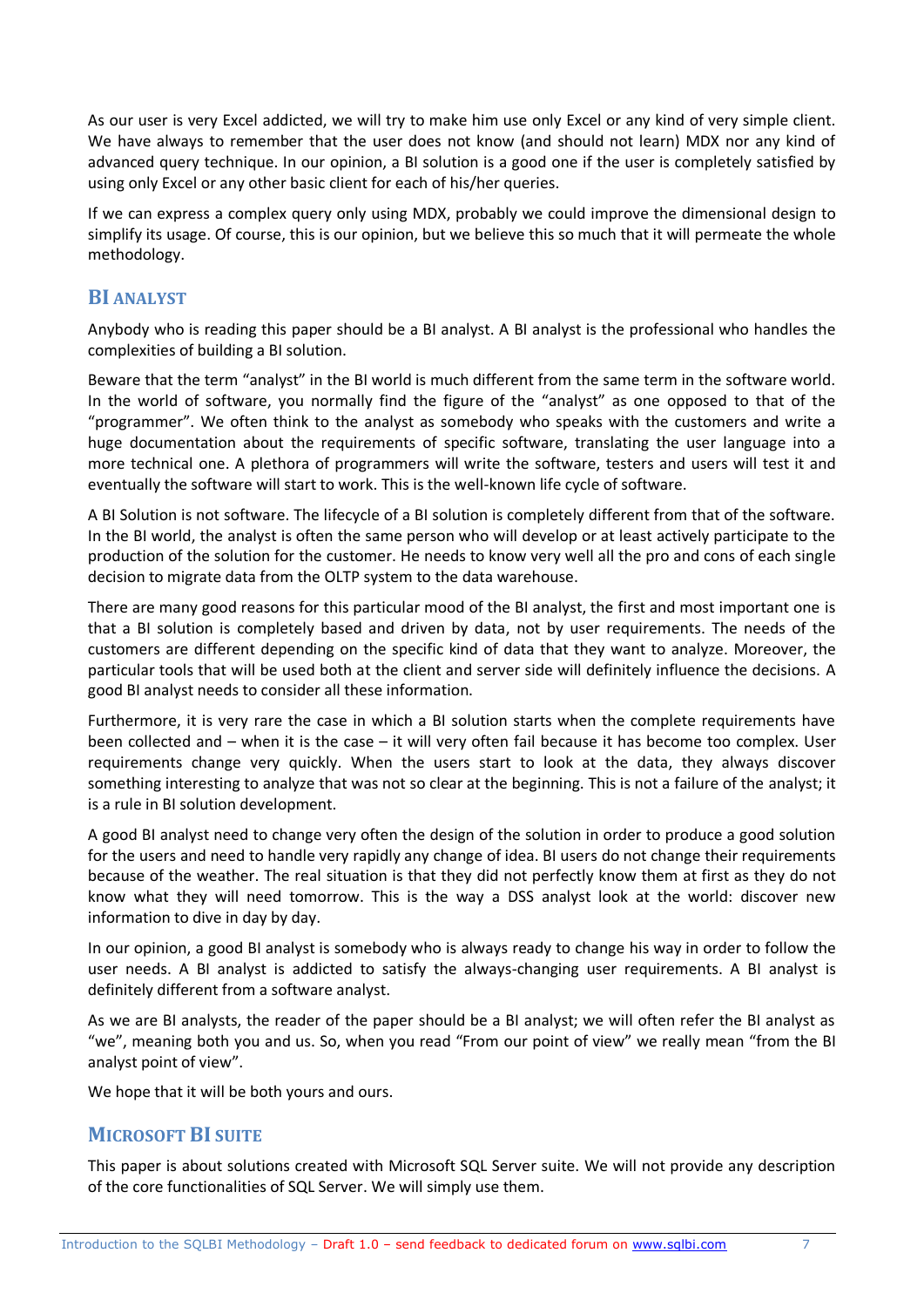In this chapter, we want to recall the software that you need to know and their usage for the purpose of this paper.

#### **SQL Server**

We will use SQL Server as the database engine that handles all databases in a BI solution. Since this paper is on dimensional modeling, it is not mandatory to use SQL Server as the database. Nevertheless, we will describe some hints that are specific to the SQL implementation of Microsoft SQL Server but the concepts described in the paper are still valid for any database engine.

#### **SQL Server Integration Services (SSIS)**

We will build the whole ETL pipeline using SSIS. The examples and several optimization considerations rely on the engine of SSIS. There is no specific need to adopt SSIS as the ETL engine even if all the considerations about the ETL will rely on SSIS.

#### **SQL Server Analysis Services (SSAS)**

SSAS is the multidimensional modeling engine extensively used and described throughout the whole paper. All the examples, considerations, optimizations and modeling technique described in this paper will work only on SSAS.

The goal of the paper is not that of providing a generic multidimensional modeling course but that of describing advanced dimensional modeling with SSAS.

We will not cover all the aspects and functionalities of SSAS. Our experience and the models we will provide do not cover:

- o Real time analysis
- o ROLAP

The models described in this paper cover the more classical use of SSAS for the analysis of complex data warehouses in order to model the business aspects of a customer.

**Excel**

We will use Excel as the main client for OLAP cubes.

**•** ProClarity

Several customers use Proclarity as a convenient BI client. Sometimes we will use the desktop edition of ProClarity to illustrate particular situations even if – for all the examples – we will try to use Excel.

## **ARCHITECTURE**

There are many description of what a BI solution is. We do not want to go into deep or formal definition here but just recall what the objects that a BI solution should handle are.

The reader should already have a good knowledge of what a Kimball solution is. In this chapter, we only want to give names to objects in order to be able to write of them.

During the description, we will make some consideration that will be an introduction of the main arguments of the whole methodology.

#### **COMPONENTS OF A BI SOLUTION**

In this section, we want to define the main components that are normally involved in the building of a Data Warehouse solution.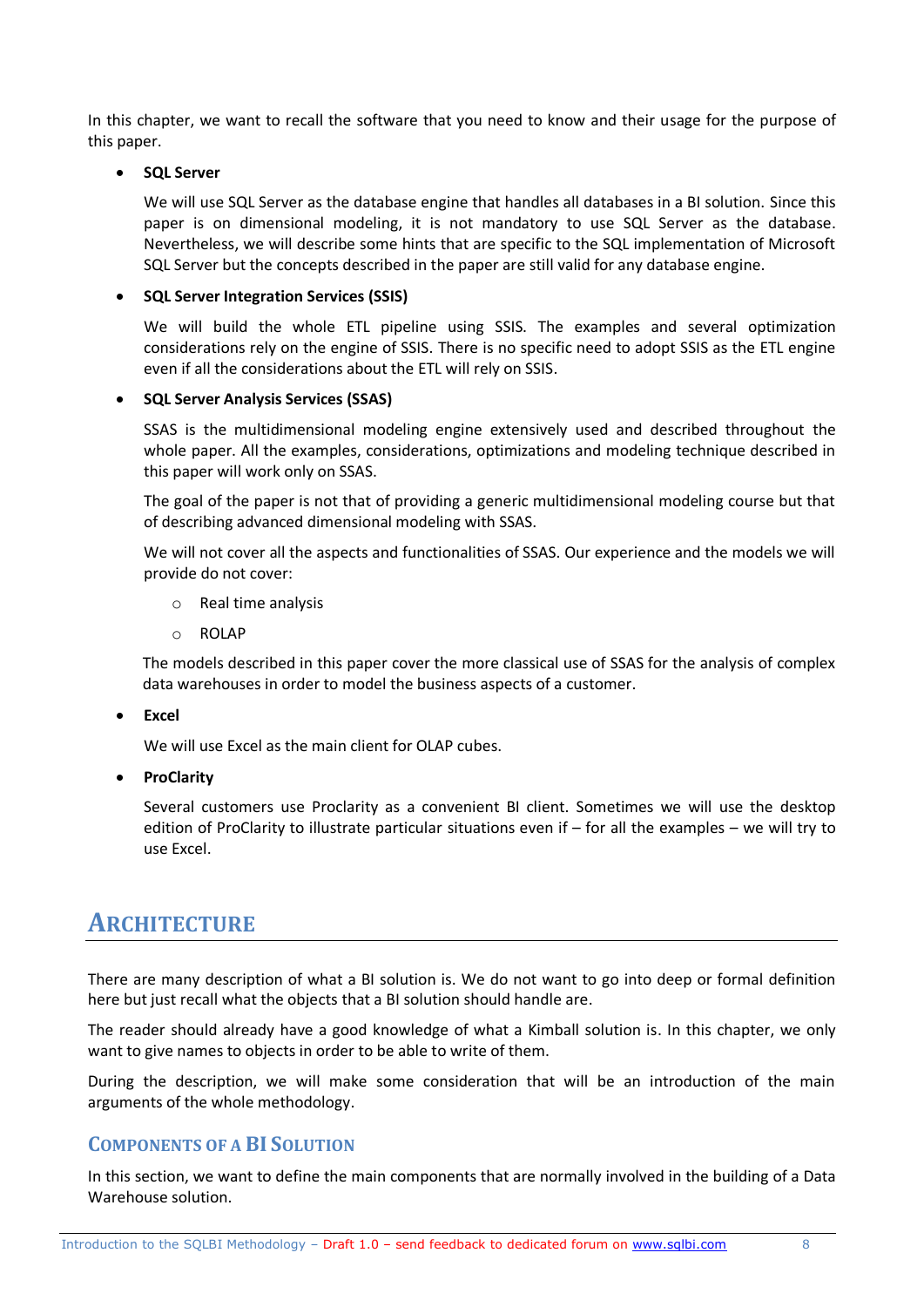We will refer to the whole schema of processing as the "ETL Pipeline". When we speak about the ETL pipeline, we refer to the whole process that starts from the OLTP system and finally produces the OLAP cubes and reports used by our customer.

The goal of this chapter is to build the ETL pipeline incrementally. At the end, we will have a clearer view of what components constitute this pipeline.

#### *Source OLTP database*

The source OLTP (On Line Transactional Processing) is the main source for a data warehouse. It can be a legacy system, CRM, accounting manager or – in general – any kind of database that users adopted in order to manage their business.

Sometimes the OLTP may consist of simple flat files generated by processes running on the host and that we will read during the ETL phase. In such a case, the OLTP is not a real database but we can still transform it importing the flat files into a simple SQL database. Therefore, regardless of the specific media used to read the OLTP, we will refer to it as a database.

Let us view some of the most important characteristics of the OLTP system

 The OLTP is normally complex software that handles information and transactions but, from our point of view, the OLTP is simply a database.

We do not normally communicate in any way with the software that populates the data we want to analyze, our job is that of loading the data coming from the OLTP, integrate it into the data warehouse and the let the users navigate into the data.

As the data resides into the database, we think to the OLTP as being composed of only the OLTP database.

We cannot make any assumption on the OLTP structure.

Somebody else has defined the OLTP system and probably is currently maintaining it. Our task, as BI analyst, is to reveal interesting information hidden in the OLTP database. The option of changing anything is normally prohibited, thus we have to take the OLTP system "as is" without the conviction that it could be made better.

• The OLTP contains several data that are not conformed to the general rules.

Normally in the OLTP system, you will find historical data that is not correct. This is a rule, not an exception. A system that runs from years has very often data that is not correct and never will be.

The BI solution need to make the cleansing of the data and the rearrangement of information. Usually, it is too much expensive to perform these corrections in the old data of the OLTP system.

• The OLTP has often a poor documentation.

In our experience, very often the OLTP has a poor documentation. The first (and hard) work of the BI analyst is that of creating a good documentation of the system, validate the data and check it for any inconsistency.

Sometimes we work directly with the OLTP system in order to read data but more frequently, and depending on the size of the Data Warehouse, we try to make a SQL Server database that contains a mirror of the same data.

The advantage is intriguing: being able to do something prohibited like to alter the database creating indexes, views and any other kind of tool that will help us to work smoothly. This need will lead us to define a new object in the BI solution that we call "Mirror OLTP" i.e. a mirror copy of the OLTP database.

From the logical point of view, there are no differences between the OLTP database and the mirror. From the technical point of view, the difference is dramatic, as we will have full control of the mirror database.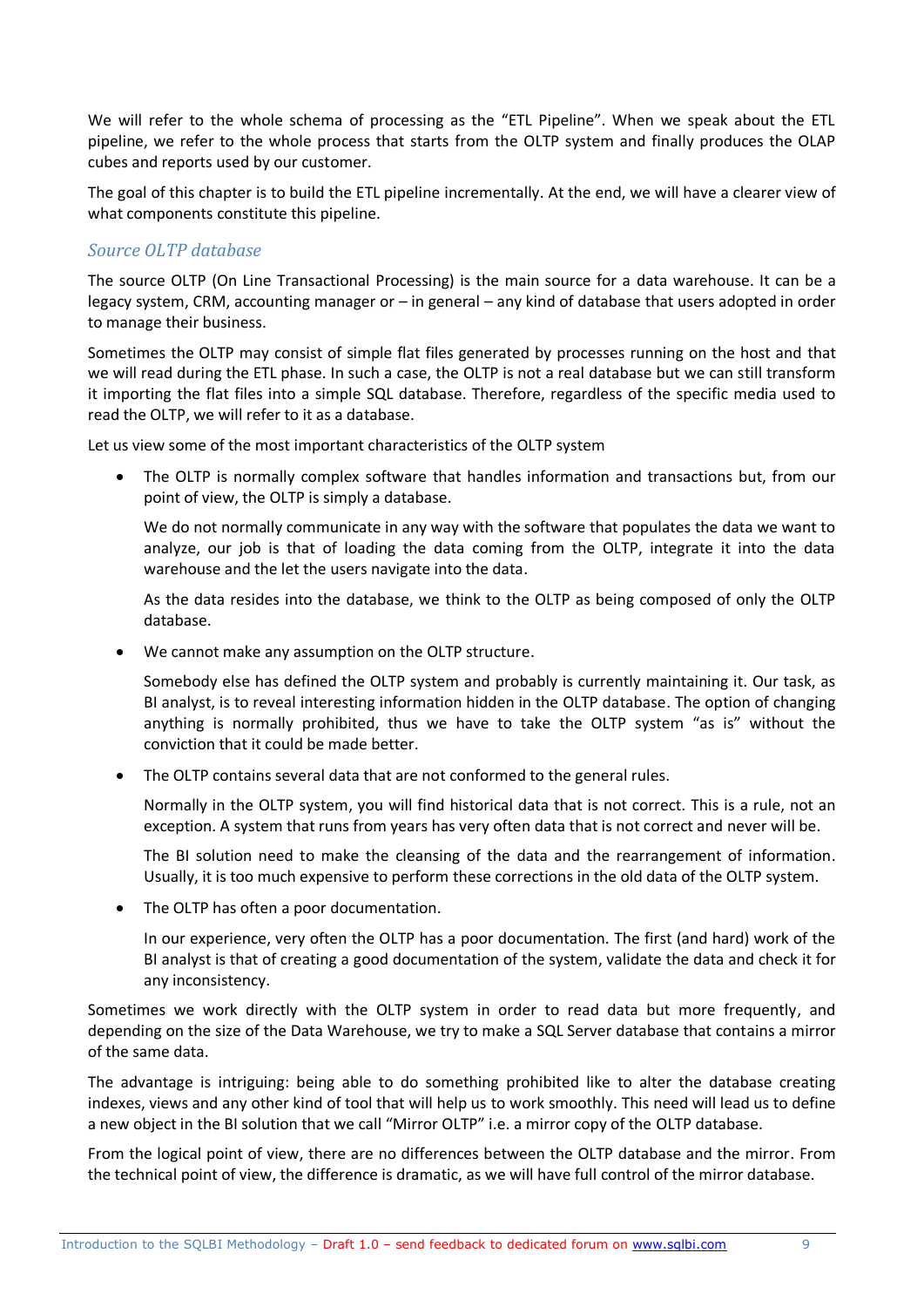Clearly, creating a mirror comes at a price: the time to construct the OLTP mirror. Sometimes we cannot create this mirror database because there is not enough time to query the OLTP and duplicate its data into a mirror. In this case, you will have another option, described later: the OLTP metadata DB.

In our experience, the creation of an OLTP Mirror has always been a successful strategy for several reasons:

- We use the "real" OLTP for a small amount of time during mirroring. Then we free it, so it can do any kind of database maintenance needed.
- The ability to modify the keys, relations and views of the mirror lead to simpler ETL processes that are cheaper both to build and to maintain over time
- The ability to build particular indexes in OLTP Mirror could improve performance of other steps of ETL processes, without worrying about index maintenance on the original OLTP
- The mirror is normally much smaller than the complete OLTP system as we do not have to load all the tables of the OLTP and, for each table, we can decide to mirror only a subset of the columns





**Figure 1 – (IMG 0014) Source and Mirror OLTP**

The ability to define simple views in the Mirror OLTP leads to a much easier implementation of the subsequent ETL phase and should not be underestimated.

The structure of the OLTP, especially when based on very old DB2 databases, is very difficult to read and understand. Hiding this level of detail using views leads to a much easier comprehension of the whole process, from both the user and the analyst point of view.

Even when we cannot do the mirroring of the OLTP database due to timing reasons, it may be interesting to define an intermediate database where you can define these views. We call this database the *OLTP metadata DB*. The database – in this specific situation – will not contain any data but it will contain very useful metadata about how we read the information in the OLTP database and what is the source of any further defined object.

Moreover, by making this information available in a database, you will be able to share them with any other developer who can read a DB, reducing the need for verbose documentation.

In the following picture, you can see the difference between the generation of a mirror OLTP and an OLTP metadata database: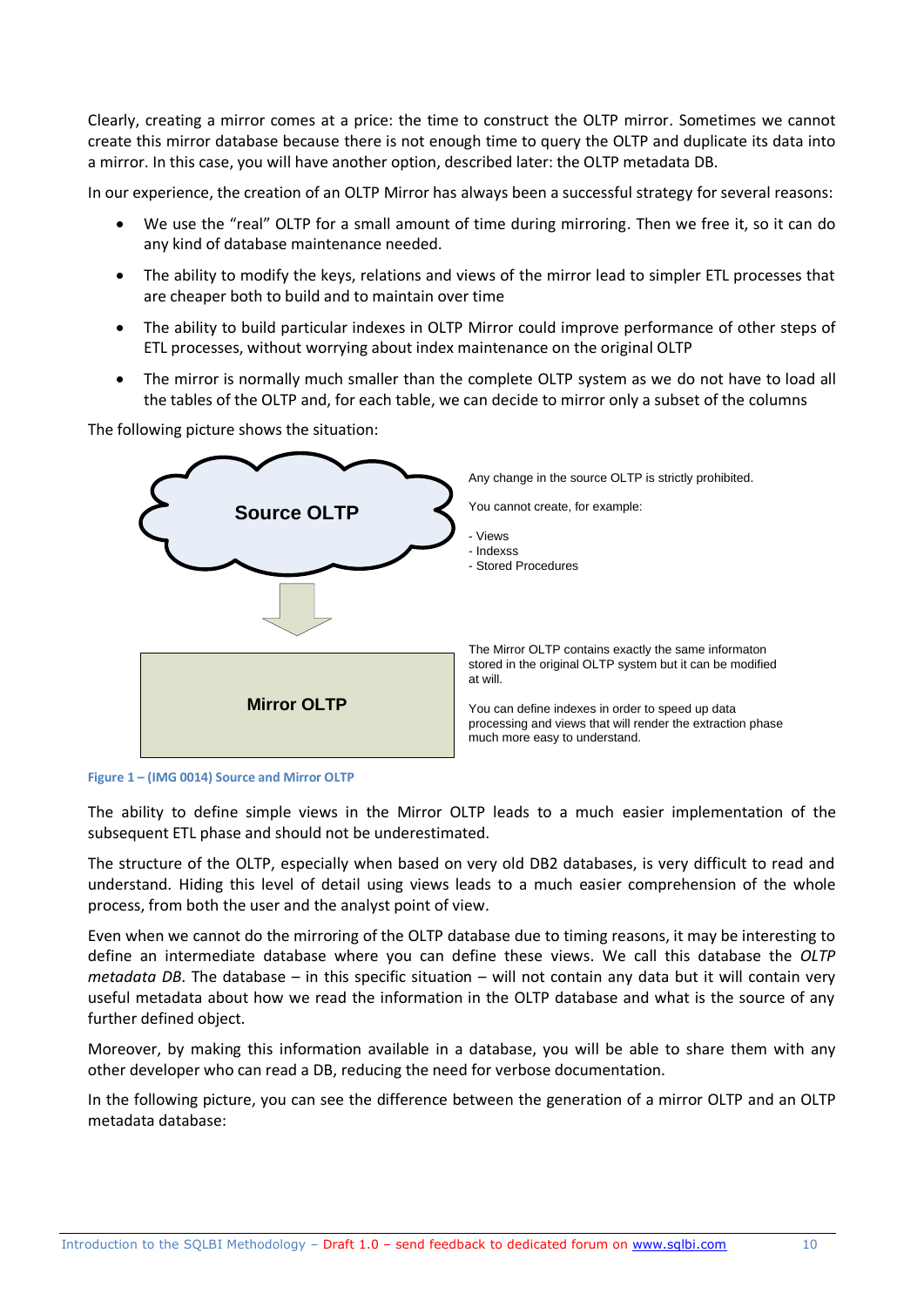



#### **Figure 2 – (IMG 0015) Mirror and Metadata OLTP**

As another big advantage in the creation of a mirror or metadata OLTP database, consider the great functionality of SQL 2005 schemas. If you associate each table or view from the OLTP into its appropriate subject area, you can use reasonably chosen schemas to separate the source OLTP in subject areas.

This will lead to a very easy way to understand database and will give you the great opportunity of viewing exactly which data from the OLTP participates to which subject area in the final data warehouse.

During the whole paper, when appropriate, we will use the AdventureWorks database as the OLTP system. Sometimes AdventureWorks will not have the complexity needed for the description; in that case, we will provide you some sample database to use in order to understand the problem.

The reason for this choice is that this database is a good example of an OLTP system, it is quite complex, the reader is probably familiar with the tables and concepts inside it and all examples will be easily executed on the reader's computer without any modification.

As AdventureWorks is already a SQL database, we will not have the necessity of mirroring it. However, in order to get a cleaner view of the queries, we will generate a metadata DB that will make the necessary queries to the OLTP database. This will result in a more readable ETL phase.

Please note that AdventureWorks has a very clean structure. It works on SQL 2005 using all the features that are available in this DB. In the real world, things are much different. For example, you might have a DB2 database with field and table names so cryptic that the ability to rename them is welcome.

#### *Configuration Database*

The OLTP system contains the main data that is useful to create the Data Warehouse. There are – however – several kinds of data that are not contained in the OLTP system. It would be impossible to describe them all because they are very customer specific. For example consider these:

 **Budgeting**: Small companies do budgeting with Excel spreadsheet and not with an OLTP system. We will need to read those files into the configuration database and then use the data to generate the specific data marts.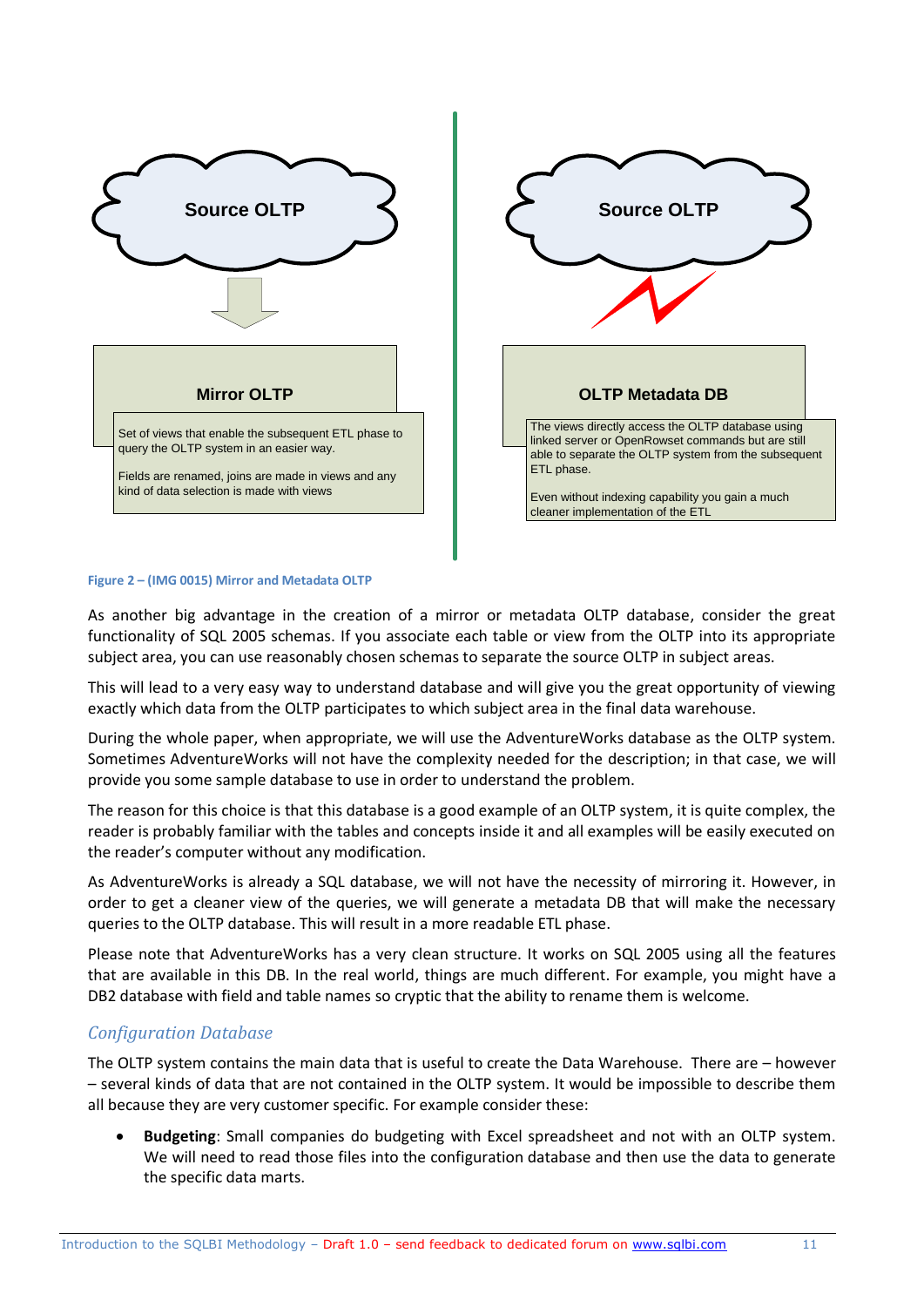- **Meaning of codes**: sometimes customers give to specific fields different meanings, then they "translate" values from the OLTP system into more meaningful values (i.e. "code 01" in the category field means "corporate customer"). This information is really configuration and should be stored in the configuration database.
- **Code remapping**: you normally have one OLTP system but… what happens when there is more than one? We will need to match information coming from one system against the other ones. We will need tables that let us make these translations easily. Moreover, the users should be able to update these remaps.

In our experience we found than each data warehouse we had to build has several of these sources of information. They may be in very different format but we normally refer to them as "Configuration" as their reason of being is to store "configuration information".

You may wonder why there is the need to store the configurations into a database that is different from that of the data mart or the staging one. The reason is very simple and is that configuration data need to be persistent and the users might change them. We will rebuild the DataMart each night while the staging area is a technical area and we do not want users to mess with it.

Moreover, there is a problem with keys: in the data marts, you normally use surrogate keys for any kind of relation, while the OLTP system has its own set of keys (we refer to them as natural keys, they are also known as application keys). In the configuration database, you always have natural keys.

Let us see how the introduction of the configuration database changed the picture of the data flow:



#### **Figure 3 – (IMG 0016) Configuration Database**

In the design of a clean data warehouse, the configuration database is mandatory and we should reserve enough time to design it correctly. Moreover, the end user should have a simple interface in order to update the configuration database. You can use Access forms, a simple web interface or a client/server application, there are many choices here. The important thing is that the user should be able to update any configuration by its own, without ever require a technician to do it.

The configuration database is normally stored in a simple SQL Server database.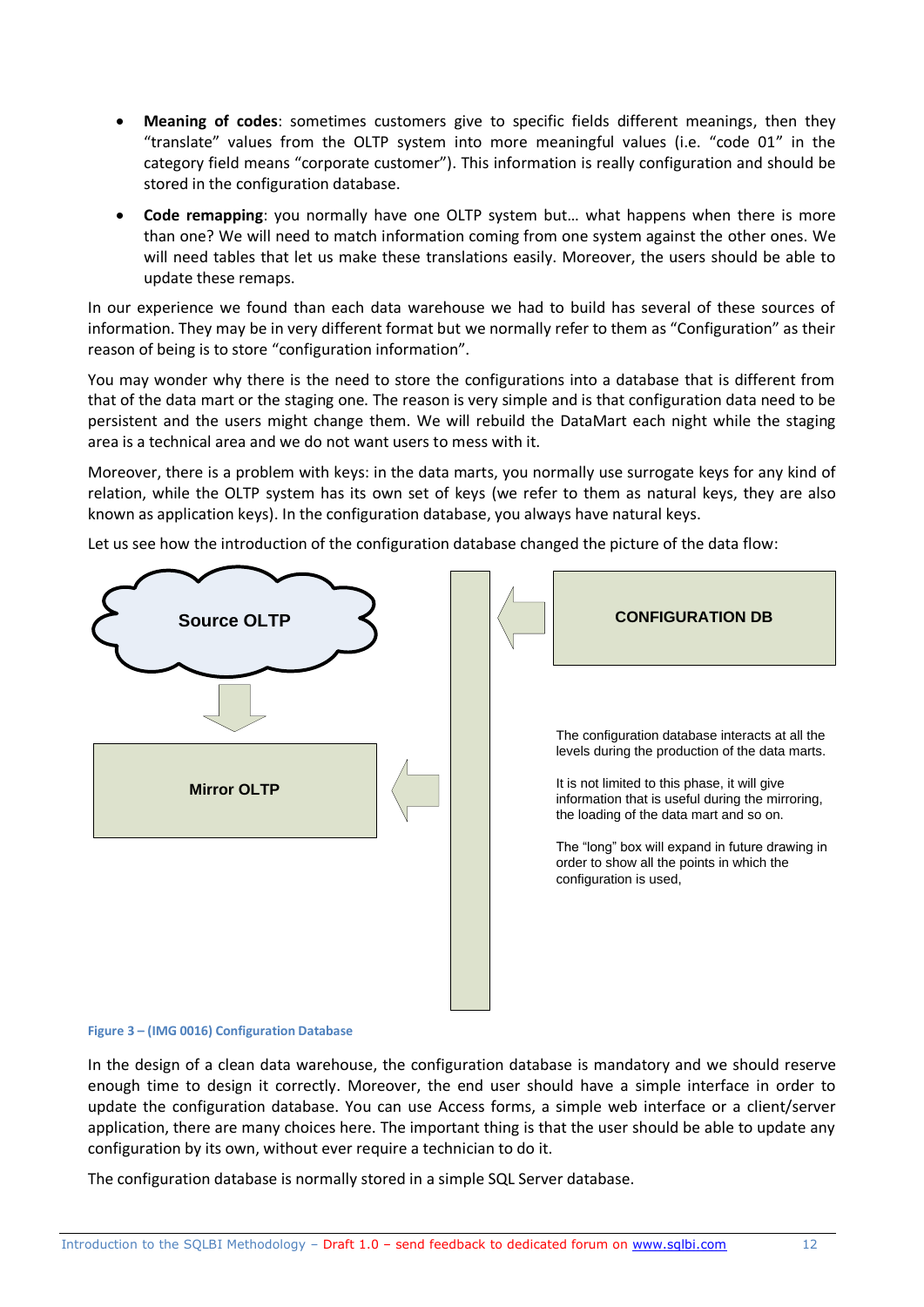#### *Staging Area*

During the ETL phase, we will need many temporary tables to go on with the processing. These tables are useless at the end of the process as the user will never see them, but are very useful to be able to carry on the ETL process.

The Staging area is where the ETL stores this kind of information. We need to separate the staging area from any other database simply because the staging area is a strictly technical domain. We often delete, add or modify tables following the life of the ETL packages. The ETL programmers need a place where they know nobody else will ever question what is happening: this is the staging area.

One question that arises quite often is "can we store persistent data in the staging area?" In our opinion the answer is categorically no. The staging database is a temporary store for tables and structures that are useful for the ETL phase. The data in the staging area does not persist over time simply because it is useless to do it.

If you have any kind of persistent data then this is configuration data or data warehouse data. It does not matter from where this data comes, if it is persistent then it is not staging data.

The matter is much more philosophical than technical but it is still very important. If we need to persist some data into the staging area, then they probably are:

 **Historical information**, e.g. some data needed to categorize dimensions. This is data warehouse data and we need to treat it in its own way. If you leave this information in the staging area and do not expose them into the data warehouse then you are missing the capability, in the future, to explain "how" we generated some data.

The user will never modify this information so it is not configuration data. However, given that it is not even staging data, its place is that of the data warehouse.

- **Configuration values,** e.g. values useful for building some dimensions. These are definitely configuration data; the user must be able to update them.
- **Bookkeeping information,** e.g. days before we will delete data from the data warehouse. These also are configuration data and should never be stored in the staging area.

The complete picture of the ETL phase is becoming more complex with the introduction of the staging area:



**Figure 4 – (IMG 0017) Staging area**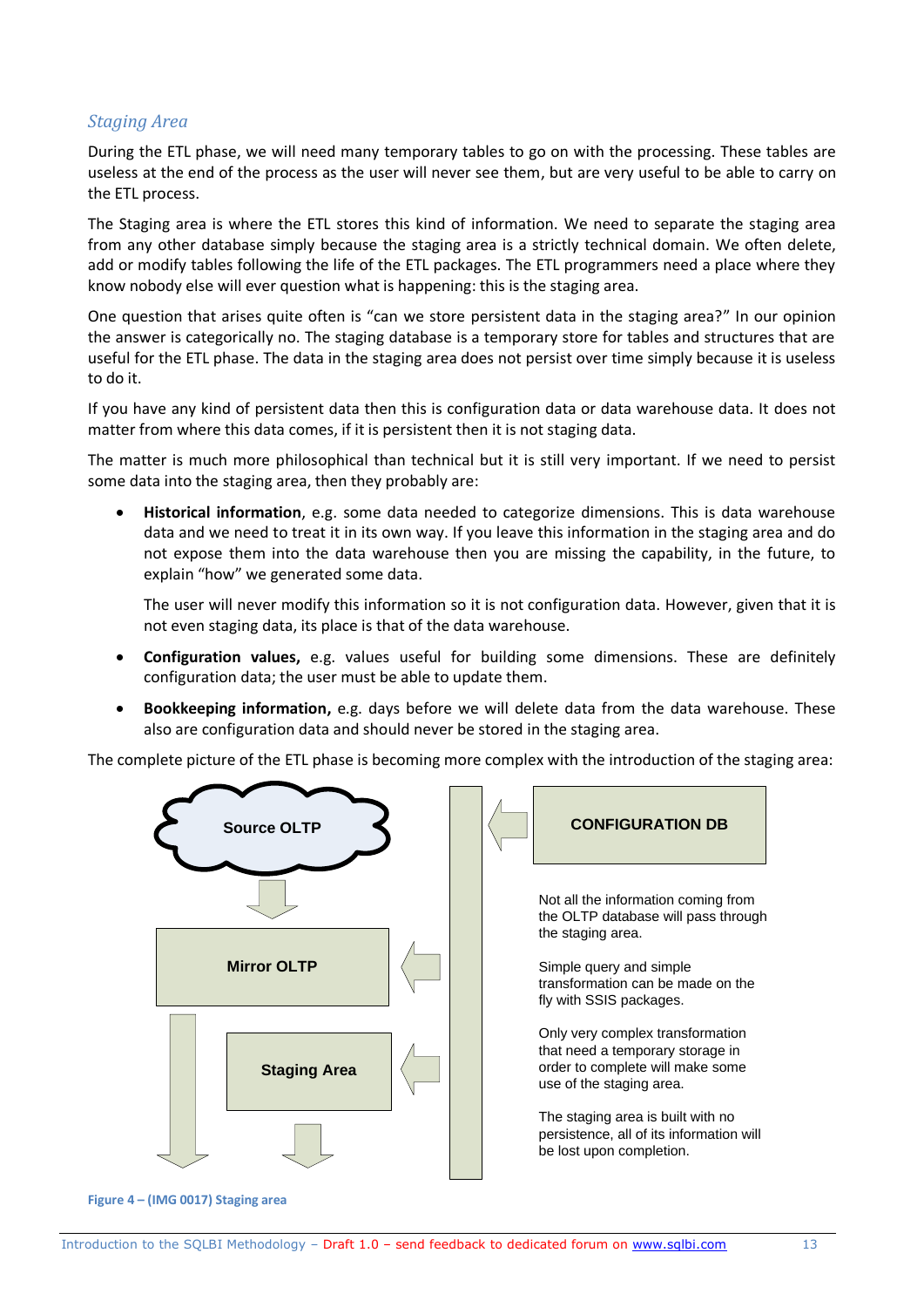As a rule of thumb, we build the ETL phase in a very simple way: it must work with a completely new staging database without requiring any kind of data to be present. Over time this technique lead to a very clean design of the whole ETL phase, even if at first it may seem useless.

#### *Data Warehouse*

The data warehouse is the database that will contain all the tables, views, procedures and code that our customers will use for their daily reporting activities.

We will arrange the information in the data warehouse so that they are easy and fast to query. While the OLTP database is designed with updates in mind, the data warehouse is designed thinking to queries, not updates.

As with other concepts in the BI world, there is still no full agreement on what a Data Warehouse is. According to Kimball, the data warehouse is the union of all the data marts. according to Inmon, the data warehouse is a relational model of the corporate data model. In our vision there cannot be one clear definition of a data warehouse, the content of the data mart highly depend upon the complexities of the specific BI solution we are building for the customer.

Sometimes the Kimball definition is correct: after the analysis process, we end up with several data marts and we can unify them under the bus structure defined by Kimball.

Sometimes we will need to build a relational model in order to coordinate the building of several data marts because we discovered that single parochial data marts do not coexist very well under the bus structure. In this case, we will start upgrading our data mart to a structure that is more Inmon like.



**Figure 5 – (IMG 0018) ETL up to the data warehouse**

We will return later on the distinction between a data warehouse and a data mart. Up to now, what is important to note is that the configuration database is still operating during the construction of the data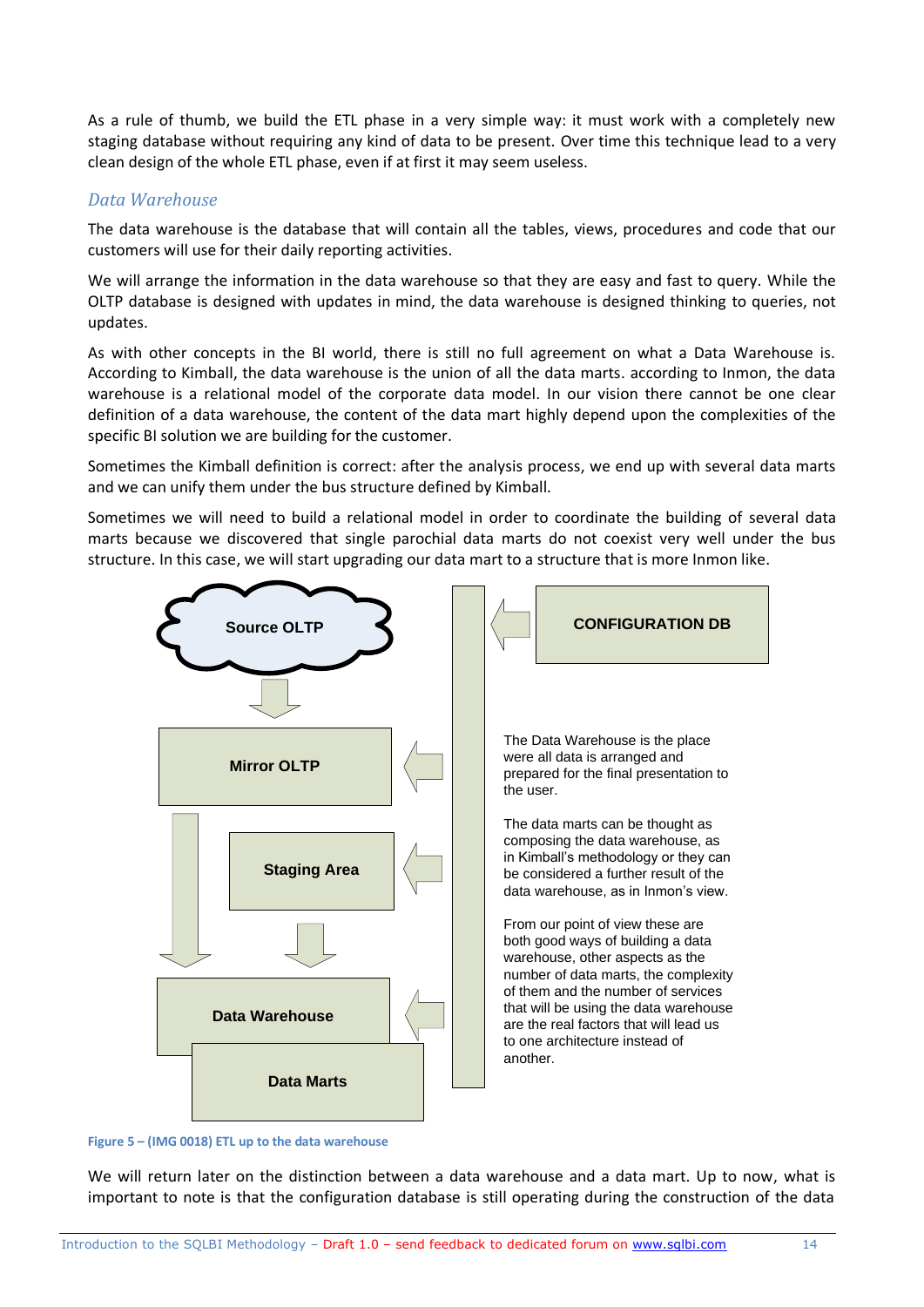warehouse and the data marts. This will explain why we put so much stress on the necessity of a specific configuration database. Its range of interaction during the whole process of ETL is so wide that it is one of the most important databases in the whole project.

Moreover, from this stage, we will start having data marts as the output of the last box, regardless of the fact that they are a part or a product of the data warehouse.

#### *Data Marts*

One question is still open: what is a data mart? The term is vague, ask 100 persons what a data mart is and you will get 100 different answers, more or less all correct, but no one will be "the correct one".

We do not want to give a definitive answer to the question; it would be useless and generate many philosophical discussions. Nevertheless, it is important to define what a data mart is for what concern this paper.

We think to data marts as a set of star schemas and conformed dimensions related to a specific departmental view of data or – in some cases – a specific subject area. Kimball's definition is somehow generic: "a logical subset of the complete data warehouse". Moreover, Kimball's definition is not based on the structure of the data warehouse but instead on the departmental view of it. He says that we should consider data mart as a project by itself. However, this concerns people and money, not the internal structure of the data warehouse.

Let us try to analyze what does "logical subset" mean. We can interpret it at least in two ways:

- A subset that is not a silly one. This is clear and (hopefully) easy to accomplish for a good BI analyst, if we give to "logical" its grammatical sense. We can take for sure that Kimball meant at least this.
- A subset that is not identical to the physical model of the database. This interpretation is very clear and may be the correct one but it is an interpretation. We are taking the mean of "logical" in contrast with "physical" and we are deciding that there is the possibility to build a physical model different from the logical one.

Even if the only "safe" interpretation is the first one, we grant for good the second one. We define a data mart as an autonomous subset of the complete data warehouse that is functionally defined by facts and dimensions. We also state that the structure of a data mart might be different from that of the data warehouse. The data mart is composed of fact and dimensions that will be derived from the data warehouse but might be slightly different from the original ones.

We will see that the distinction between logical and physical visions is very important in our model of data warehouse. At the end of the process, we will have data marts that can show to the users some data but rely on physical structures that can be quite different.

#### *OLAP Cubes*

We will use the single data marts from the data warehouse to generate OLAP cubes via SSAS. The user finally uses OLAP cubes in order to bring its data to Excel.

First, we need to define what a cube is. When we speak about a cube in this chapter, we do not want to stress the technical side of the cube but the functional one. A functional cube is an SSAS project that might contain several cubes and dimensions but share the same dimensional structure between them all. On the other side, you might have several projects that rely on the same relational database but expose different dimensional structures.

We might have introduced another term to define a functional cube but, from the context, it will always be clear when we will speak about "functional" cubes and technical ones and, for the sake of simplicity, we decided not to introduce another complex term.

In this chapter, specifically, we will always refer to cubes as functional ones because we are not speaking about technical stuff but stress the methodology point of view.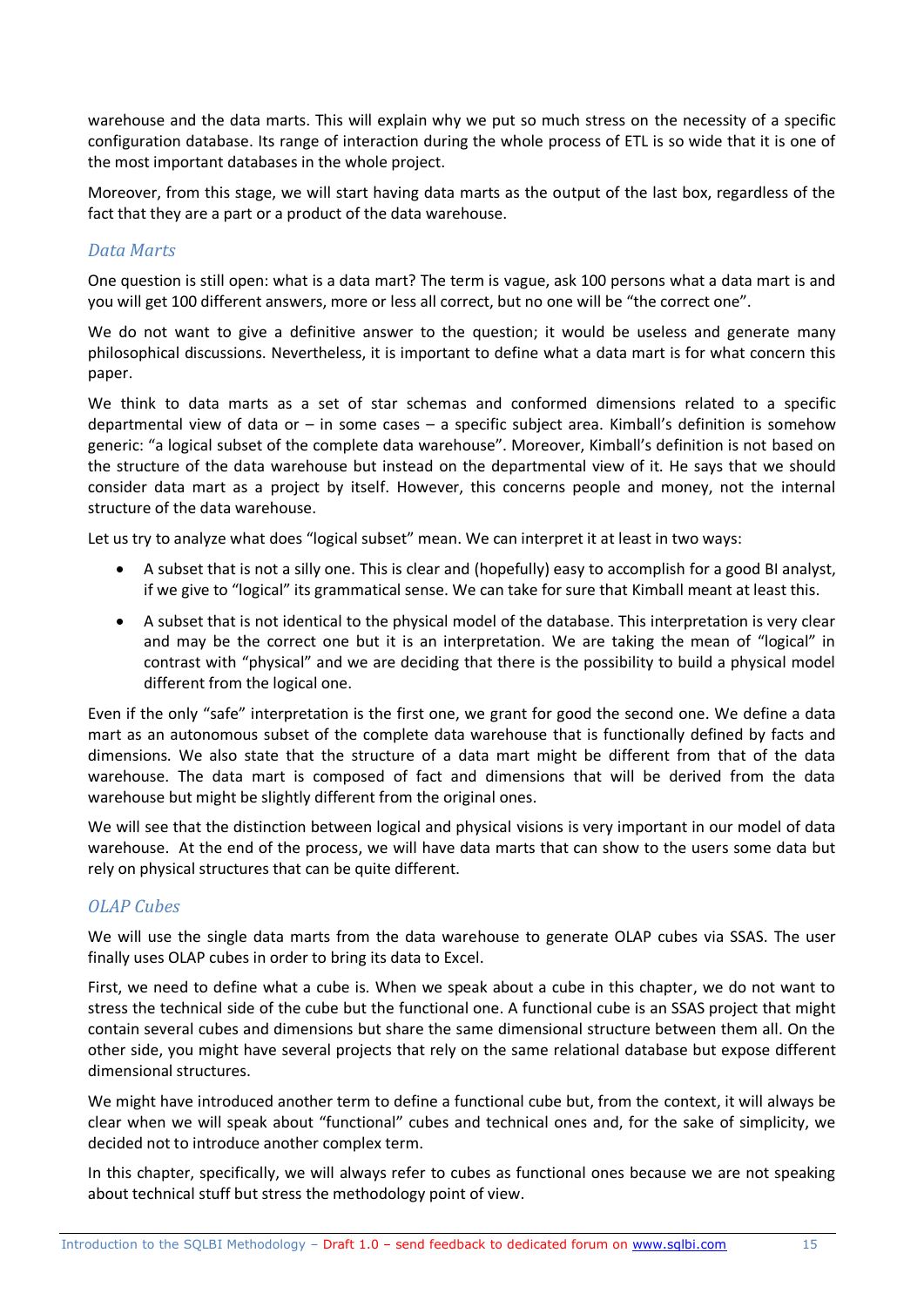There are several questions about how we will relate data marts to cubes. Let us see some of the most important:

#### **Is the relation between a data mart and a cube one to one?**

The answer, usually, is no. We will use one single fact table in several ways to produce different cubes. We will use main and conformed dimensions in almost any cube while we will use specific dimensions in only one particular cube.

#### **Is a cube originating from more than one data mart?**

In this case the answer is often no. Even if a single data mart will generate more than one cube, a specific cube will contain only the information coming from one data mart.

Conformed and shared dimensions are an exception but, as we are sharing them, we cannot think to them as belonging to one specific data mart.

#### **Is the usage of all dimensions the same in all cubes?**

Unfortunately, the answer to this question is no. Main shared dimensions have the same usage over the whole corporation structure. However, there are very often small or rarely used dimensions that we will use in different ways.

It is always possible to start a project and have all dimensions behave the same but, as users start to request updates, through the time you always end up with different usages. This is not an analysis error. This is something we have to face, as it is inherent to a BI solution that we always need to tailor to the users, not the analyst.

Think – for example – at the date dimension. It will normally have a range of several years at the date granularity. Nevertheless, the user – in order to get data faster –soon or later will request you to reduce the range of the date dimension to only the dates available for a certain cube. You cannot remove irrelevant dates from the table, so you will end up with different views that will generate different date dimensions, at least one for each cube, sometimes more than one. All these dimensions will share the same structure but will get their data from different sources.

Junk dimensions have similar issues, but we will return on them later.

When you build a small/medium sized data warehouse, you will end up with at least five different cubes that will share most dimensions and have their own. As the relationship between data marts and cubes is not one to one, we will have to put some intermediate structure between, in order to be able to decouple these structures. Even if SSAS does not enforce this behavior, we will do it later.

#### *Reports*

Reports are simply another way of getting data out of the data warehouse. You can build them on top of the OLAP cube by writing MDX queries or you can use SQL statements to query directly the data marts.

We need to check some rules before building a report:

#### **A report does not need SQL or complex MDX queries**

The best solution to develop it is not to do it. If no MDX is required then the users should be able to build the report with Excel or any other OLAP client. The best solution you can give them is the instructions on how to do it. They will be happier as they can change the appearance or the content of the report by their own without requiring any further assistance.

#### **A report requires SQL statements**

You can try to understand better if something is missing from the OLAP cube. You may build the same report by adding some degenerate dimensions or some attributes to the existing dimensions, and this would be the best solution. If it is still not feasible, then querying the SQL database is surely an option with Reporting Services.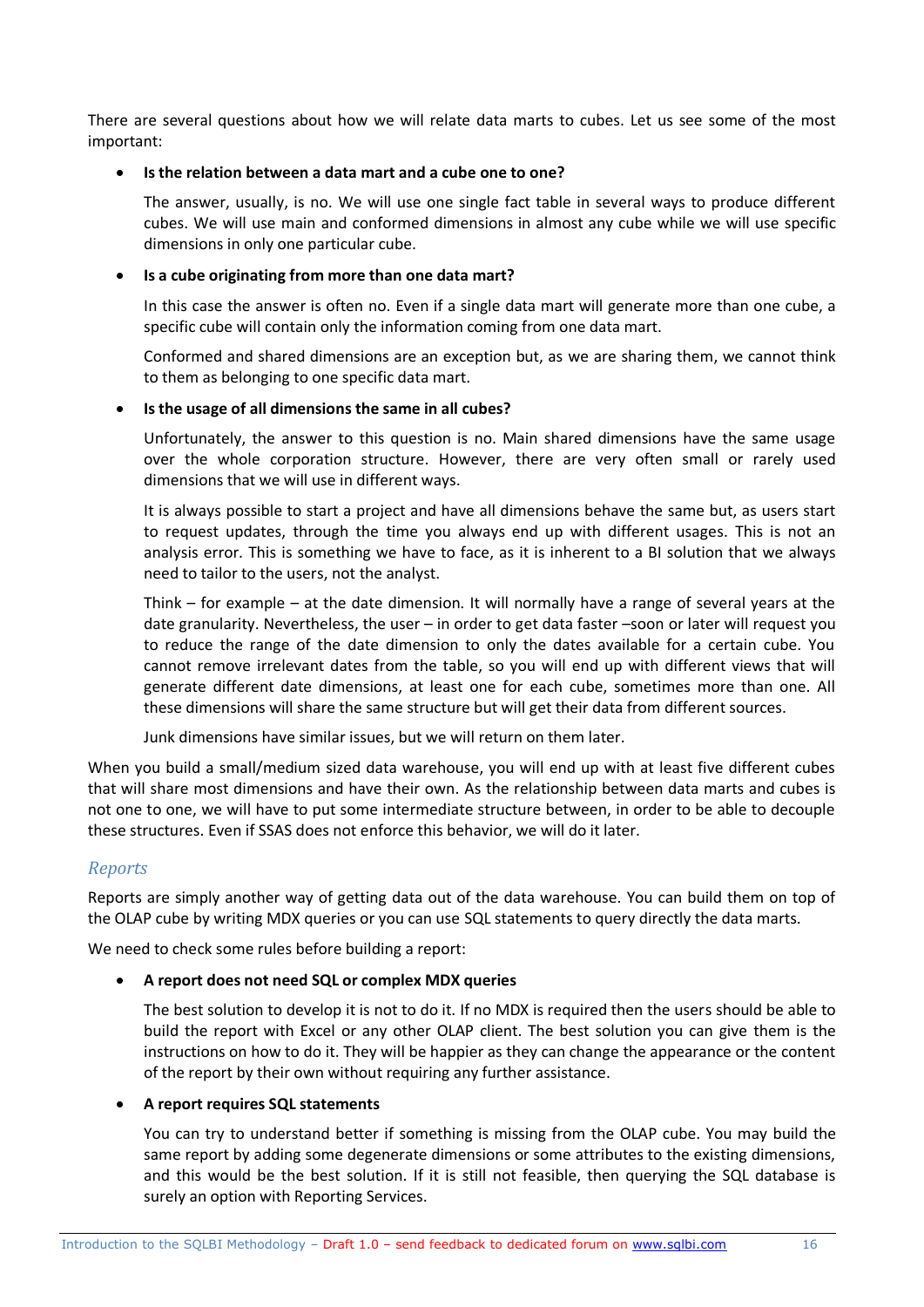#### **A report requires complex MDX code**

You can investigate to discover if some calculated members are missing from the solution or if the data model lacks of some feature that would make the user able to build its own report. If the user needs to write code to get – for example – a distinct count of a specific set, you may want to include the set and the distinct count measure in the cube, in order to let him use these values in reports. In specific cases, the best choice will be that of building the reports with Reporting Services, but in our experience we found very few of these cases where this was really necessary.

Anyway, always remember that users that are able to build reports by themselves will be happier and will have a much deeper understanding of the BI infrastructure. This will lead to a better cooperation between the analyst and the users in the future.

#### *Client Tools*

Up to now, we have discussed of databases. What we need to keep in mind is the fact that a database is a repository. The customer will not see the databases. He will use a client tool to navigate the data and all his requests will start from their experience with that tool.

If we want to satisfy our customer, we need to be very aware of this fact: the customer client tool will need to use smoothly our data warehouse. It would be useless to build a complex infrastructure that is not queryable at all because of limitations in the client tool.

As we will see later, there are some idiosyncrasies when using specific client tools. The BI analyst needs to know how a client will interoperate with the BI solution he is designing, otherwise the final product will lack the simplicity and integration that the ultimate goal of the solution itself.

#### *Operational Data Store*

In the Inmon's view of a data warehouse there is a data structure called the ODS (Operational Data Store). ODS exists to answer queries in a very fast way and contains pre-calculated measurements, often called profiles. The contents of the ODS will vary from solution to solution. Nevertheless, if the data warehouse you are building involves other systems that will expose information from the data warehouse, the building of the ODS can be a lifesaver.

The ODS contains data structures that are ready to be queried by other subsystems. These subsystems are made of software, not humans. Users will interact with that software and get their answers, users will never have a direct access to the ODS. As the query that these systems will do are predictable (in contrast with user defined queries, where you do not know exactly what the user is searching for), you can compute them once and let them available in the ODS.

The ODS gathers its information from both the data warehouse and the final cubes. The cubes are typically faster in answering questions when compared with the data warehouse, simply because OLAP cubes may have already computed the values needed by the ODS using aggregations.

The ODS is not very common in small data warehouses, but we included it in order to give a clearer idea of what a complex data warehouse may be.

ODS is not always built as a separate system. If we build reports with Reporting Services and use its scheduling and caching features, we are building a sort of ODS. In fact, we are clearly creating a cache of pre-computed data that will be made easily available to the users without the need of on line computation.

We do not want to go into a deeper description of what can be done with an ODS. If you need it in your BI solution, you can find description that is much more detailed in specific books. From our point of view, it is important to consider that an ODS might be present in the final architecture of the BI solution. The reason for which it is important to consider it is that ODS is a VIP user of the whole BI solution. If it is present, then it needs to be served well because its results will be necessary for the correct operation of other pieces of software.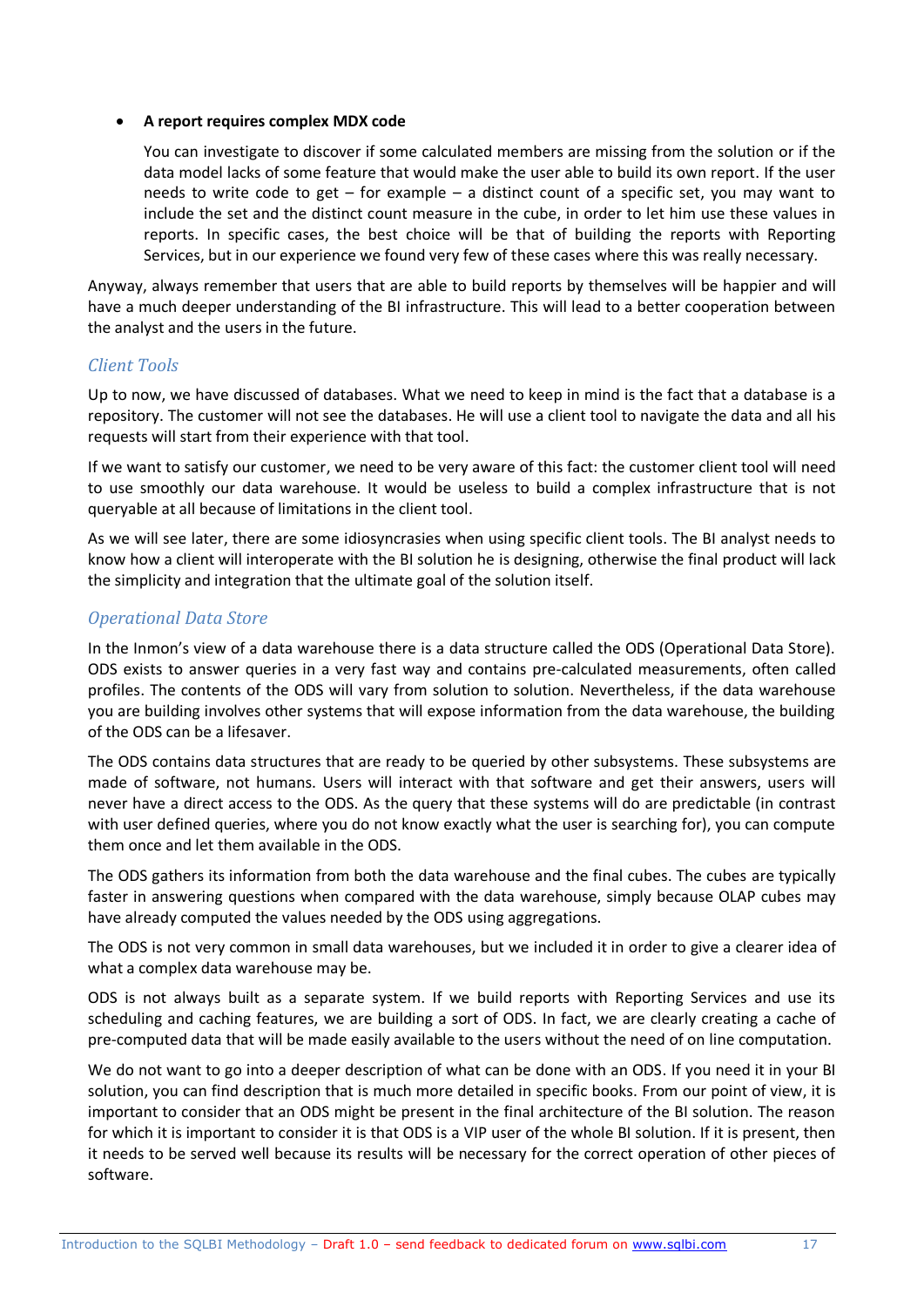#### *Complete architecture*

In this picture, we show the summary of our view of the architecture of BI solution. It will merge all pieces described up to now into a final vision that shows all the items that we will need to study carefully during the process of building a BI solution.

As you can easily see, when we think about a BI solution we think to something that is much more complex than a single database or OLAP cube.



#### **Figure 6 – (IMG 0019) Complete ETL pipeline**

Let us review it in more detail:

- **Source OLTP**, when possible, will be mirrored in the Mirror OLTP or, if not feasible, will pass through a Metadata OLTP database.
- **Mirror OLTP** and **Configuration database** both contribute in the population of the staging area, where data will be transformed to enter the data warehouse. These databases will start the real ETL pipeline.
- The **staging area** lives by itself. During staging processing we will cleanse and reorganize the information in order to meet the characteristics needed by the data warehouse. Data can or cannot pass through the staging: this depends on the specific architecture you have designed.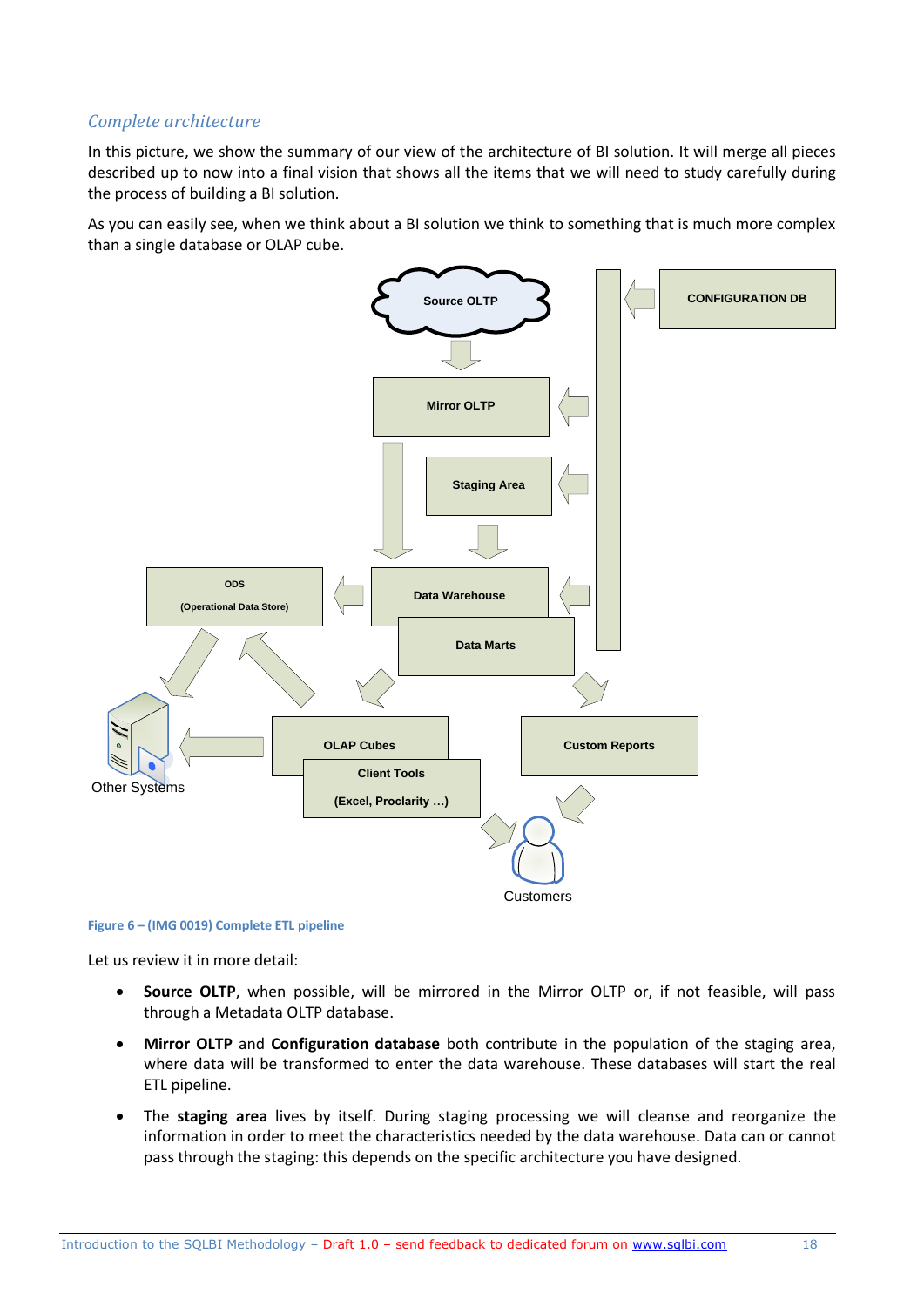The **data warehouse** receives data directly from the Mirror OLTP and/or from the staging area during the ETL phase.

We can consider the data marts as constituting the data warehouse as in Kimball's bus architecture or as being derived from the data warehouse through another ETL as in Inmon's view.

In our opinion both these views can coexist, there is no real need to consider the two architectures as being completely different. There may be cases where we do not need to build any relational data warehouse but, if necessary, we can consider it as being the foundation for fact tables and dimensions. The BI analyst should take the final decision and, in a well-designed architecture, that decision can change over time to accommodate a more complex structure.

Fact tables and dimensions are arranged in **data marts**.

A data mart can contain global dimensions and locally created dimensions. There is absolutely no need to consider the dimensions strictly as tables and a relation one to one between tables and dimensions.

In the data mart area, you can rearrange dimensions in order to get the best result for a specific data mart. What is important is that each data mart relies on fact and dimensions previously defined.

- Each data mart will produce some **OLAP cubes** where each cube can contain one or more measure group related to data mart specific dimensions.
- We use the data marts to produce **detailed reports** that expose specific information in a more detailed form than the one exposed by OLAP cubes.
- If present, the **ODS** will gather data from the data warehouse, the data marts and from the OLAP cubes.

It will pre-compute profiles for other subsystem. As these subsystems have a predictable behavior, the construction of profiles will give answers very fast.

No user will ever interact with the ODS, the ODS exists to serve only software.

 The **users interacts** with OLAP cubes and/or reports and gets the data out of the data warehouse using custom tools for the OLAP cubes and (usually) a simple web browser for custom reports

#### *De-coupling single steps*

As you have seen from the construction of the final picture of a BI solution, we need to carry on several steps before completing the whole way from OLTP to OLAP cubes.

We need to link each step with the subsequent by some kind of dialogue. In order to define a dialogue, we need to define the protocol to use and then clearly describe what kind of data can be moved from one step to the other. This is what we call de-coupling the steps. Declaring clearly which communication media to use between different systems is a widely approved technique and – in our vision – each step represents a different system.

The need for de-coupling rises for at least two very different reasons:

#### **De-couple to let independent development**

If two systems are de-coupled then you can apply changes to one of them without having to worry about the interference with the others. All what you need to do is to be sure that the dialogue is still intact and has the same meaning as before. When you guarantee that, you are free to adopt any change.

As changes occur very frequently in the BI world, we need a robust system that will let us apply those changes rapidly and in a safe way.

#### **De-couple to create documentation**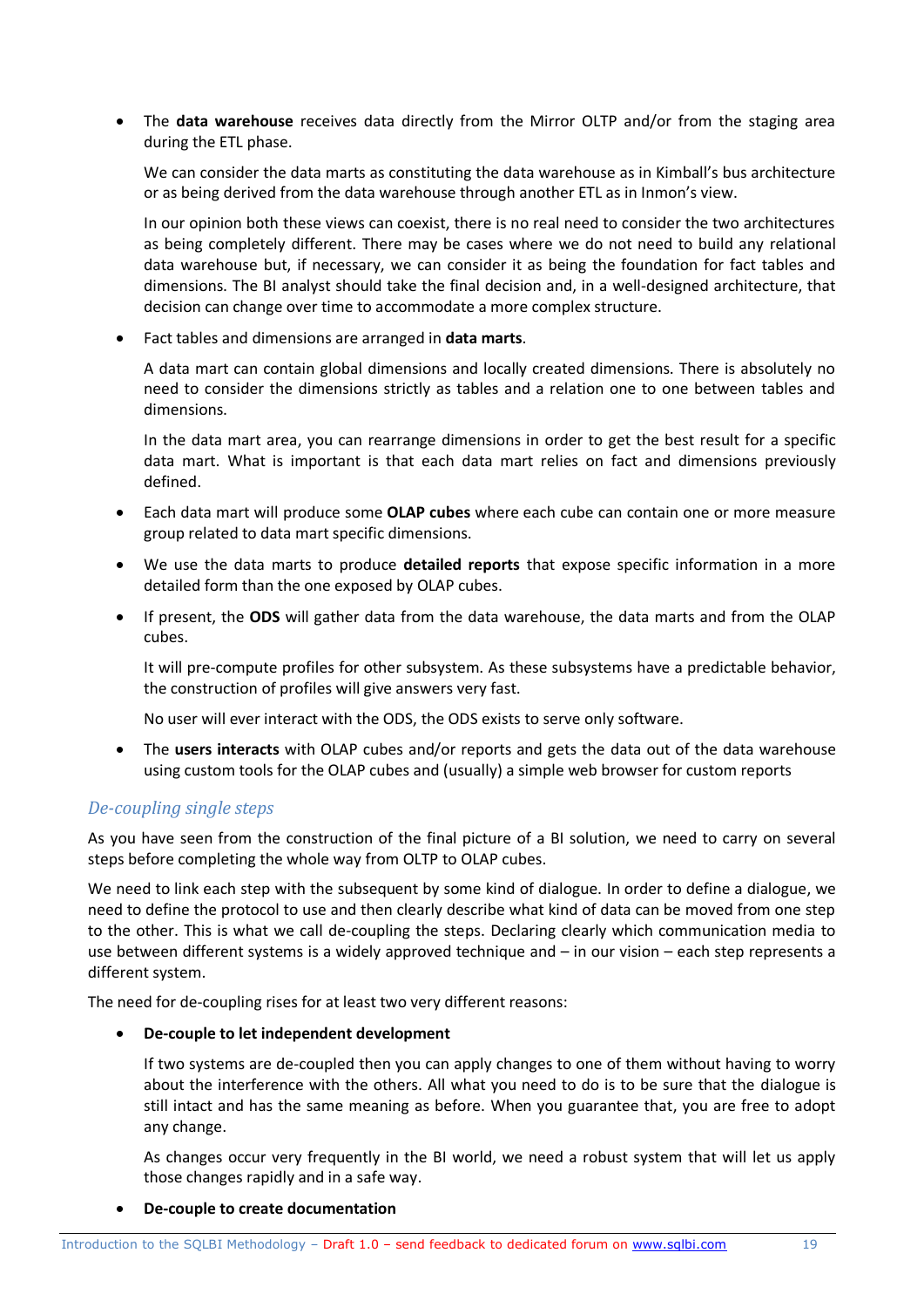When you have to make a change, you want to be sure that everything will continue to work smoothly after the update. If you define the communication media that links together the two steps, you will provide the documentation needed to make people work safer.

This documentation should be available at a glance to the person who will make the change. Therefore, putting it into a very complex Word document is never a good idea. Database administrators and SSIS package writers want to get the updated information.

These two reasons will lead us to decide where to put this de-coupling means. It is not time to go into deeper details about that. What is important now is to understand that the existence of different steps involves the necessity of de-coupling. Moreover, this de-couple operation needs to be the most evident one.

The careful readers will already have noticed de-coupling in the definition of the views in the OLTP mirror database, They are probably thinking that we are going to use a similar approach to de-coupling between the subsequent steps. Since they are careful readers, we can assure them that they are right even if – in the subsequent steps – we will have more choices for de-coupling. None of these choices will be easy and intuitive as views.

#### **THE KIMBALL METHODOLOGY**

In this chapter, we will make a short description of the Kimball methodology adopted all around the world as the most effective way of building a BI solution. Kimball describes it as the "Bus Architecture".

Kimball's Bus Architecture is not the only paradigm used to create a BI solution, there are many others and we do not want to start a religious war about it. We believe that the Kimball's approach to the definition of a BI solution is very effective even if, in some situation, it lacks some power.

Anyway, in the entire paper, we will refer at facts, dimensions, junk dimension and all the terminology defined in Kimball's architecture. Thus, we are going to review them in a deeper detail.

In our vision of a BI solution, the Kimball methodology is always present even if, in some cases, we take some freedom to adopt it in a slight different way than Kimball design.

#### *Fact and Dimensions*

The core of the Kimball methodology is that of separating the OLAP database in two distinct type of entities:

 **Dimension**: a dimension is one analytical object in the BI space. A dimension can be the list of products or customers, the time space or any other entity used to analyze numbers. Dimensions have attributes. An attribute of a product may be its color, its manufacturer or its weight. An attribute of a date may be simply its weekday or its month. We will see that the correct determination of attributes for dimension is not so easy but it is one of the most challenging aspects of dimensional modeling.

Dimensions have both natural and surrogate keys. The natural key is the original product code, customer id or real date. The surrogate key is a new integer number used in the data marts as a key that joins facts to dimensions.

A dimension might reference other dimensions and/or might correlate to other dimensions even if the main purpose of dimensions is that of joining to facts.

 **Fact**: a fact is something that happened and/or has been measured. A fact may be the sale of a single product to a single customer or the total amount of sales of a specific item during a month. From the BI analyst point of view, a Fact is a number that the user would like to aggregate in several forms in order to generate its reports.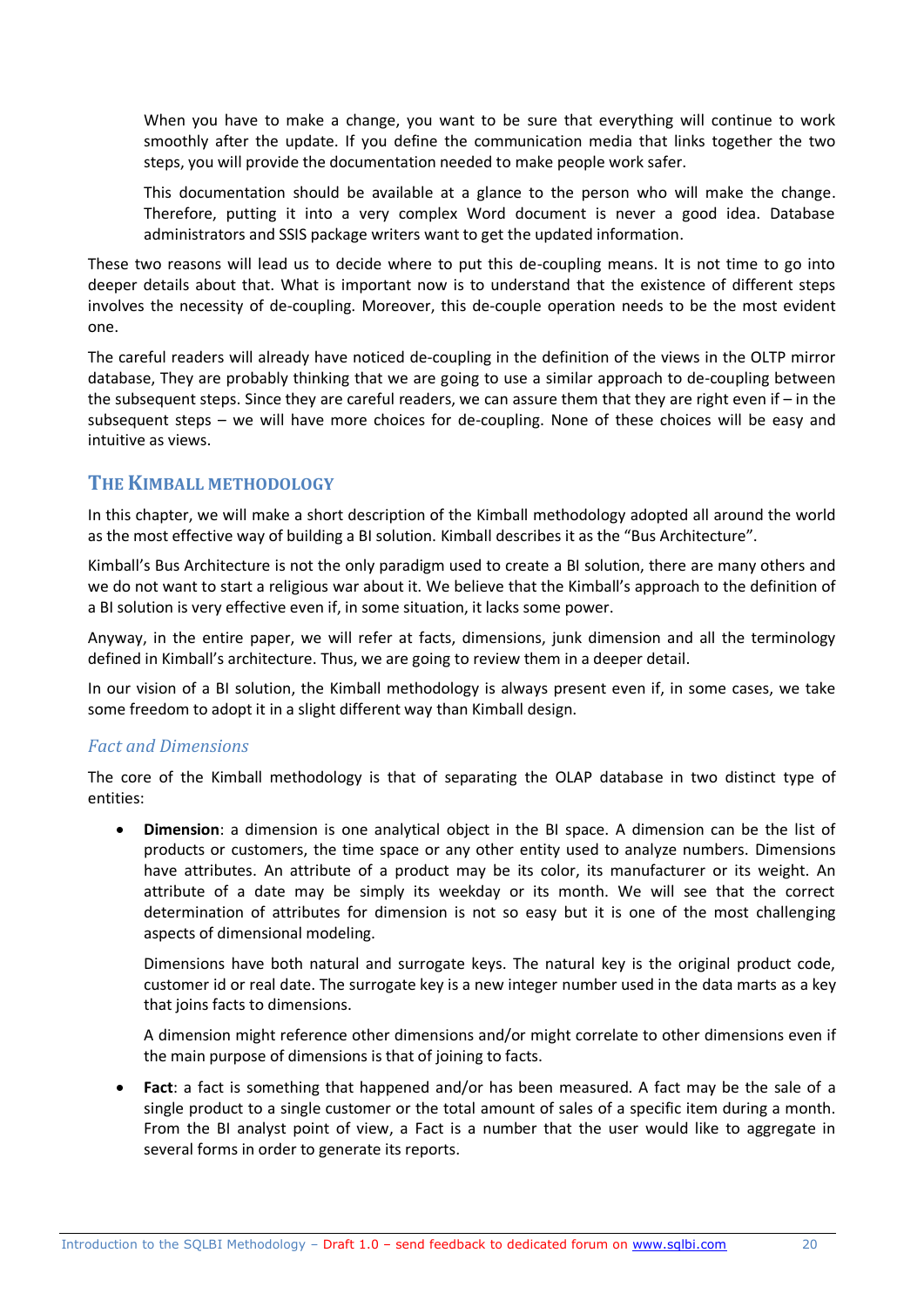We normally relate a fact to several dimensions, but we do not relate facts in any way with other facts. We will see that there will be the need to relate facts with other facts, but we will do this for technical reasons, not functional ones.

Facts definitely have relations with dimensions via the surrogate key. This is one of the foundations of Kimball's methodology. Surrogate keys are useful in many cases but will bring us some headaches, as we will see in the next chapters.

From the perspective of this paper, it is not interesting to go deeper into a formal definition of what is a measure or a dimension, the importance of defining granularity and so on. We assume that the reader is already familiar with all these concepts.

#### *Star Schema, Snowflake schema*

When you define dimensions and create joins between fact and dimension tables, you end up with a star schema. At the center, there is always the fact table. As the fact table is directly related to the dimensions, if you place its dimensions around you will get the familiar "star" we are used to work with.



#### **Figure 7 – (IMG 0020) Example of a star schema**

Looking at this picture, you can easily understand that a Customer bought a Product with a specific Currency. The sale is pertinent to a specific Territory. Star schema has the considerable characteristic that they are easily understandable by anybody at first glance.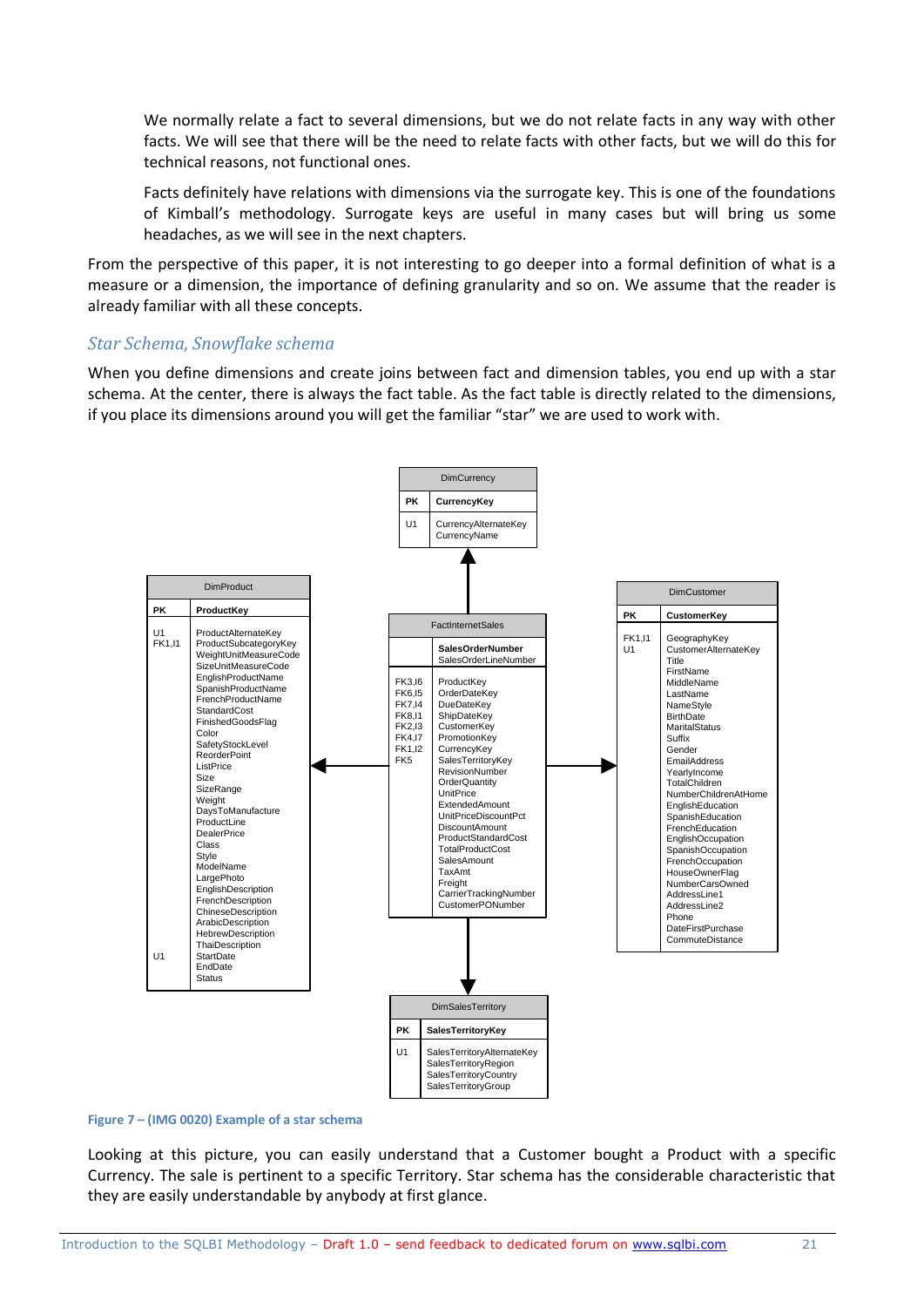Nevertheless, it is not always easy to generate star schemas, sometimes the BI analyst need to (or is lead to from inexperience) end up with a more complex schema that resembles that of the relational models. Look at the same structure when you add the Geography dimension:



#### **Figure 8 – (IMG 0021) Example of a snowflake schema**

This is as a "snowflake" schema. Think to some more tables like DimGeography appearing in the diagram and you will easily see a snowflake instead of the previous star.

The snowflake schema is nothing but a star schema complicated by the presence of intermediate tables and joins between dimensions. The problem with snowflakes is that reading them at first glance is not so easy. Try to answer these simple two questions:

- Is the Geography dimension reachable from the FactInternetSales?
- What does the SalesTerritoryKey in FactInternetSales mean?
	- o It is a denormalization of the more complex relation through DimCustomer
	- o It is a key computed during ETL

The answers are easy: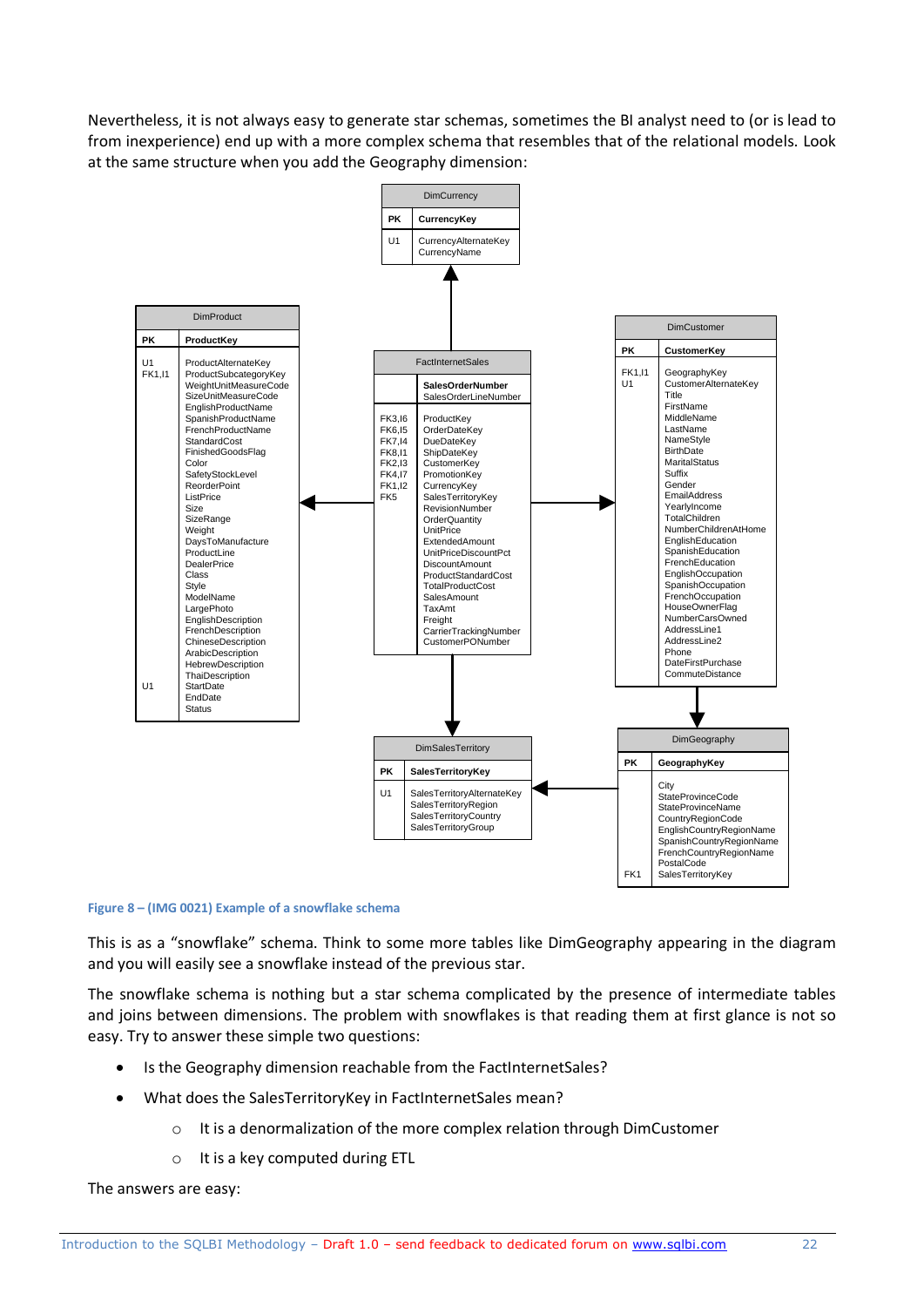- DimGeography is not related to FactInternetSales, even if it would have been possible from a technical point of view, there should be a functional reason not to do it
- DimSalesTerritory is not the territory of the customer but the territory of the order, computed during the ETL phase.

The problem is that – in order to answer these questions – you will have to search in the documentation or in the projects, otherwise you have to start diving into the ETL code to discover the exact meaning of the fields.

The simplicity of the star schema is lost when you switch from a star schema to a snowflake one. Nevertheless, sometimes snowflakes are necessary, but it is very important that – when a snowflake starts to appear in your project – you explain how to read the arrows and what the fields mean.

Once we discovered the meaning of DimGeography (it contains attributes of the territory of the order), a much better solution would have been that of adding to the cube model an "OrderGeography" dimension derived from DimSalesTerritory and DimGeography.

#### *Junk Dimension*

At the end of the dimensional modeling process, you often end up with some attributes that do not belong to any specific dimension. Normally these attributes have a very limited range of values (they normally have three or four values each, sometimes more) and they seem not to be so important to be considered dimensions.

Obviously, we do not even think to the option of removing this information from the BI solution.

We have two choices:

- Create a very simple dimension for each of these attributes, elevating their rank from attribute to dimension and still maintaining the neatness of the whole project. This will rapidly lead to a number of dimensions in the final solution that is too high. The user will dislike it, because the cube has become too complex.
- Merge all these attributes in a "Junk Dimension". A junk dimension is simply a dimension that merges together attributes that do not have another placement and share the characteristic of having only a few distinct values each.

Junk dimensions are very useful for performance reasons, because you will limit the number of fields in the table of facts. Nevertheless, a BI analyst should not abuse of junk dimensions. Let us see in more details the pro and cons of junk dimensions.

The main reasons for the use of a junk dimension are:

- If you join several small dimensions into a single junk, you will save some fields in the fact table. For several millions row this can be a significant improvement in space and time for the cube process.
- Reducing the number of dimensions will lead the OLAP engine to perform better during the aggregation design evaluation and cube process, bringing better performance to both the server farm and the end user experience.
- The end user will never like a cube with 30 or more dimensions. It is difficult to use and to navigate. Reducing the number of dimensions will make the BI solution more acceptable.

However, there is one big disadvantage in using a junk dimension: whenever you join distinct values into a junk dimension, you are clearly stating that these values will **never** have the rank of a specific dimension.

We will discuss in more details the drawbacks of a poorly designed junk dimension in the following chapter about "updating facts and dimensions".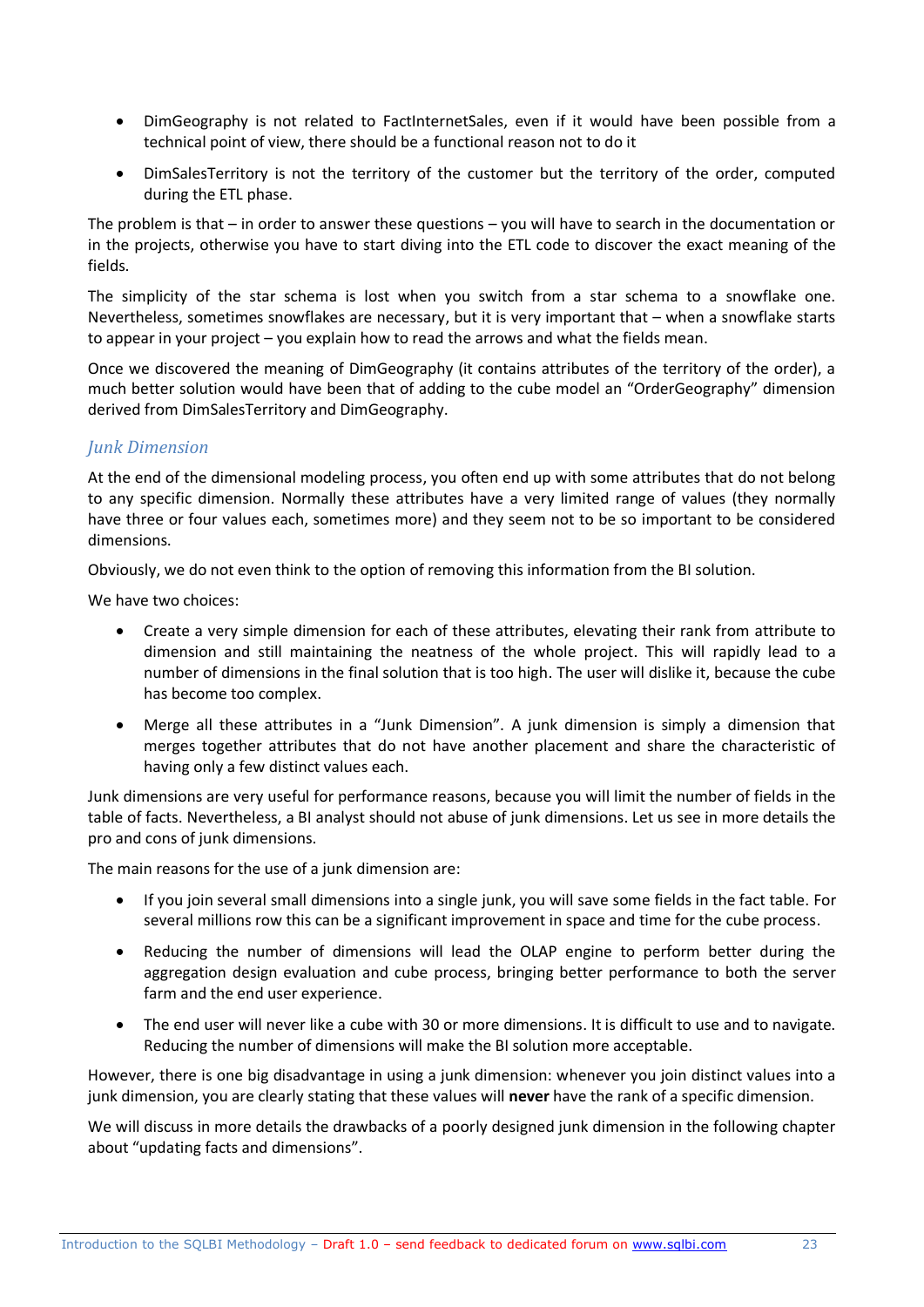#### *Degenerate dimensions*

Degenerate dimensions appears when you have values you do not want to drop from the fact table but that do not relate to any dimension.

The typical case of degenerate dimension is the transaction number for a point of sale data mart. The transaction number may be useful for several reasons, for example to compute the "total sold in one transaction" measure. Moreover, it might be useful to go back to the OLTP database to gather other information. Even if it is often a requested feature, users should not navigate sales data using a transaction number. If ever needed, there will be a specific report that will show the content of a specific transaction.

Degenerate dimensions are very useful for reporting. They are a kind of information not normally exposed in cubes but that can be useful for specific reporting.

Degenerate dimensions often have almost the same cardinality of the fact table. If they do not have it, then we might better represent them using standard dimensions.

#### *Slowly changing dimension Type I, II, III*

Dimensions change over time. A customer changes his address, a product may change its price or other characteristics and – in general – any attribute of a dimension might change its value. Some of these changes are useful to track, while most of them are useless.

In BI development, managing several years of historical depth, you need to keep track of the changes the user wants to analyze.

Changes do not happen very often. If they do, then we might better represent the attribute using a separate dimension. If the changes rarely appear, then SCD (Slowly Changing Dimensions) are the solution we need to model them.

SCDs come in three flavors:

- Type 1: We maintain only the last value of each attribute. If a customer changes its address, then the previous one is lost and all the previous facts will be shown as if the customer always had at the same address.
- Type 2: We create a new record whenever a change happens. All previous facts will still be linked to the old record. Thus, the old facts will be linked to the old address and the new facts will be linked to the new address.
- Type 3: If what we want is simply to get some hints about the "last old value" of a specific attribute of a dimension, we can add a field to the dimension table in order to save just the "last value of the attribute" before updating it. In the real world, this type of dimension is used very rarely and is of no interest in this paper.

The type of the dimension is not the same in the whole project. We will normally end up with several dimensions of type 1 and occasionally with a couple of dimensions of type 2.

Moreover, there may be the need to handle the same dimension with different slowly changing types in different cubes. The handling of changes will inevitably make the queries more complex and different users might be interested in different details of even the same dimension.

- Type 1 dimensions are very easy to handle and to manage: each time we detect a change, we apply it to the dimension in the data mart and that is all the work we need to do.
- Type 2 dimensions are easy too; when we detect a change, we invalidate the old record by setting its "end date of validity" and insert a fresh new record with the new values. As all the new data will refer to the new status of the record, it is simple to use for lookup only the records that are still valid and we will have only one valid record for each dimension value.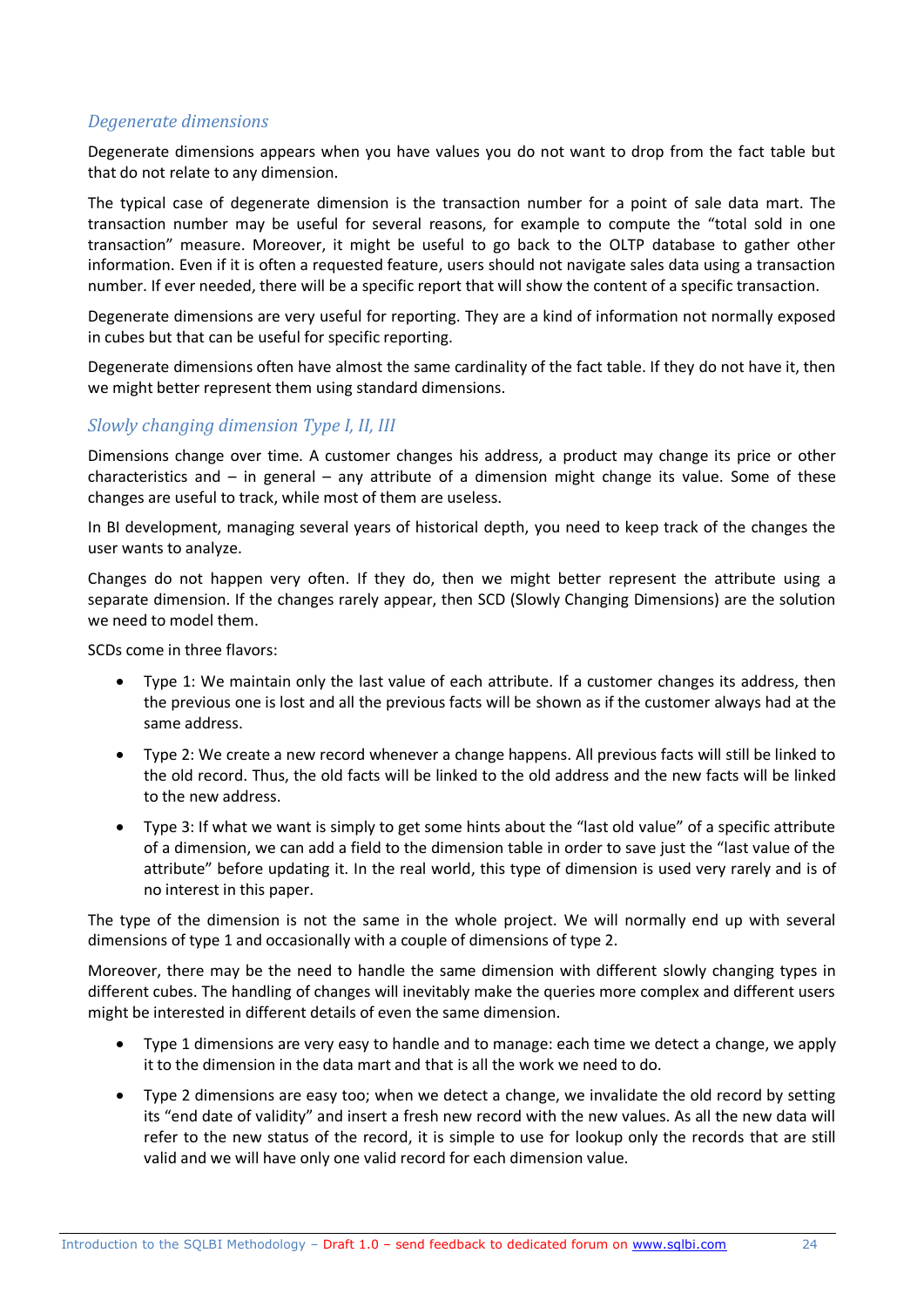Even if they look quite simple, type 2 dimension hide many problems in the real world, as we will see in the next chapter about "updating facts and dimensions".

#### *Bridge Tables (or Factless fact tables)*

We use "bridge tables" and "factless fact tables" terms to identify the same kind of tables. We prefer the term "bridge tables", because "factless fact tables" can be misleading.

Let us discover something more about these tables:

- Factless fact tables are fact tables, not dimensions. You cannot expect a factless fact table to hold any attribute and you should expect to relate it to some dimension, as fact tables are.
- Factless fact tables are factless, so they do not contain any fact. This is the genesis of their strange name.

Therefore, factless fact tables are tables that are related to other dimensions but do not contain any fact.

If we focus on the usage of factless fact tables, we see that they represent many to many relationships between dimensions. They have to be related to dimensions (and so they should be fact tables) and, as a relation contains no attribute, they do not contain facts (and so are factless fact tables).

With the usage in mind, a better name for factless fact table is that of "bridge tables". This name is not our creation, many people use "bridge tables" instead of "factless fact table" and we happily adopt this term. Moreover, it is not true that bridge tables do not contain facts. They may define facts as any other fact table does, even if it is not so evident at first glance. We will spend several chapters on bridge tables, but this is not the right time yet.

From now on, we will never use the "factless" name but we will use "bridge" instead, because this is the correct name for their meaning into the model. There is plenty of work in this paper about many to many relationships. Thus, we will use many bridge tables to represent different aspects of dimensional modeling.

If you prefer the "factless" name, then you will have to keep in mind that  $-$  in our terminology  $-$  "bridge" means "factless fact table".

Now, let us see an example of a bridge table. Consider the following situation in an OLTP database

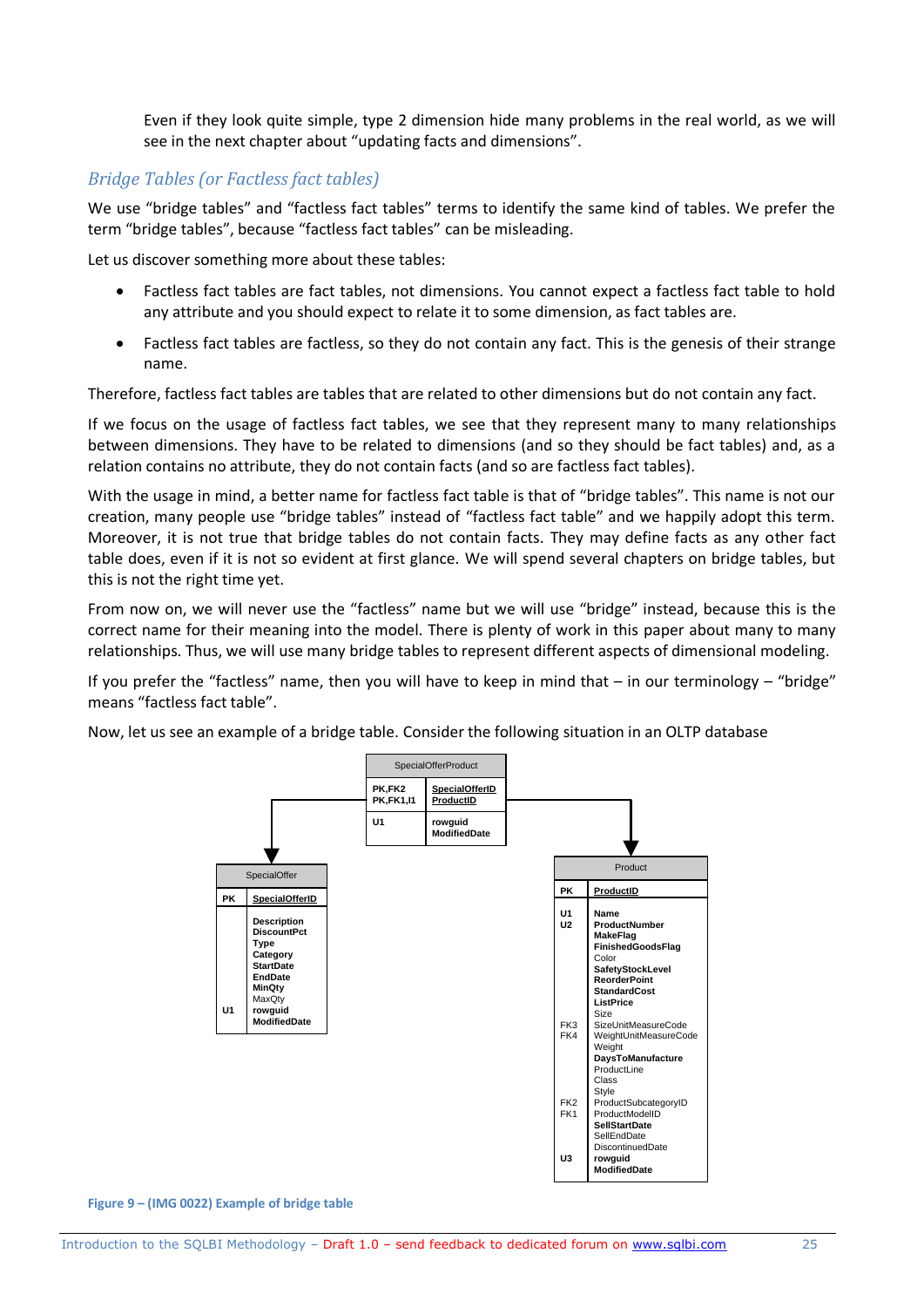In a certain period of time, each product can be sold in a special offer. The bridge table (SpecialOfferProduct) tells us which products was on special offers, while the special offer tells us information about time, discounts and so on.

The standard way of handling this situation is to de-normalize the special offer information in a specific dimension directly linked to the fact table, in order to be able to check whether a specific sale was under special offer or not. In this way, you can use the fact table to hold both the facts and the bridge. Nevertheless, leaving it into the model as a bridge table leads to some very interesting kind of analysis.

It is questionable and very interesting whether we can make the relationship only using fact tables (i.e. storing for each sale all three data: product, sale and special offer) or we should do it using a bridge table. While the fact storage of the relationship is certainly correct, we need to think carefully because, using only that model, all the relationships that did not generate any sale will be lost.

If a a specific special offer is not used in product sales, we will not see any relationship between the special offer and the product, exactly like the product had never been related to a special offer. This is because the fact table does not contain any row that define a relationship between the special offer and the product. This situation may lead to a very big confusion and/or wrong reports. We always need to remember that the absence of a fact may be relevant as its presence is. Moreover, sometimes the absence is more relevant than the presence.

We will use bridge tables to model many to many relationships that do not strictly depend on a fact that define the relationship. The relationships modeled by many to many relationships are not bound to any fact table and exists regardless of any fact table.

This is the real power of bridge tables. As we have bigger power, we have bigger responsibilities because bridge tables will sometimes cause us some headache.

#### *Snapshot vs. transaction fact tables*

Now that we have defined what a fact table is, let us go deeper and define the difference between transaction fact tables and snapshots.

A transaction fact table records an event and, with that event, some measurements that can be done and analyzed. When we detect a sale, the recording of it is a row in the transaction fact table, along with all its related information.

A snapshot is the recording of a specific situation. If you record in a fact table the total amount of sales for each specific product, you are not recording an event but a specific situation.

The total amount of sales of a product is pertinent to each product in a period. In this sense, it is not a fact but a situation related to facts. Another kind of snapshot is useful when you want to measure something not directly related to any other fact. If you introduce a ranking of your customer based on sales, payments and other characteristics, you may want to snapshot these data in order to detect the evolution of ranking related to specific marketing operations.

We record snapshots mainly for two reasons:

- 1. Have aggregated values at hand in order to speed up the execution of queries
- 2. Be able to compare the situation in the past with the current one or  $-$  in general  $-$  the evolution of a specific situation in time

The second goal is much harder to achieve. When the user wants to look at the evolution of a specific measure over time, you need to spend some time in order to understand his requirements. Let us see this with an example

A user has a ranking method that classify his customers based on

- Total amount of sales
- Payment speed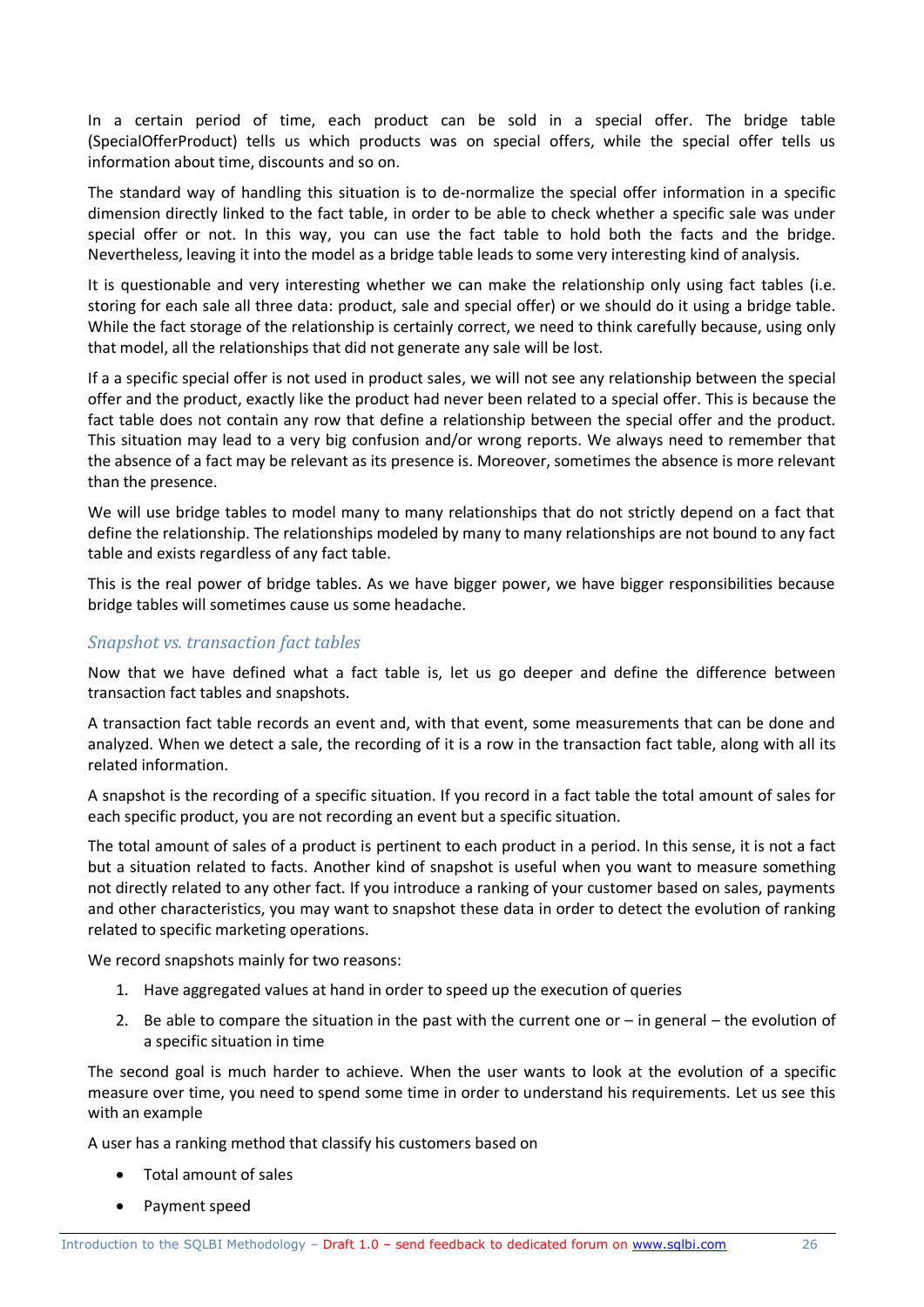• Number of different products bought

The ranking assigns values from "A" to "E" depending on the goodness of the customer. The user wants to analyze the evolution of ranking over time because he wants to verify that the marketing is making a good job in elevating the quality of customers.

When a user asks to "analyze the evolution", we must pay attention to this question: "Do we want to verify how globally the ranking are changing or do we want to verify if the same customers are improving their quality"? There is a big difference in the modeling of these two situations. Going deep in these differences is out of scope in this paper. However, you can take a look to "[The Many-to-Many Revolution](http://www.sqlbi.eu/manytomany.aspx)" paper published on our web site to look at some examples of these models.

#### *Updating facts and dimension*

In a theoretical world, data that is stored in the data warehouse do not change. We have read several times in several books that we must build data warehouses thinking to insert operation, not updates. Data comes from the OLTP, is cleaned and stored in the data warehouse until the end of time and will not change because that was the situation at the time of insertion.

Nevertheless, the real world is much different from the theoretical one.

In our experience, updates in the data warehouse appear frequently and are at least of two different kinds:

- Structural updates: the user needs more information. He simply forgot to tell us that there is a measure he wants to use or, more often, changes in the market or in his consciousness of BI makes the need for more data necessary.
- Data updates: we need to update data that were already read in the past because it is wrong. We need to delete the old data and enter the new one, as the old information would lead to confusion. There are many reasons why bad data comes to the data warehouse. The sad reality is that bad data happens and we need to manage it gracefully.

Now, how do these kinds of updates interact with facts and dimensions? Let us recall briefly what the physical distinctions between facts and dimensions are:

- Dimensions are normally small table, less than 1 million rows, very frequently much less. They are stored as simple tables.
- Facts are huge tables, they normally have up to hundreds of millions rows, often they are stored using partitions and represent the real time consuming operation in the building of the data warehouse.

Structural updates on dimensions are very easy to make. Simply update the table with the new metadata and, at the next run of your new ETL package, the dimension will reflect the new values. If the user decides that he wants to analyze data based on a new attribute of the customer, then the new attribute will be readily available to all of his customers. Moreover, if the attribute is not present for some customers, then it will get a default value with no problems. After all, updating one million rows is not a difficult task for SQL Server.

On the other side, structural updates are a huge problem on fact tables. The problem is not that of altering the metadata, but determining and assigning a default value to all the huge amount of rows that are already stored in the data warehouse.

Fact tables are good for insertions. However, creating a new field with a default value would result in an UPDATE command sent to SQL server that will probably run for hours and kneel down your database server.

Moreover, if you do not have a simple default value to assign, then you will need to compute the new value for each single row in the fact table, issuing updates to the fact table. Again, this operation will last indefinitely.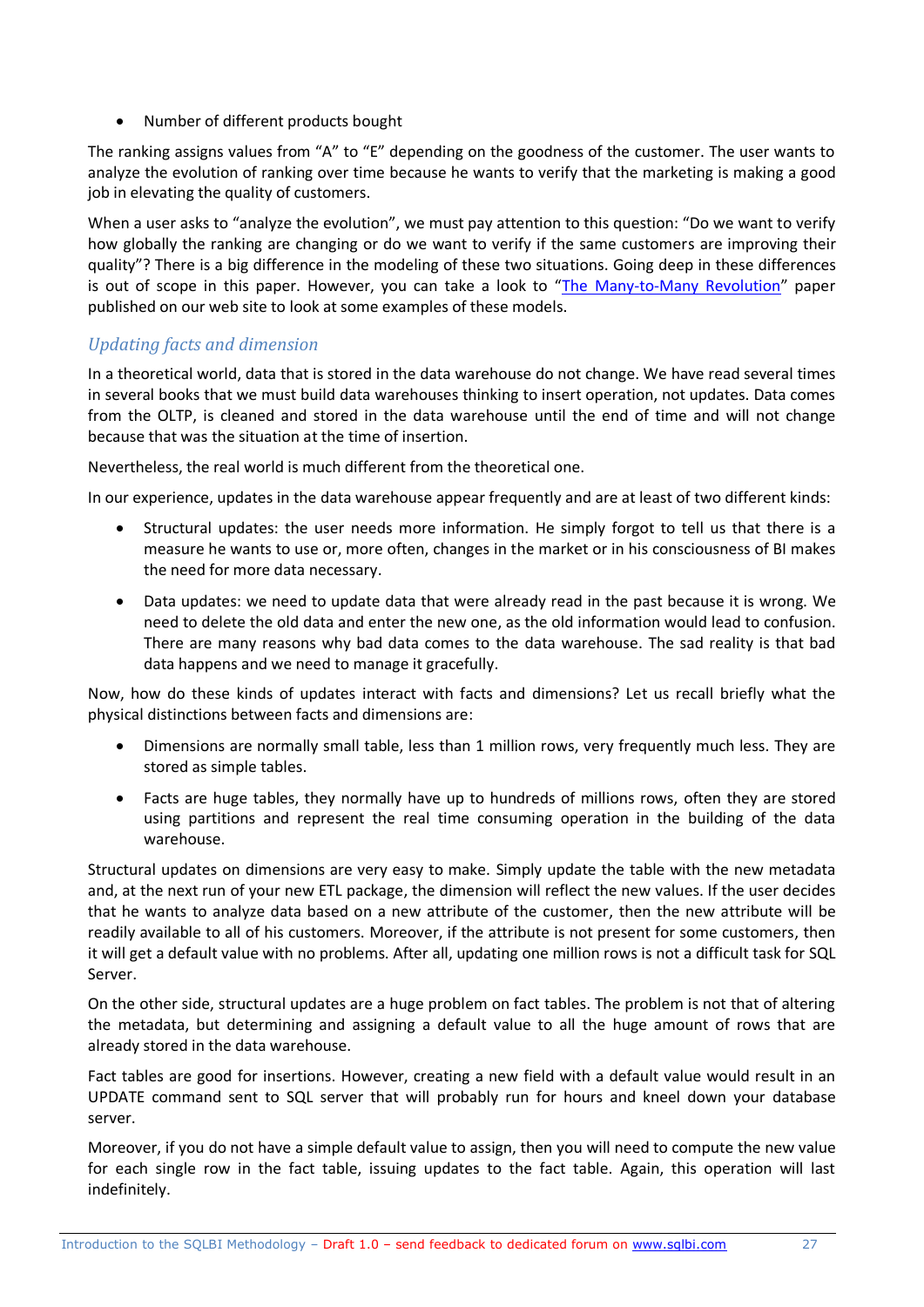We have seen in our experience that it is often better to reload the entire fact table instead of making any update on it. Of course, in order to reload the fact table, you need to have all of your source data at hand and this is not always an easy task. We will return on reloading the data marts later.

Data updates are a bigger problem, both on facts and dimensions. Data update in dimensions might have the same problems as adding a new field: the number of rows that we need to update is so high that simple SQL commands will be a problem. Clearly, this is true only if you need to do a massive update. Updating a small number of rows is not a problem at all.

Data updates on dimensions may be a problem when:

- The data update changes in same way the meaning of the dimension. If what you change is only an attribute of a dimension then everything will work fine. Nevertheless, suppose that the attribute you are changing is the code of a customer or of a product. We know that codes should never change but… sometimes they do. Moreover, in some situations, the dimension might not have any specific code. Sometimes the set of attributes completely defines a dimension, as it happens with range dimensions (a dimension used to create cluster of rows depending, for example, from the total sold and that may divide sales in LOW, MEDIUM and HIGH). In this case, changing an attribute will change the meaning of the dimension and will lead to very complex situations. We will discuss some examples of those situations in the chapter "Multidimensional Modeling Toolkit", because they are too complex to handle here.
- We need to update data because wrong information entered in the data warehouse. This situation is very annoying. Suppose to have an SCD of type 2 and that a record entered the data warehouse with wrong attributes. In this situation, we would have created a new record and linked all the facts received after that to the new (and wrong) record. Recovering this situation requires us to issue very precise UPDATE instructions to SQL Server and to re-compute all the fact tables rows that depend – for any reason – from the wrong record (we might have fact tables with aggregates to speed up some computations).

Moreover, bad data in dimensions is not very easy to catch, sometimes several days – if not months – pass before someone (in the worst case the customer) discover that something went wrong. We will not be able to discover bad data, because from our point of view bad data looks the same as good one.

There is no good recipe to avoid bad data. When it happens, we need to be ready to lose some time to recover from the error. Clearly, "one shot" databases are not prone to this situation because, if bad data is corrected, the entire data warehouse will be reloaded from scratch and the situation will be restored in a snap. This is one of the most interesting point in the "one shot" data warehouses and one of the main reason for which we always choose "one shot" technique when it is possible.

#### *Natural and Surrogate keys*

In Kimball's view of a data mart, all the natural keys should be represented with a surrogate key that is a simple counter and has no meaning at all. This will lead to a complete freedom in the data marts to add or redefine natural keys meanings. Moreover, the usage of the smallest integer type that can hold the data will lead to a smaller fact table.

All this is very good and advisable. Nevertheless, there are situations in which the use of surrogate keys should be more relaxed or – from another point of view – there is a real point into making the surrogate keys meaningful instead of meaningless. We will discuss it later in a more technical chapter but it may be interesting to have a look at these situations here.

 **Date**: we can use a meaningless key as a surrogate key. However, will we have any advantage in doing so? In our opinion, the best representation of date surrogate key is an integer in the form YYYYMMDD, so 20080109 is January 9 of 2008.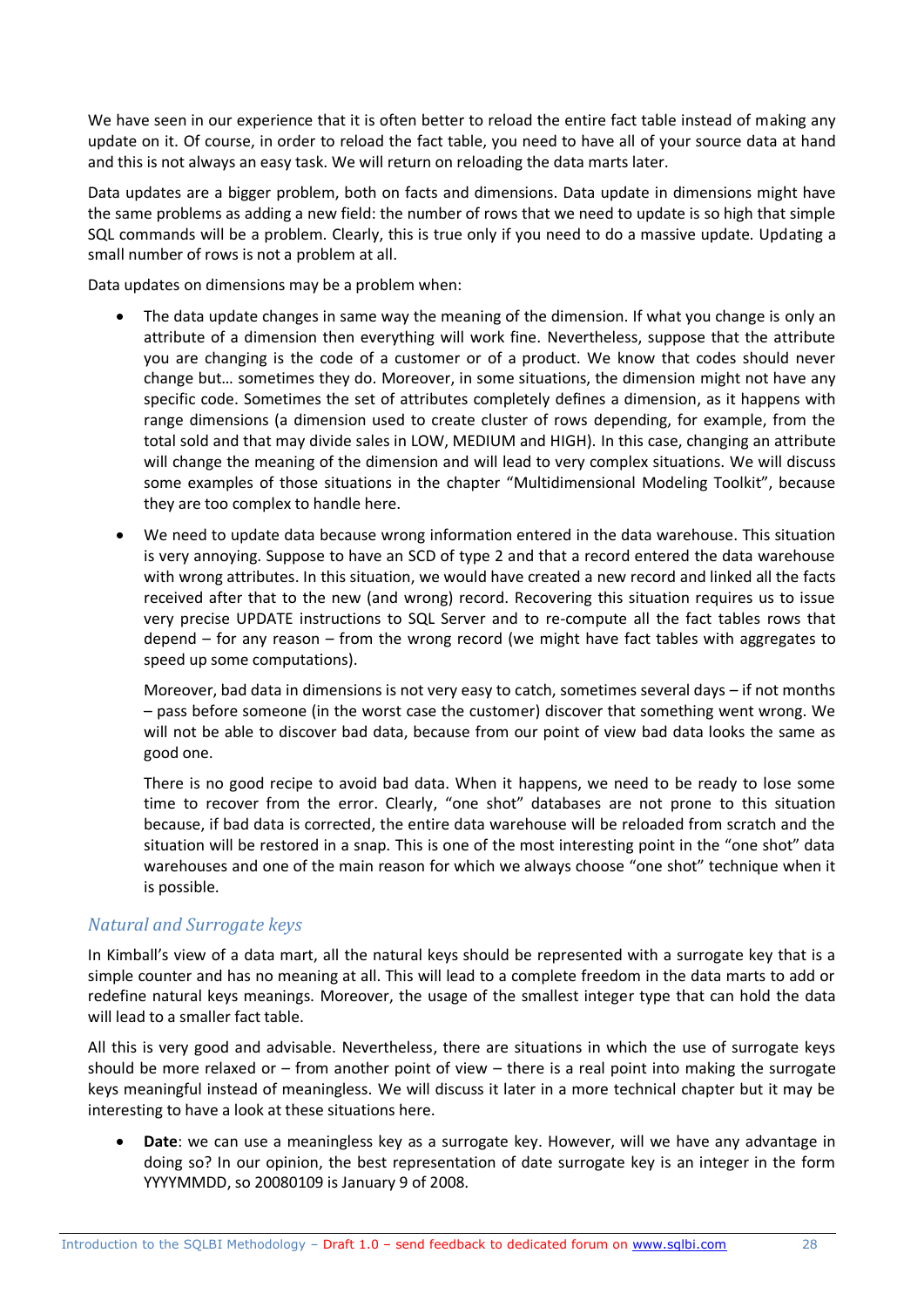All invalid values may be easily represented with negative numbers, so -1 may be the unknown date, -2 may be the empty date and so on. You have plenty of space for all the dummy dates you will ever need.

Moreover, the date dimension will never change. You might add some attributes to a date dimension but, surely, you will never add a new day to the calendar.

Finally, one very important reason to use meaningful keys for the date dimension is that we normally use dates in partitioning functions with SQL Server 2005. If we end up using surrogate and meaningless keys for the date dimension, we will lose this very important functionality for large fact tables.

 **Ranges**: Suppose we want a dimension that will rank the sales based on the amount of the specific sale. We want to analyze information based on a range, not on each single amount.

If we define a RangeAmount dimension and an ID RangeAmount key in the fact table, this will solve our modeling problems. However, what will happen when the customer will want to change the ranges? We will have to re-compute the whole fact table because the ID\_RangeAmount key will become useless.

On the other side, if you decide that 100\$ will be the granularity of the range dimension, you can use FLOOR (Amount / 100) as ID\_RangeAmount and, in doing so, you will be able to update the attributes of the RangeAmount dimension that will lead to hierarchies without updating the fact table.

Even in this case, we will use a surrogate key that has a semantic defined.

 **Excel and Proclarity** will save queries maintaining the ID's of the dimensions when we go at the granularity level. This means that if –for any reason – we will change this ID in the future (for example, because we have a "one shot" BI solution), the saved query will no longer work.

This situation will be explained and solved later but, just to give you an idea, there are situations (for instance, parent/child hierarchies) where this problem and the auto-referencing nature of the dimension will lead us to a very annoying problem. In these conditions, we will not be able to use surrogate keys to relate facts and dimensions and we will be forced to use natural keys instead.

 **Junk dimensions**: junk dimensions, when defined at the conformed dimension level, lead to problems when there is the need to update data. We believe that junk dimensions are a logical kind of dimension and should not be confused with the physical layer. The technique that we will define for junk dimensions will make use of multiple surrogate keys that are a sort of mix between natural and surrogate keys. In this case, we will not deviate from the standard for technical problems but because of our methodological approach, which prefers the ease of change instead of the need to maintain physical and logical model too strictly tied together.

Therefore, the conclusion is that surrogate keys are very useful and we are not saying that there is something wrong with them but, in some defined situations, we will deviate from the standard of surrogate keys and use different form of keys, depending on the situation we will face each time. We will try to be very clear on what these situations are. We consider them as exceptions to the general rule of using meaningless surrogate keys for dimensions.

#### **WHY AND WHEN WE USE KIMBALL METHODOLOGY**

Kimball methodology of dividing the BI world between fact and dimensions is very effective and leads to a complete solution in a very small amount of time. Moreover, Kimball's technique has a lot of documentation and you can find an answer to nearly every question you can have. In our experience, you can start from scratch and give the user a first feedback on his/her data in a matter of days. After such prototype, you start the normal BI solution lifecycle.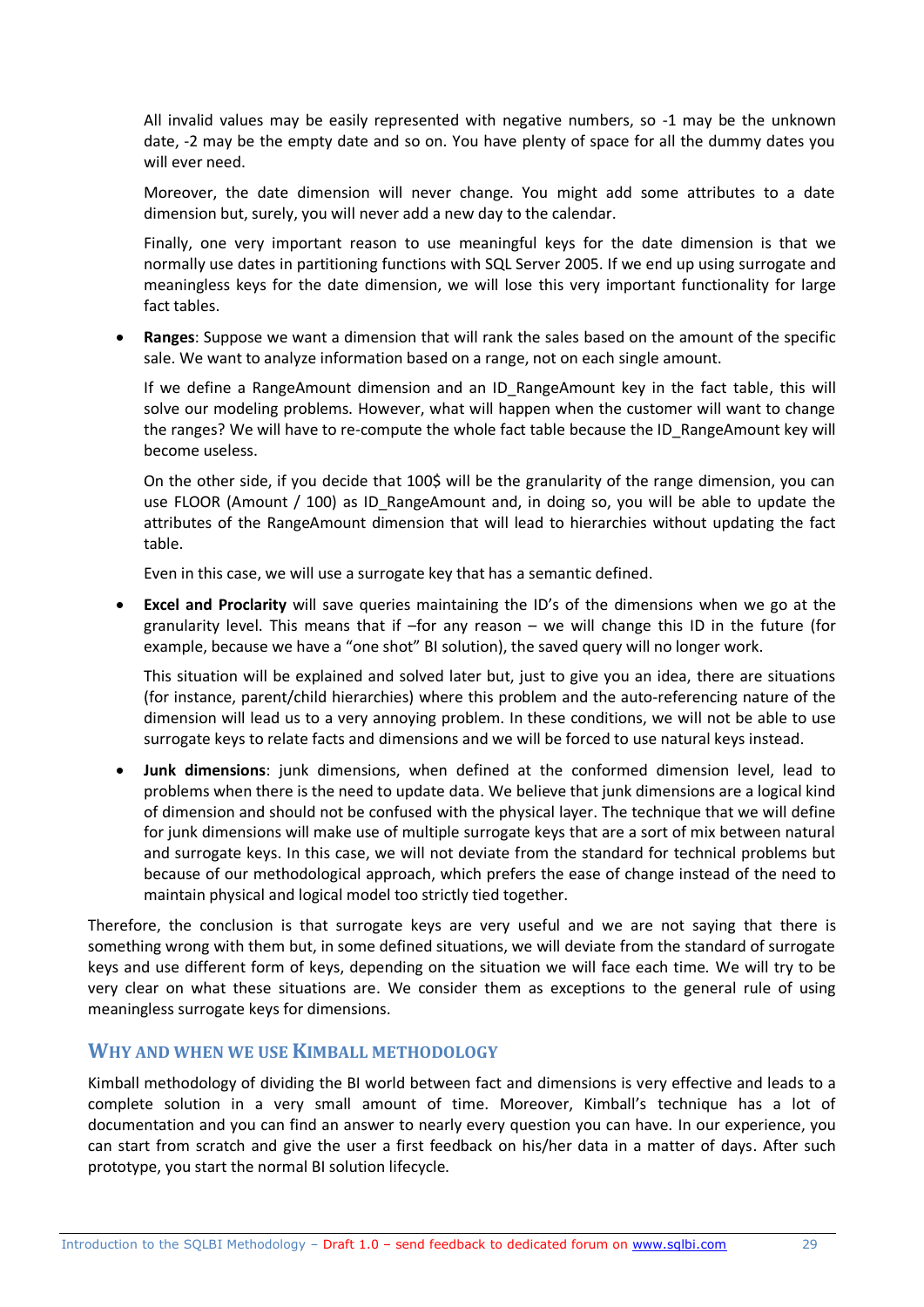The resulting data marts are very easy to query from both developers and end user tools. The direct relationships between facts and dimensions grant anyone the ability to construct very simple queries, most of the time without having a look at the metadata documentation.

This is certainly correct for simple star schemas. When you start using snowflake, bridge tables and/or other advanced techniques, then the simplicity is somehow lost and the complexity of queries starts to rise. Nevertheless, it is always much easier then querying the original OLTP database.

In our experience, Kimball's methodology is great for the first steps of the introduction of BI to a customer. It is perfect when the complexity of the data warehouse is not too big and where the BI infrastructure handles data coming from a limited number of sources. When the data warehouse is getting complex, then it will be dangerous to force your way of thinking only in the Kimball direction.

A good old dictum is: "there's nothing that cannot be done by means of adding one more level of indirection". In the BI world, this is still true: when things are getting too complex, it is time to introduce a new level of indirection. Using Inmon's approach to the data warehouse creates this new level of indirection that will help us solve several problems, at the price of a data warehouse structure that becomes much more complex.

#### **THE INMON METHODOLOGY**

Inmon's vision of a data warehouse is very different from that of Kimball. If we want to synthesize this in a few words we can say that Inmon's structure is based on a complex corporate relational database while Kimball's one is based on a dimensional and fact view of the same corporate data.

Inmon states that the creation of a relational database with a slight normalization need to be the foundation for data marts, so we will not create the data marts directly from the OLTP system through a staging area. Instead, we will create them from the relational architecture of the corporate data. We call a data warehouse built in such a way an "Architected Environment".

We are not going to describe the full process of building such architecture because

- $\bullet$  It is very well documented in Inmon's books
- It relies on the very well known theory of relational database, that the reader knows well
- Our goal is not that of create the data warehouse but to describe a general architecture and give some new tools of the trade to the BI analyst

There is nothing wrong with Inmon's view of a data warehouse. More, we do believe that the capability to create an architected environment as a foundation for data marts is a great achievement, because it gives to the BI analyst a place where he can make the consolidation of information easily. Nevertheless, as it is a great achievement, it will take time and money. It will take so much time and so much money that – as a first step in the building of a BI solution – it may appear unfeasible.

We should stress one other point. We do not see a real separation between Inmon's view of a data warehouse and Kimball's bus architecture. Surfing on the web, the choice between which paradigms to use is much more similar to a war of religion than to a technical issue. Nevertheless, we do believe that a good BI analyst should know well both methodologies and be able to choose which one to adopt, changing his (religious?) belief to the real needs of the end user. There is no space for solution prêt-a-porter in the BI world, we always need to deeply understand our user's expectations and spending capabilities to give him the best solution for his money and time.

What is more interesting is the fact that we believe that both methodologies can happily coexist in a single data warehouse. Kimball's solution is very fast to achieve. We can start with a pure Kimball data warehouse, moving data directly from the OLTP to facts and dimensions in the data marts. When the going will get though (i.e. more cubes will appear and dimensions will start to spread) we will add one level of indirection adding the data warehouse level.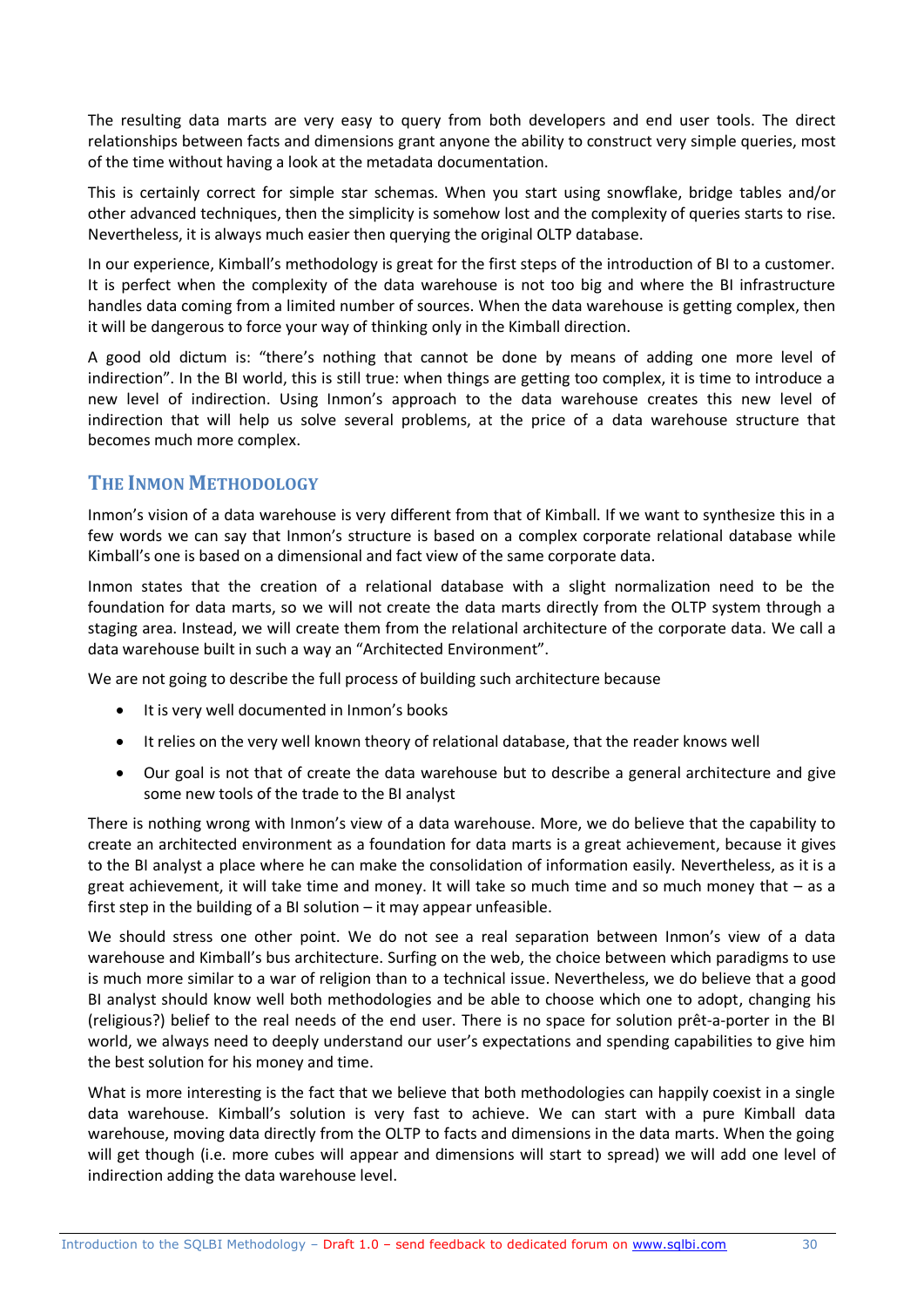One of the final goals of the data warehouse is the production of data marts made up of dimensions and facts. Thus, we are not going to waste any work, we are adding more horsepower to our BI solution by opening a new level (the data warehouse) where we can coordinate the cleansing of data.

What – in our opinion – we should not do is ignore that a data warehouse can be built using Inmon's methodology. When we start to have computer services that need data from the data warehouse, when the sources of information are spreading, when the number of facts and dimensions in the cubes are augmenting, Inmon's structure is really a thoroughbred. When needed, we ride it.

We borrowed from Inmon's architecture the concept of Operational Data Store (ODS). This is a storage system that holds quickly retrievable profiles of data. Those profiles can serve other software systems in the solution.

The point is that when other pieces of software relies on data that can be generated by your BI solution, the construction of an ODS is useful. ODS can pre-compute data from OLAP cubes, data marts, relational data warehouse. The pre-computed data will be available so quickly that they can generate immediate synthetic views of the status of a customer, a product, a specific period.

Giving you user's IT infrastructure the capability to use an ODS is a great achievement, because it will lead to BI data available all over the intra network.

Again, the building of an ODS is not strictly related to the presence of an architected environment, we can build an ODS directly on top of data marts and OLAP cubes. ODS is one of the many tools of the trade that we can bring with us when it will be the time to build a BI solution.

#### **WHY AND WHEN WE USE INMON METHODOLOGY**

Our standard approach with a new user is that of using the Kimball methodology. When the first cubes start to work and BI starts to spread over the customer's IT infrastructure, we make ourselves several questions:

- Is there the need of an ODS?
- Is there any software that will query our data warehouse in a predictable way?
- Are all the data marts independent or they can deduce some of them from a more general view of data?
- Are all the data marts showing comparable data?
- How many updates to our data marts are required if changes happen in the data or in the structure of data coming from the OLTP?
- Is there a need to have an historical depth and detail that we cannot easily represent with facts and dimensions?

We need to answer these questions each time we add a new feature to the system. When we feel that the complexity of the entire BI solution is getting too high, we start to gradually integrate Inmon's structure into the solution and lead it to a more complex data warehouse.

Of course, as we are aware of this possible transition since the beginning of the data warehouse construction, we create the whole structure of the ETL pipeline so that this change will be feasible. For this reason, we try to develop the cleanest architecture.

Anyway, even if we can use Inmon's methodology at the data warehouse level, the final structure is always that of separate data marts for the department level of information. Therefore, the data warehouse is an intermediate step where we can consolidate and cleanse data in order to feed data marts and outer systems.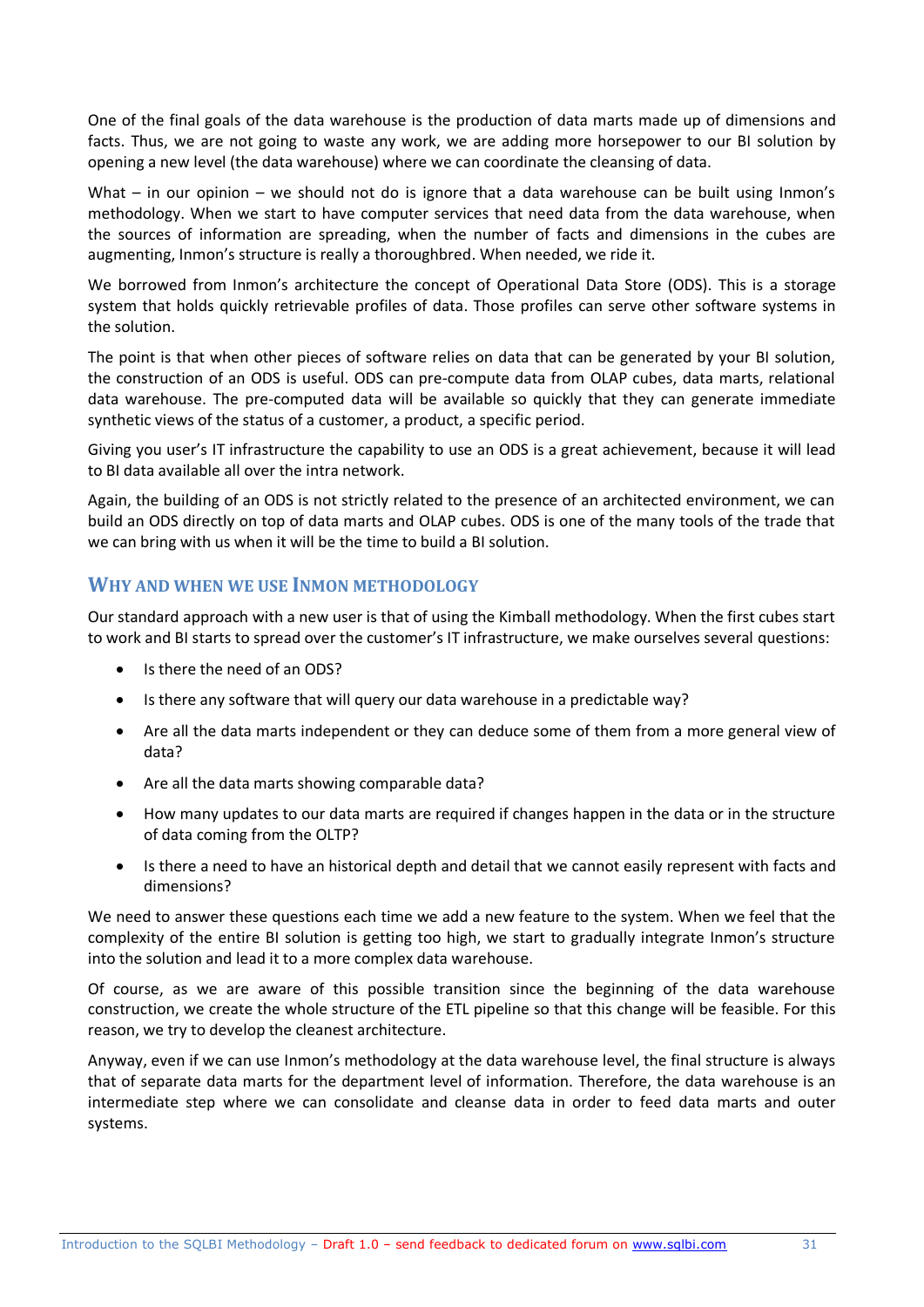## **BUILDING THE ARCHITECTURE**

In the previous chapter, we made several considerations about the architecture of a BI solution. As it is an introductory chapter, we left some technical details. Now, in this chapter, we will recall the same consideration but go deeper up to a complete construction of the infrastructure of a BI solution.

This chapter mixes different technologies because we believe that – in order to take the correct decision in design – you need to understand and cover all the technologies that play around in the project. In this chapter, you will find many details. They are not useless; always remember that devil lives in details.

At the end of this chapter, our vision of the infrastructure of a BI solution based on the BI suite from Microsoft will be complete and clear.

#### **DESIGNING RELATIONAL DATA**

In this section, we provide information about the relational side of a BI solution. We define the number and the types of databases that we will use, and some hints about how to transfer successfully data from one database to the other.

Before diving into the technical details of each single database, we will start with some considerations about the usage we are doing of some of the basic techniques available in Microsoft SQL Server to organize our data.

#### *Usage of schemas*

We need to divide the data through the whole ETL pipeline into subject areas. The meaning of a subject area really depends on the needs of the customer. Typical subject areas include:

- Sales
- Accounts
- Warehouses
- Suppliers
- Personnel and staff management

Clearly, this list is far from being complete and is different for every business. We will need to define subject areas along with the customer in order to detect the correct ones.

SQL Server 2005 provides schemas to arrange tables and – in our experience – the usage of schemas to assign database objects to subject areas leads to a very clear database structure.

We will use schemas through the whole ETL pipeline because very often a specific table in the OLTP system already belongs to a specific subject area. Using the subject area separation from the beginning will let us easily understand whether the usage of a table is correct or not.

Some tables will eventually have no place at all in subject areas but you might always define a "COMMON" subject area that we will use to group all the tables that have no other place. This too leads to the comprehension of the usage you are doing of each table through the entire ETL pipeline.

As a rule of thumb if a table changes subject area during the ETL pipeline, then something is going wrong with the design and we have to take a deeper look at this in order to have a chance to correct it.

#### *Usage of views*

As you may remember, in a previous chapter we outlined the need to de-couple each step of the ETL pipeline. We do not want to recall all the good reasons for doing it because we have already seen that this de-coupling is strictly mandatory. Now we want to define the technical means used to obtain this decoupling.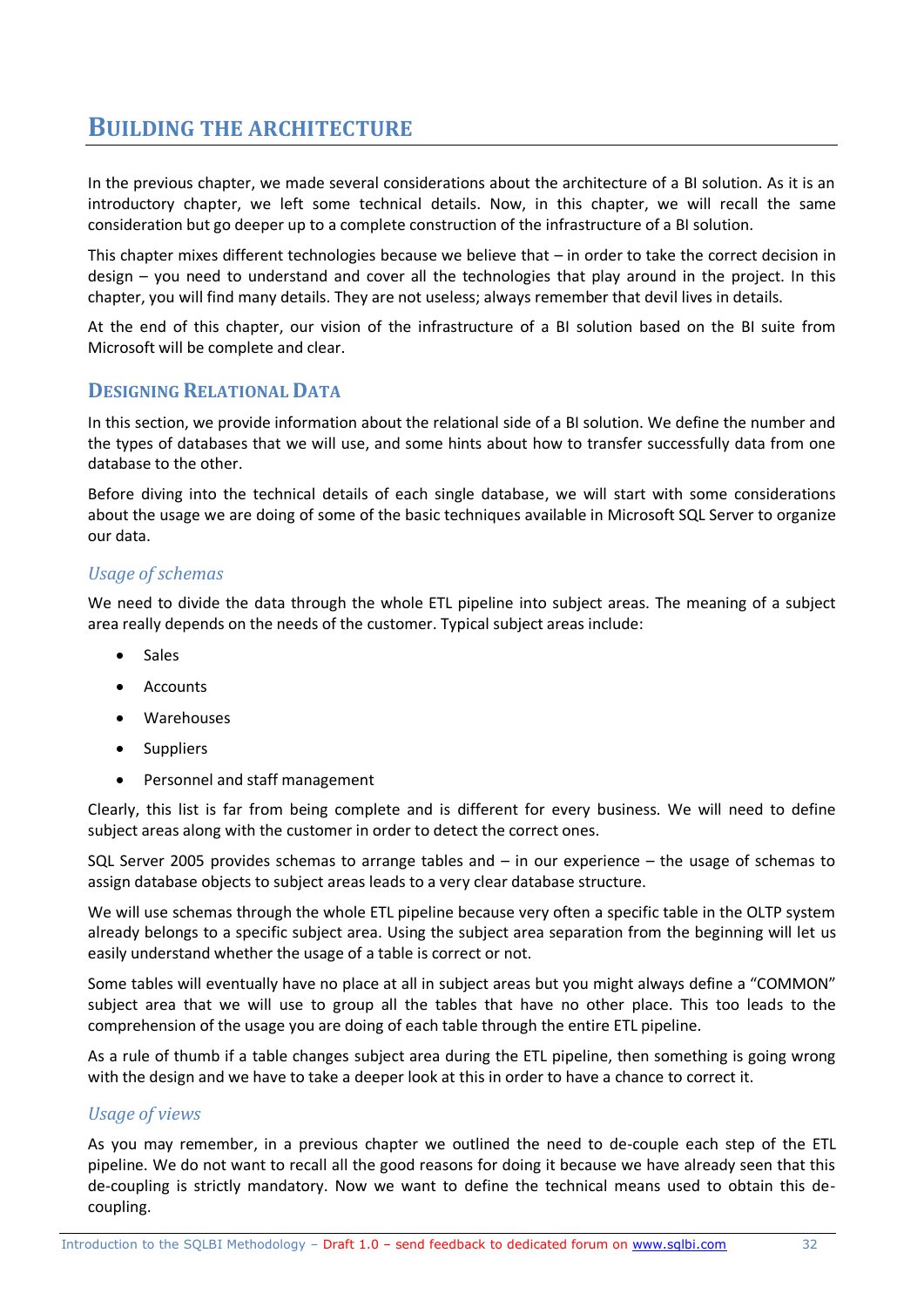You have several options in order to make this operation but, in our experience, the creation of SQL views is the best choice. Here are some reasons:

#### **Views are stored where we need them.**

When you need to read the specification of an interface, you want to do it quickly. Views are stored in the database that will provide data to the next step (so the views in the OLTP mirror provide data to the staging and to the data warehouse). They are exactly where you want them to be. If you need to update the OLTP mirror, you want to be sure that all views are still intact after you have done the update.

Think – for example – at the feeding of the cubes. You may be tempted to use the data source views available in SSAS to define the views that will feed your cube structure. In doing so, you are hiding these views from the database administrator that could update the data marts.

It is not easy to have a tour into all the projects to see what the usage of a specific field is. If you use views to declare which fields you are using and for which cube, then it will be easy for everyone to have a deeper understanding of the whole structure. Moreover, there are tools on the market that can analyze dependencies between table and views. It is not easy to do the same if views are stored out of the database from which they extract data.

#### **Views can easily change names to columns.**

In the database, we might have SoldQty as a field of a table. This is good because it is incisive and does not contain useless spaces. In the cube, we want to show it as "Quantity Sold" simply because our user wants a more descriptive name.

Views are a very useful means to change names when needed. Moreover, with views we are publicly declaring the change of the name so that everybody will easily understand that a specific field with a name in one level is – in reality – a field that might have another name in the previous one.

Moreover, the OLTP database often has very cryptic column names. The ability to change the name from "AAGE200F.DSCAG" to "Sales.SalesPerson.Name" is very valuable. Of course, you may object that they represent the same value, but they do it in the same way as machine code represents the same algorithm as a C# program. "More readable" will always translate directly into fewer errors to find.

It is clear that we should avoid the practice of changing names at each single level. As always, having the opportunity to do something does not mean that we need to do it.

#### **Views can make simple computation**

What can we do if we need - for some MDX expression - the value of "Qty \* Price" in the cube in order to use it? We can compute it directly into the data source view but, as before, we are hiding a computation into a specific project and other people will not be able to see it at a glance. Using a view, we are declaring the computation that we are doing.

This is certainly true for simple computation. On the other side, if a view is doing too complex computation, then we are probably missing some transformation code into some of our ETL packages.

We should avoid the practice of hiding too much code into a view because it often rises from a lack in the analysis of the ETL flow. Moreover, this computation will waste time when we will execute the view. Putting the code into the ETL phase will consume CPU only once, when we first compute the value. From then it will always be available in a snap.

#### **Views are made of plain text**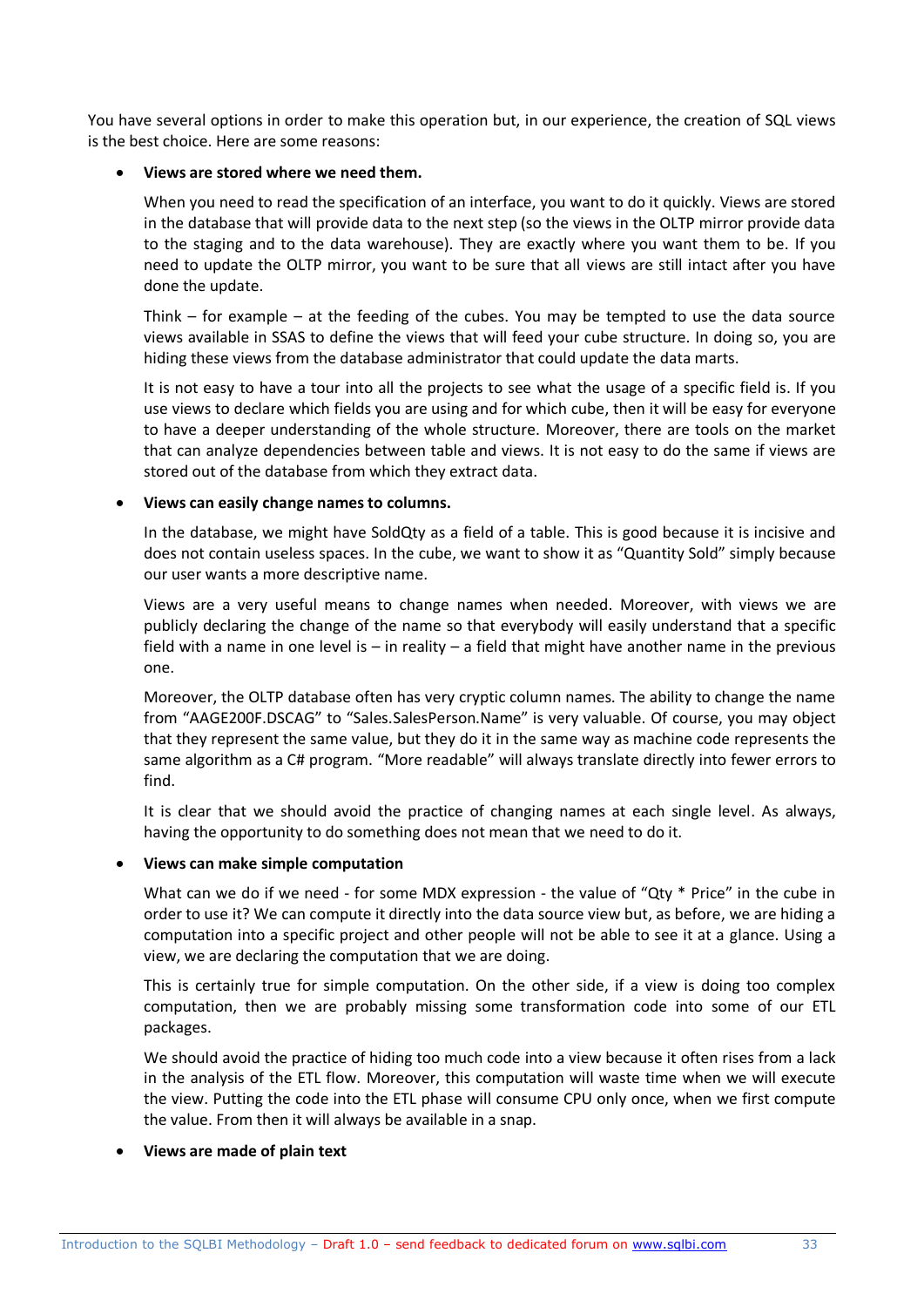This is great as it is simple. We can easily search for all the occurrences of a specific column, table or any kind of value using a simple text editor. We do not need any development tool nor need we to dive into unreadable XML code to have a clear view of the usage of a specific value.

If we need to update a view, we can do it without even opening BIDS. That means that nearly everybody can do it.

Moreover, as views are simple text, source control system will handle them very easily. We can check who updated what in order to solve a problem or answer to a question. For example, an Integration Services package is saved as an XML file (the file has a .DTSX extension). Two versions of a package are comparable using diffgrams. However, it is not easy to understand the differences reading an XML file, just as it is not easy to edit a DTSX file without using the graphical editor embedded BIDS. Therefore, it is not easy to look at the differences in SQL code embedded into two versions of the same package.

#### **Everyone who has the rights to do it can update views**

A view can be updated very quickly as it does not require any kind of processing, just ALTER it and the work is done. You do not need to use an UPDATE statement to make simple (and possibly temporary) changes to the data.

#### **Views can reduce the number of columns**

There is really no need to show to a cube or to an ETL package more than what it strictly needs. Moreover, showing more fields will only lead to confusion, because there are probably some technical columns that you might want to keep private, in order to be able to change their behavior in the future without having to recompile or revisit all of your projects.

A view can filter the number of columns providing you the ability to hide what you do not want others to see.

#### **Views can provide default values when needed**

When you have a NULLable column that contains NULL values, you can easily assign to it default values using views. It is very questionable why you should have a NULLable column in a data warehouse, but sometimes it happens.

#### **Views can show a real star schema even if the relational model is more complex**

We will return on this topic later when we will describe in more detail how to build the interface between the data marts and the cubes. What is important is that sometimes you end up with a relational design that is not a perfectly designed star schema, for example because you had the need to store several keys into dimensions. A reason for that could be the need for some data during the ETL phase or the participation of a dimension in a more complex design when compared to what was needed to a specific cube.

By removing useless columns, by creating joins when it is necessary and in general by designing the appropriate queries, you can expose to the SSAS solution a real star schema, even when the relational model has a more complex structure.

There is no gain in showing to SSAS the real relational structure of your data marts. Views can give a significant help in hiding what is not necessary and in restructuring the data marts. We will provide some examples of that in a further chapter.

#### **Views are database objects**

As views are database objects they inherit two great properties:

o We can configure views for security. Nobody that does not have the right to see some data will be able to gather them fraudulently.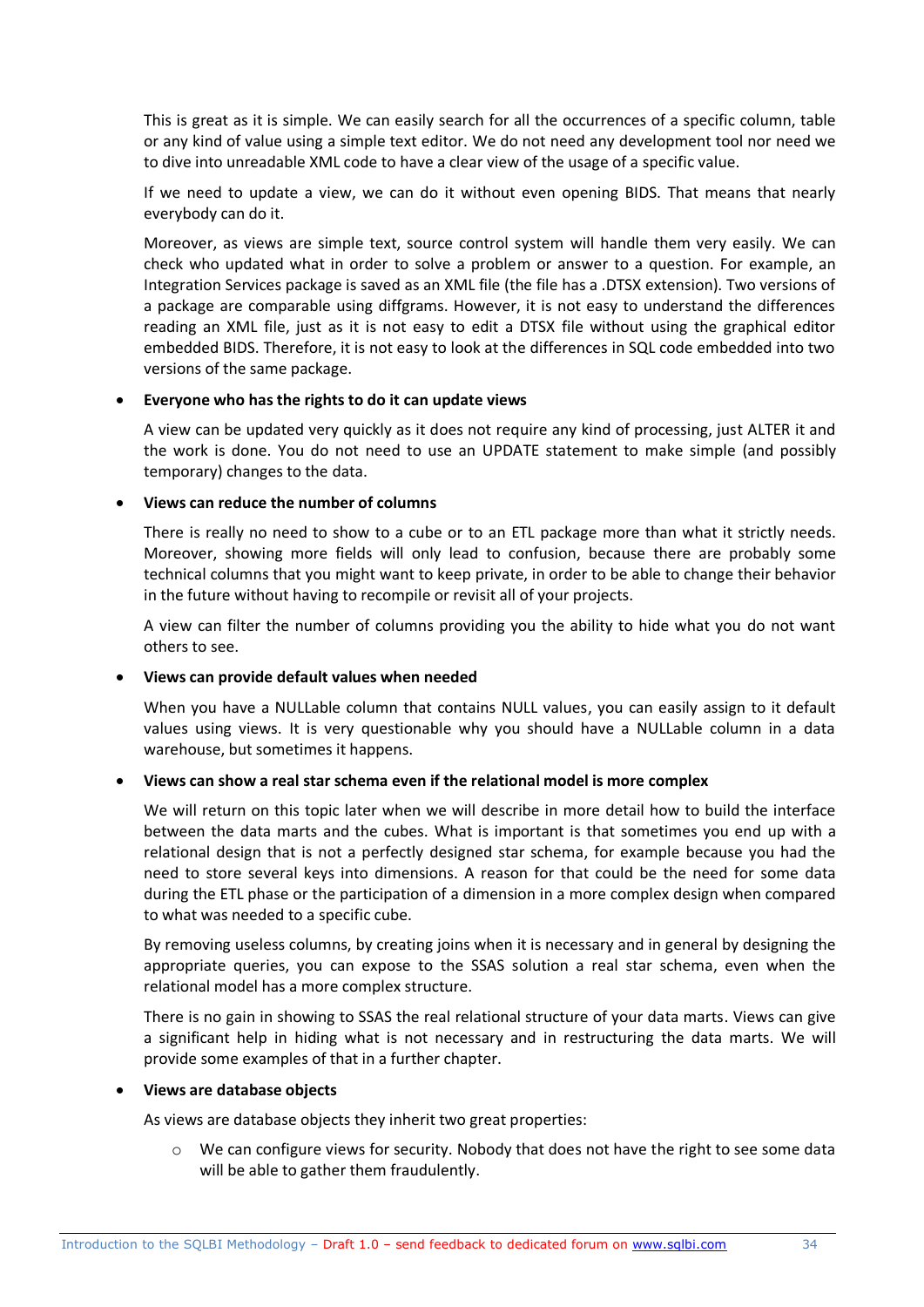o Views can have a schema. As we are using schemas for the definition of subject areas, we will be able to assign views to subject areas. This simple fact will lead to a very clean project where each object belongs to the subject area that is relevant for it.

We are not saying that views are the only way you can use to obtain all of these advantages, at each single level of the ETL pipeline you can obtain the same using different means. What makes views our best friends is the fact that we can use them through the entire ETL pipeline and provide at each level a uniform way of describing the communication between one level and the subsequent. We believe that no other means is able to work through all the ETL levels in such a uniform way.

Of course, there are some exceptions to these rules and  $-$  in the following chapter  $-$  we will see that sometimes SQL code is better than views. As a rule, you can think that each communication layer between one level and the subsequent ones in the ETL pipeline is composed with views.

Now a little anticipation: the usage of schemas to describe subject areas that we presented in the previous chapter stops at end of the data mart level, when we define views to provide data to cubes and reports. Here the distinction between subject areas starts to be inconsistent because a cube will quite always gather data from different subject areas in order to provide its results. The views that will provide data to the cubes will not belong to a specific subject area but to schemas constructed with the name of the cube to declare that the view is relevant to a specific cube or report.

Therefore, if we have a cube that presents sales at a monthly level we probably would call it MonthlySales. The name of the view that provides the date dimension to this cube should be CubeMonthlySales.Date. Doing so, we are clearly stating who will use the data.

The careful reader should remember that – in our vision – the source of the Date dimension in the monthly sales could be different to the source of the Date dimension for sales management. The reason is that the number of different values in each of those dimension is varying depending on the age and granularity of the facts being presented. Different views can provide the same data with different boundaries and/or granularity.

It is not an error to define more views for the same dimension, even if it seems cumbersome, because we do not know what changes we will do in the future to that specific dimension as it is seen by that specific cube. Using views, we gain the freedom to make any change smoothly. Moreover, we can have an immediate look at what usage that specific cube is doing of the database simply looking at the views that exists in its specific schema.

#### *Mirror OLTP*

We have already discussed the advantages of creating a mirror database for the OLTP system. In this chapter, we will look at some details about its creation.

The Mirror OLTP database is a copy of the relevant data needed from the OLTP database to process the data warehouse. The Mirror does not need to hold a copy of all the tables from the OLTP database. It contains only the tables that we need to feed the ETL pipeline.

The same happens for columns. OLTP databases often contain a lot of technical column and/or information that are not useful for the data warehouse. These data are not useless, they are useful during OLTP processing but, from the point of view of the data warehouse, we can ignore them.

To ignore a column or a table we simply do not create it into the mirror database. Therefore, the mirror database is – from the metadata point of view – a subset of the OLTP database both in number of tables and of columns in each table.

The BI analyst need to define which tables and columns should be included. The worst choice is to ignore the problem and produce a mirror of the whole database. Not only this decision will lead to poor performance, the worst of it all is that we are not declaring which data is useful and which one is not.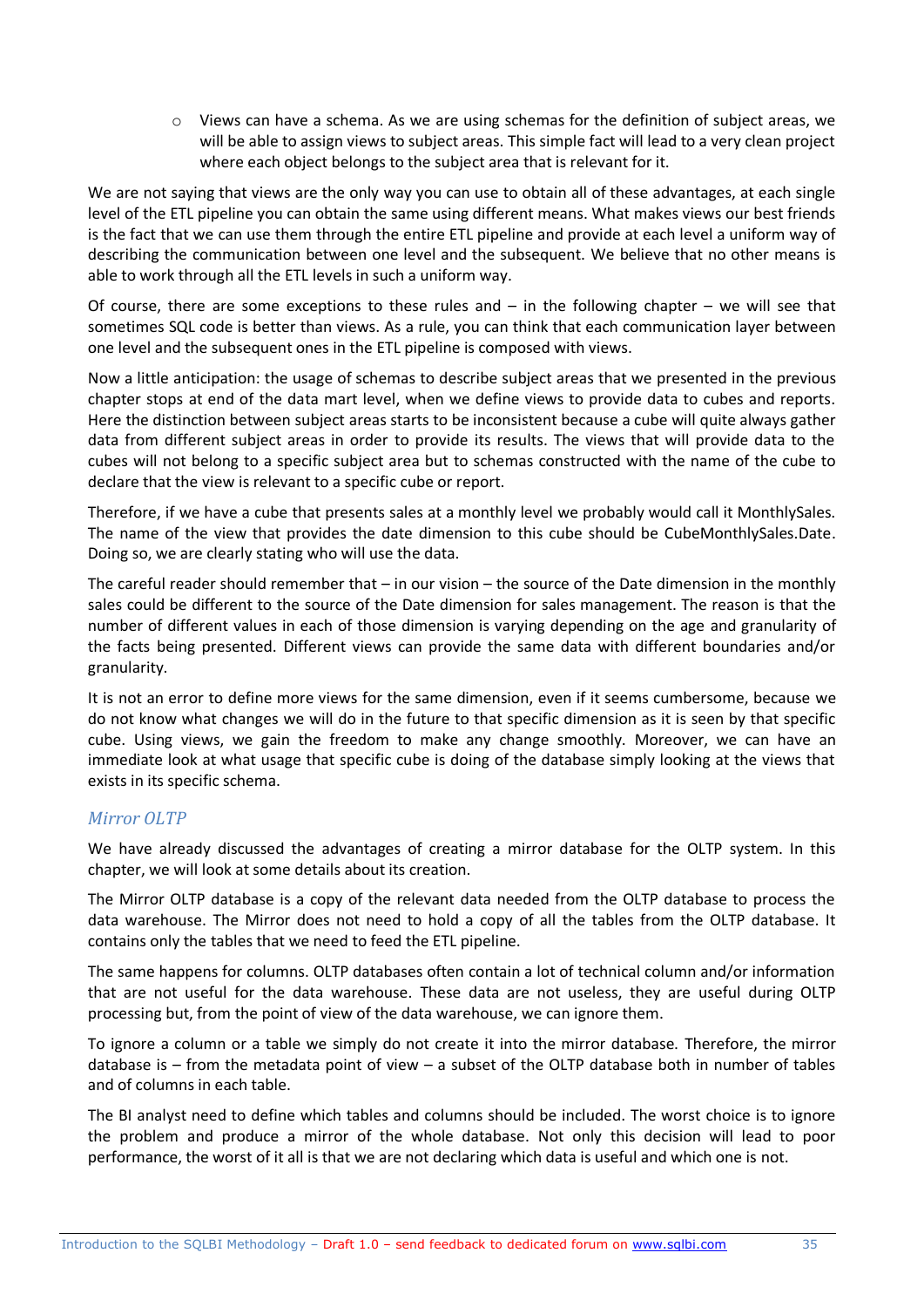If we will ever create this situation then we will be bounding the OLTP database with its mirror in such a tight way that any kind of update to the OLTP system will inevitably lead to updates in the process of mirroring and, sooner than you may think, it will become a nightmare.

If from the metadata point of view the OLTP mirror is a subset of the OLTP database, the same may or may not be true for data. You may have several situations:

#### **The data warehouse and OLTP are so small that you have time to rebuild everything during nighttime.**

In this case the OLTP mirror must contain all the data coming from the OLTP database as all the data has to be rebuilt every time.

Even if this situation may seem fancy, there are many small companies where the size of the whole database is so small that the servers will be able to rebuild a complete data warehouse in a few hours. This will lead to a very fast development of the data warehouse and will give us the ability to accept any change very quickly, because we do not have the need to worry about historical data.

#### **The data warehouse and OLTP are small, but you have to handle historical changes.**

Even in this case the OLTP mirror can contain the whole subset of the OLTP database. It is not useful to optimize the process of mirroring if the server is not doing something else. Thus, you can take a full snapshot and then extract from there the relevant updates.

#### **The OLTP is too big to have an option on mirroring it.**

In this case, we can decide to mirror only a subset of the data. We can take only the last year of data and work on it, ignoring anything that has happened before.

Obviously, if we will ever need to gather more information from the OLTP system, we may need to mirror a major portion of it. As we need to make seldom this operation, we can take the time needed to do it.

The same consideration applies when we create just the OLTP metadata database. Building the views that will show the information from the OLTP, we can make constraints with specific WHERE conditions that will make only a portion of the whole database visible to the ETL pipeline.

Once we have defined how the OLTP mirror is structured, we have to fill it with data. The golden rule during the mirroring process is to not make any change on data coming from the OLTP original database. If we have to change names to columns, data types or any other property of the database, then we are already entering into the ETL phase. Mirroring is not part of the ETL. We use it as a simple and convenient step to optimize resources.

Filling the OLTP mirror is just a matter of writing SELECT statements that will take data from the OLTP database and fill tables with the same name into the mirror OLTP database.

In this situation, we have two options:

#### **Use an SSIS package**

We can easily build a package with several data flow tasks that will make the mirror. They will execute in parallel letting us cut the total execution time to that of the biggest table. This is the most common technique but it is far from being the best.

Because we need to do no processing at all during the mirroring process, all the task need to go in parallel. If at some point we are putting a link between two tasks, then we will know that something is wrong with our mirror algorithm.

#### **Use a custom tool**

The maximum degree of parallelism that we can obtain with SSIS is that of the table level. There are custom tools (you can find a free one at [www.sqlbi.eu/SqlBulkTool.aspx,](http://www.sqlbi.eu/SqlBulkTool.aspx) written and extensively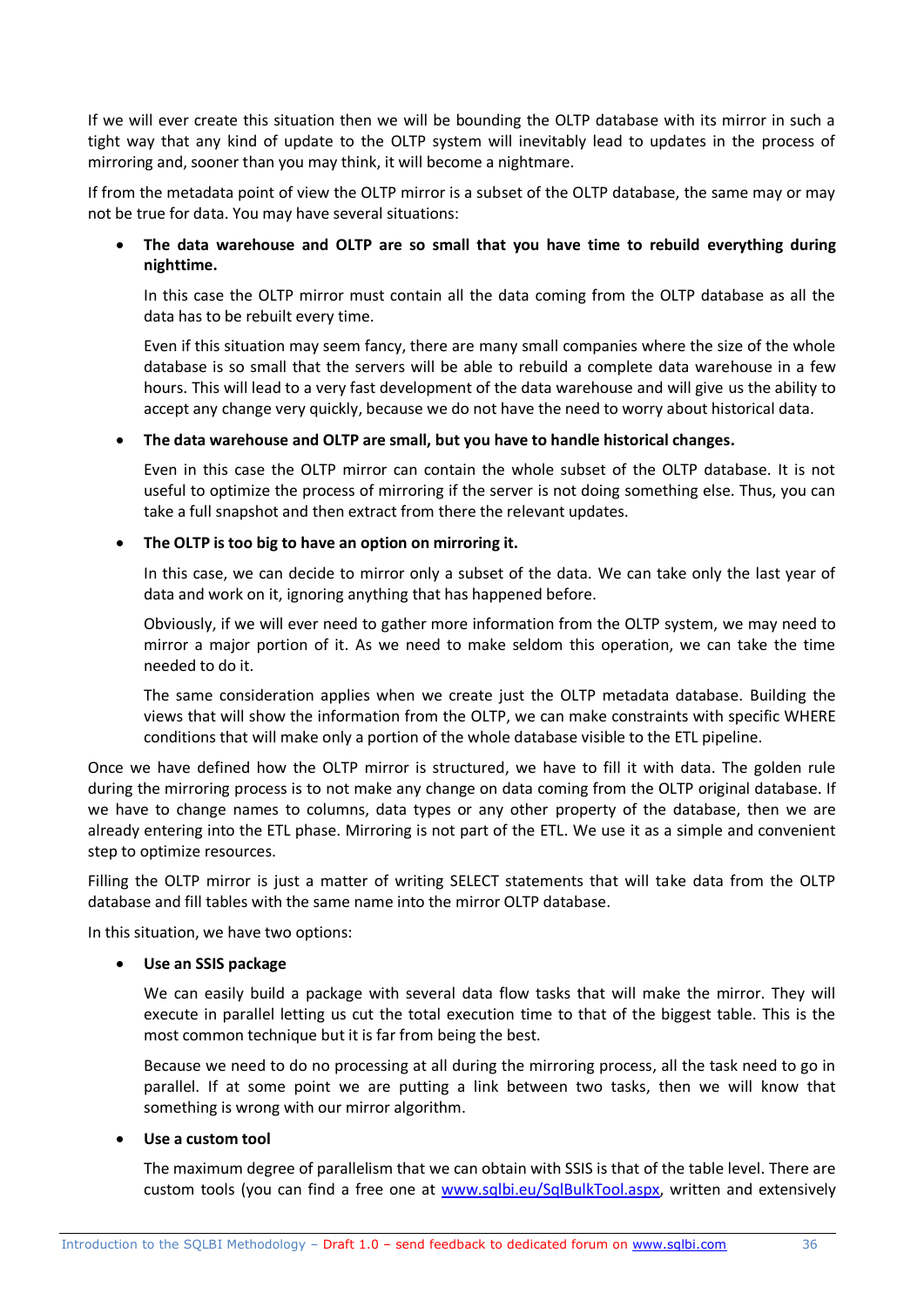used by the authors) that will let us use the partitioning features of SQL Server 2005 to raise the parallelism to the partition level. This means that a table of ten million of rows might be loaded as ten partitions of one million rows each, all in parallel. Moreover, as we have written this tool with mirroring in mind, it will handle any change in metadata without user intervention for reconfiguration.

The advantage in terms of mirroring speed is tremendous. It will let us build the OLTP mirror in minutes instead of hours, making it much easier to adopt the mirror OLTP option.

In both of these situations, we have to check that indexes, constraints and any other option that will slow down the process of mirroring are disabled. At the end of the mirroring process, we can create indexes and stored procedure to make the process of reading data from the mirror faster.

After the data is loaded into the mirror, our work is still not finished. We have to write the queries that will read data from the OLTP mirror and feed the subsequent phases of the ETL processing. If we are choosing the option of creating only the metadata OLTP database then we will skip all the steps before and we will start our work from here.

Supposing that the next process of the ETL phase is made of SSIS packages, we need to write a view for any interaction that the SSIS package will have with the OLTP mirror or metadata database. This normally means to create a view for any Source that we have in the ETL package<sup>1</sup>.



In this picture you will see the complete design for the OLTP mirror database:

#### **Figure 10 – (IMG 0023) Mirror OLTP detailed**

1

It might seem cumbersome to do all this works because we can simply write SQL queries directly into the source components of SSIS. Once again, remember that documentation of the communication is a very important task for a BI analyst; it will save us a lot of time in the future when we will have to investigate about the consequences of a change in the OLTP database. Moreover, the views can have a schema and, as we are using schemas to identify subject areas, this is the first point in which you are declaring not only the usage of information coming from the OLTP but also the subject area into which each object will go.

One last point: if we de-couple the SSIS package from the database using views, we are giving to some others the opportunity to fine-tune the queries adding indexes and working on benchmarks while we are still working on the SSIS package. All that the database administrator will need to know is which views to

<sup>1</sup> After having done all these queries, we may be tempted to use the "Table or view" option in SSIS sources. This would be a very bad idea. We always use SQL Command with SELECT statements that gather data from the views. The performances of SQL commands is much better than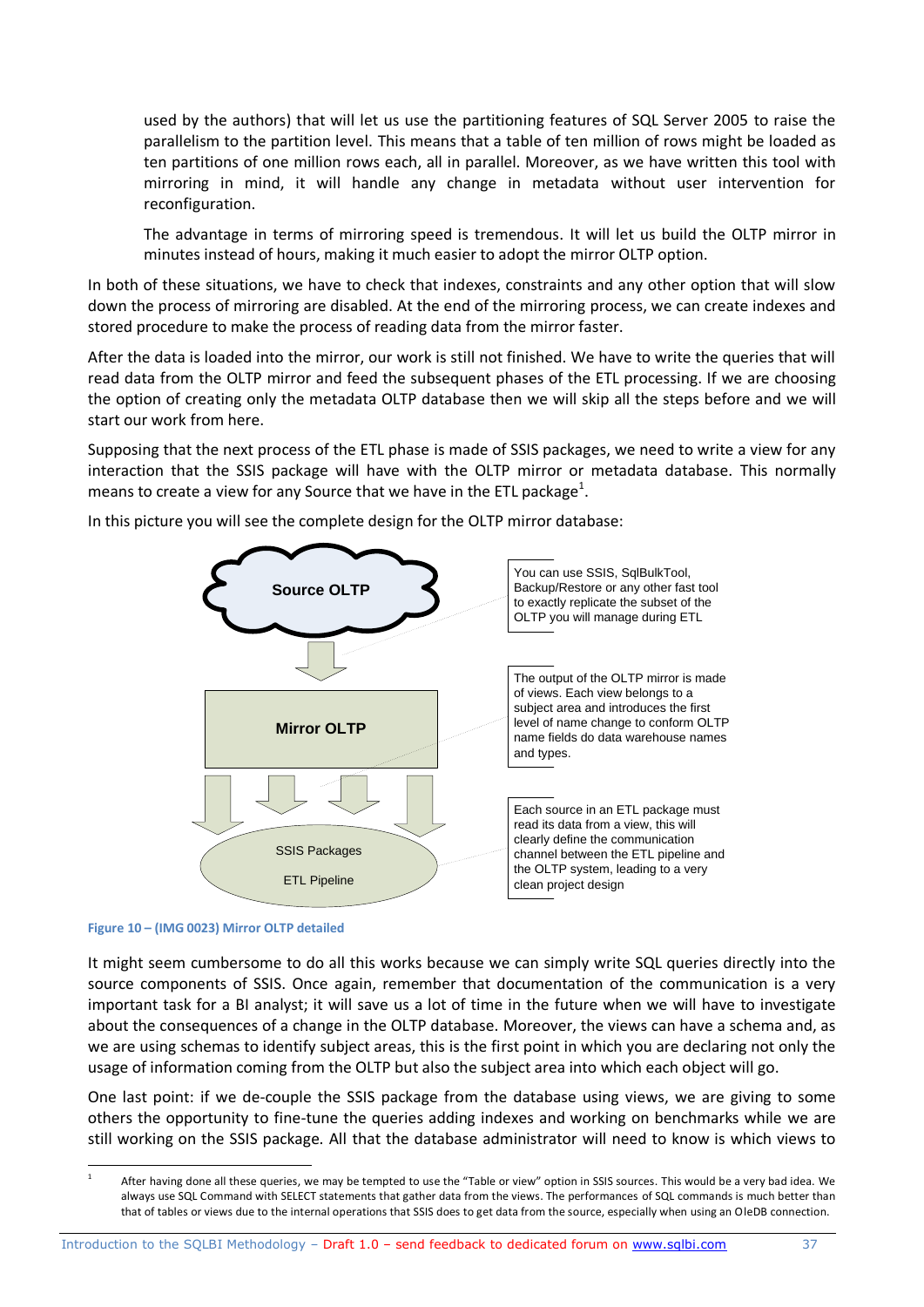optimize. Our package will then use the optimized queries as it used the slow ones, without any kind of change.

Of course, we can obtain more or less the same indirection level by means of using the Data Source View object in SSIS. Doing so, we are hiding the information about the interaction between our package and the database inside of the package. To force the other members of our team to know how to use SSIS is not a good option. Views are universally understandable in the database world and, as a common denominator of every database professional, are a very good language of interaction.

If the OLTP database is a SQL 2005 database, we have another very interesting option to consider. If – before starting the mirroring process – we create a SNAPSHOT of the entire database, we are freeing our entire process from potential LOCK contention and – most important – we are viewing a consistent state of the database during the whole process of mirroring, even if some users are still interacting with the database.

As snapshots are very fast both to create and to drop (at the end of the mirroring process), we consider it as a primary option when we have to mirror a SQL Server database. Of course, other vendors might provide similar mechanism and, if appropriate, you can consider using this option if you are able to do it.

One last option, for SQL server databases, is that of doing a backup/restore. This may be interesting from the performance point of view but, in doing so, we are missing the important topic of declaring the subset of the OLTP database that you will use. We do not believe that this is a real option and we use it only when it is the only viable option for doing a fast mirror.

#### *Staging*

The staging area is the first place where the ETL process starts. In our vision, the staging area is the place where temporary tables needed by ETL packages will reside. No persistent data should reside in the staging area. Persistent data should reside in the configuration database, when needed.

As this is our vision of the staging area, it will be very difficult to describe in detail how to design its content. Moreover, the design of the staging is somehow an oxymoron because staging is, by definition, a temporary and technical place.

The ability to use SSIS for complex data flow tasks has lead several programmers to avoid the creation of temporary tables. They prefer to make very intricate data flows that perform the same operation without the need to have temporary tables.

This is very good from the performance point of view, running fast is always preferable when compared to walking slow. Nevertheless, there is always a price to pay and we have to be careful when it will be the time to decide whether to use temporary tables or not.

Temporary tables are a fundamental part of the debugging of the ETL phase. When we detect an error, we will often see it in the OLAP cube. More often, the user will tell us that a specific number is incorrect when compared with his sources of data. What we need to do is to go back in the ETL pipeline in order to detect where we are computing that specific value and check the code.

If we do not have temporary tables, we will not be able to verify the output of each step of the pipeline in order to find the wrong point in our project. We can only look at the boxes and arrows inside the data flow and think to what is happening there. On the other side, temporary tables will let us check the outputs of each step until we find the wrong one. We can correct it and – having the intermediate tables – we can run only that particular step in order to check if the correction is now producing the right results.

This seems to be a "debugging tip" and  $-$  in fact  $-$  it is. However, what makes it useful is the fact that BI solutions are very dynamic by nature. We will change them several times, even when they have been in production for a long time. A small change can cause wrong results. We will need to be able to debug it very quickly during the whole lifetime of the solution.

There will be situation where we will save the temporary results in private and technical cubes, just to be able to look at them with Excel and navigate the data in an easy way. Clearly, we will hide these private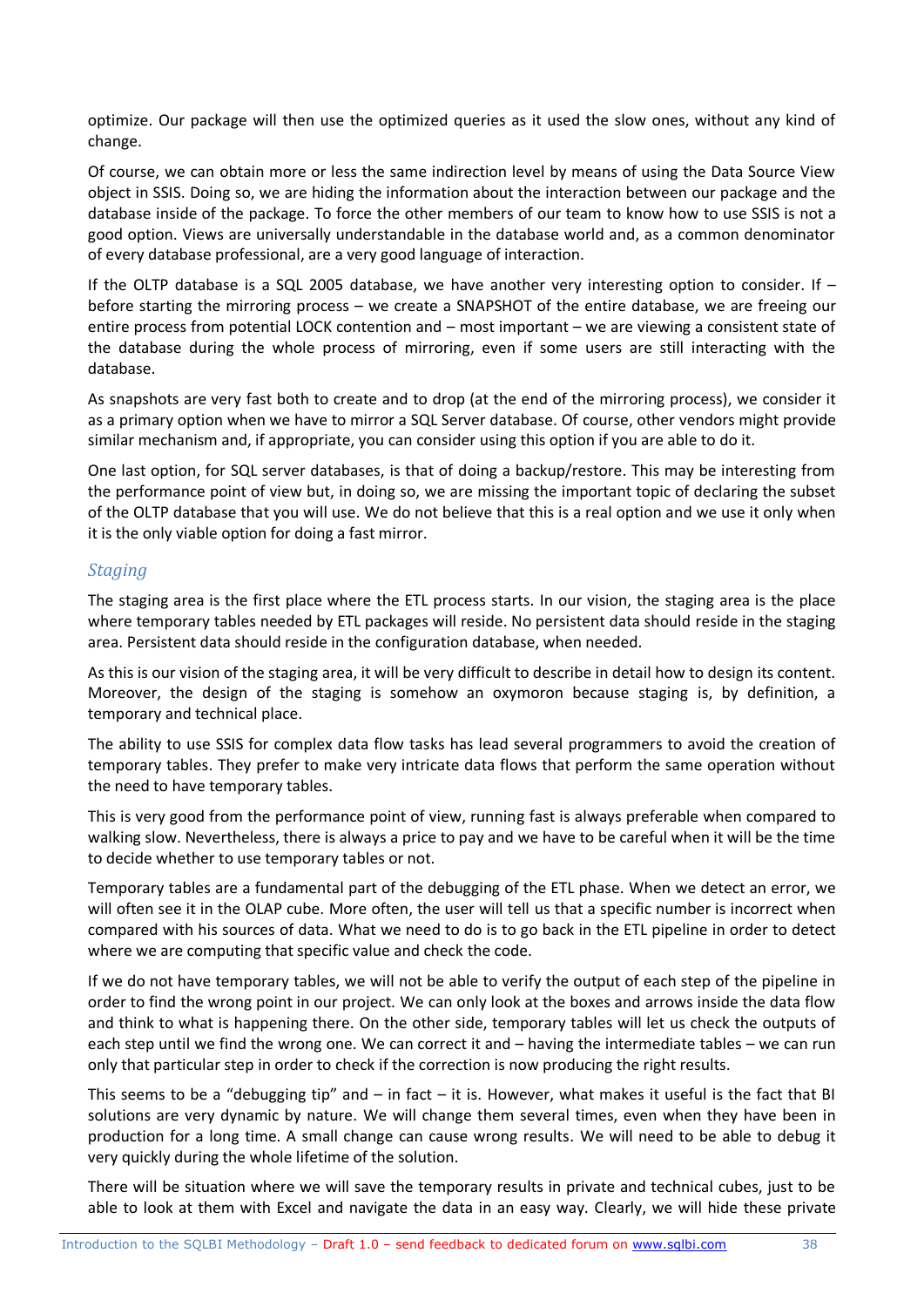cubes to the end user. Nevertheless, they will provide an invaluable source of information about what happened during the ETL phase and they will save us several days of troubles in debugging the code.

This does not mean that any processing has to be stored on temporary tables. Only when the processing is complex, when we feel that we will have to update the code quite often, then we can decide to store intermediate results in temporary tables. Otherwise, the usage of temporary tables will slow down the whole ETL phase without giving us any advantage.

We think to a BI solution as something that is always under development and we will make ourselves ready to make a session of update/deploy/debug in any moment.

#### *Data warehouse*

The data warehouse level is the most important one in the whole project but, from the point of view of this chapter, it is the less interesting. You will find many books that describe the details about how to build a data warehouse and we are not going to replicate any information here.

The philosophy we are following will guide the choices:

- If we are building a Kimball data warehouse, we can follow Kimball's directions to build fact and dimensions according to his methodology. We will end up with a data warehouse composed of data marts, so our work is finished when we have built the single star schemas.
- On the other side, if our choice is that of an Inmon data warehouse, then we have to follow his directions to design a relational database that will hold the data warehouse. Moreover, we need some ETL code to produce the departmental data marts with their star schemas.

In both case, at the end of the data warehouse level, we would think to be ready to expose the data marts to the SSAS cube. Surprisingly, the answer is no. In our vision, there is still one very important step that needs to be completed in order to have a good design.

Either we chose Kimball or Inmon, we have some ETL that produced a database that should look like a star schema. This is not yet a data mart; it is a database that will finally produce a data mart.

#### *Data Mart*

We defined data marts as a "logical subset of the data warehouse". The question still open is "what do we mean by logical?" We use the term logical in contrast with physical, where we mean by physical level the real database design that is holding our data.

A very good example of this is in the AdventureWorks BI solution. If you look at the Product dimension, you will see that it contains data coming from three tables: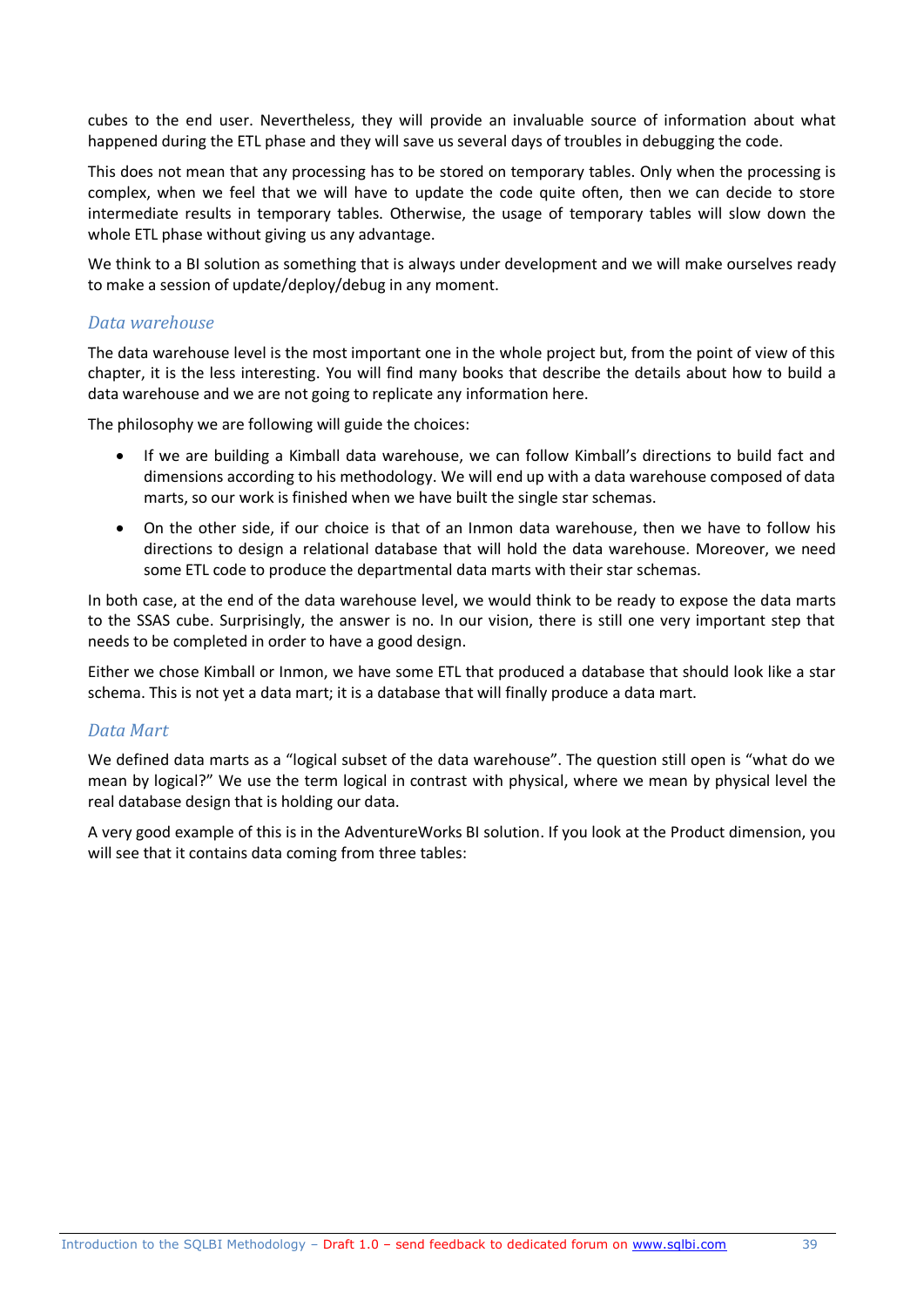

**Figure 11 – (IMG 0024) Product dimension in AdventureWorks**

At the database level, these three tables resemble the structure of three separate dimensions. At the end of the ETL pipeline, the same three tables will feed the cubes to produce the dimensions. Here we will lose two dimensions and see only category and subcategory as attributes of the dimension products. Therefore, we have three tables but the user will see only one dimension.

The problem is that if the user has no way of querying the category and subcategory as separate dimensions, then they are not dimension at all and they should be modeled as attributes of the product dimension.

Clearly, the analyst has thought – in this specific situation – that in the future these attributes may become dimensions by their own when, for example, he will introduce a budgeting that will make extensive use of these two dimensions. In that situation, it will be easy to separate the product from its categories because the relational model is already prepared to accept this change.

There are absolutely no problem at all with the relational design. What is not clear is the fact that the data mart is composed of only one dimension (product) and the other two dimensions are technical ones that should not be exposed outside of the relational world.

Therefore, from the logical point of view, we only have one dimension. From the physical one point of view, we have three tables. This is the case where our definition of data marts starts to make sense. Even if the physical layer has three separate dimensions (which is very good) the logical one (the data mart, for instance) will expose only one dimension.

If we use SSAS to make this join between dimensions (using reference dimensions or the DSV, for example), we are hiding the important information about the composition of the data mart into the SSAS project. This will lead to two problems:

- If the dimension is used in two distinct cubes, then it will have to be replicated exactly in the same way in order to give a consistent view of the dimensional structure of the BI solution
- If a technician does not have access to the SSAS project, he will never see this structure and he will spend time trying to understand which relationship exists between the cube and the relational world.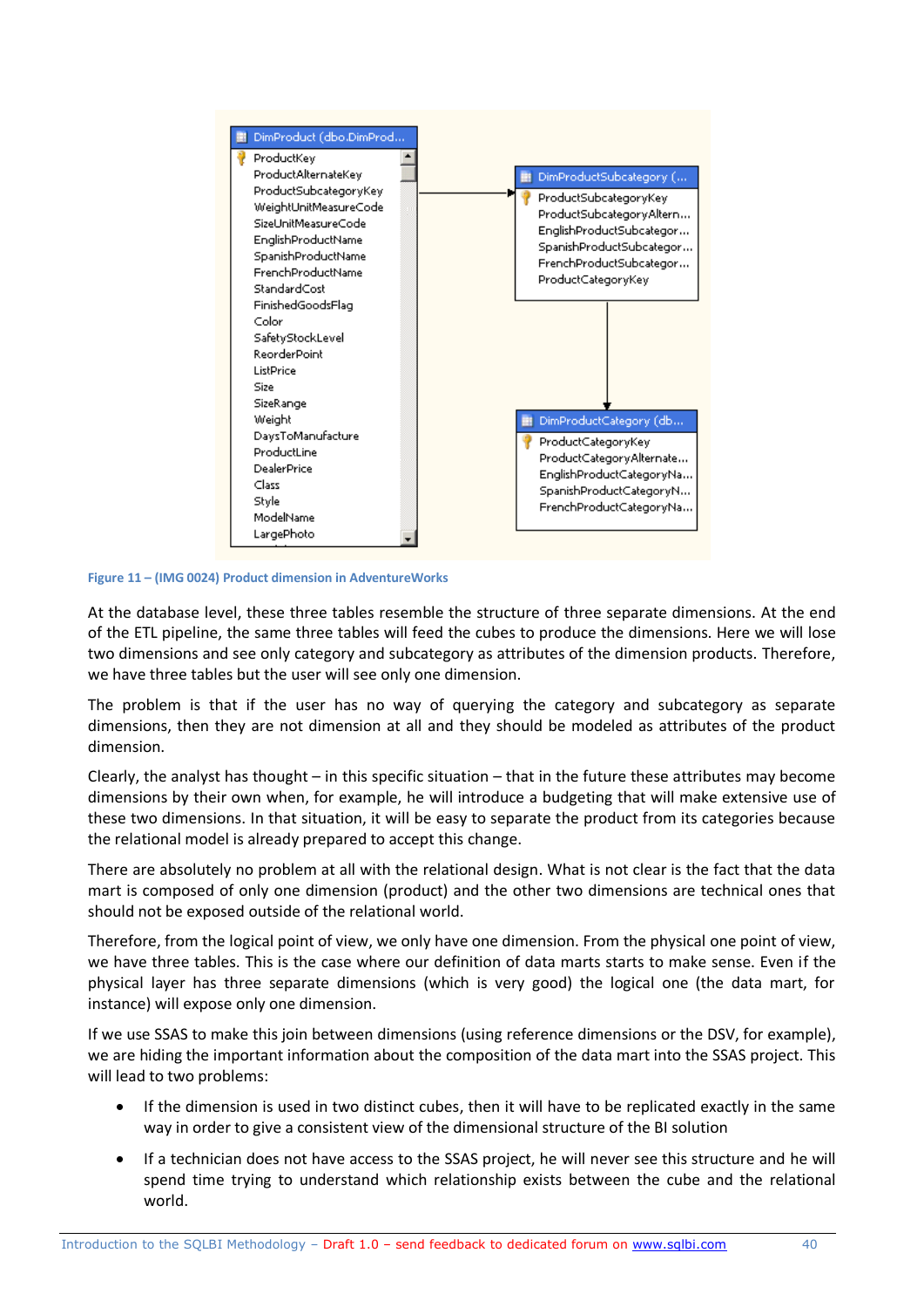On the other side, if we create specific views that will make the join, we will get several advantages:

- The declaration of the data mart structure resides into the database. Anybody will easily check it because it is declared in the structure of the database.
- The SSAS cube will see only one dimension, which is exactly what it will show to the user.
- The surrogate keys (ProductCategoryKey and ProductSubcategoryKey) will disappear. They are not useful in any way, they are not exposed to the user nor used in any way into the cube. Clearly, this situation might change in the future. When, for example, we will add budgeting to the solution, the keys will start to make sense. At that point, we can revive the dimension and expose the keys. This is the power of having a physical layer different from the logical one; we can change the solution for our needs.
- We will see a star schema and will never be tempted to think that there is a snowflake. In fact, there is no snowflake at all.

There is another big advantage in building the data mart with views: views are very easy to update and change by need. If – for any reason – we will need to add another table to this structure and create or change attributes to the product dimension, it will be very easy to change the data mart view without the need to update the SSAS solution.

In case we have designed an Inmon data warehouse, we will have exactly the same problems to solve. It is very common to have some architectural considerations that lead us to create a different logical and physical structure. Views are the means that will let us derive the logical from the physical one and – in our experience – are real lifesavers, as all the indirection levels are.

#### *OLAP cubes*

We have already outlined that OLAP cubes have their source in the data mart. This is not always true. Sometimes the OLAP cubes will have their structure reside in the data mart but they might have the need of loading data that is slightly different from what is stored in the data warehouse.

Think, for example, to the date dimension. Date dimension usually contains a huge period in order to be able to fulfill all the date need of all the data marts. Clearly, we are thinking that we have only one dimension and one table that will contain dates.

If the range of the dates for the whole data warehouse starts from January 1 of 1950, there is absolutely no need to show the date starting so far in – for example – a financial cube that shows the sales and contains data from January 12 of 2005. In doing so, we are forcing the user to scroll down to the current year each time he wants to select a specific date from the dimension.

It would be much better to have the sales cube showing only a subset of the date dimension by limiting its range to only the period that is currently useful for the fact table.

In order to obtain such a feature, we need another set of views that we call cube views. Cube views are useful only for one cube and are very specific as their output is exactly what the OLAP cube needs, nothing else.

Cube views should maintain the same structure of the dimensions and fact tables they rely on, making only aesthetic changes and/or range delimitations. The reason is that cube views should not carry on any ETL process. Their only reason of being is that of feeding a cube with data already computed in the data warehouse.

Nevertheless, even if they should not be powerful views, they are useful because they will declare, in the database, exactly what we will use in a specific cube. This information is very important to track cube dependencies.

Once more, we are not using a feature of SSAS (named queries in the data source view) in order to share the information about how we will gather data for the cube with people that has potentially no access to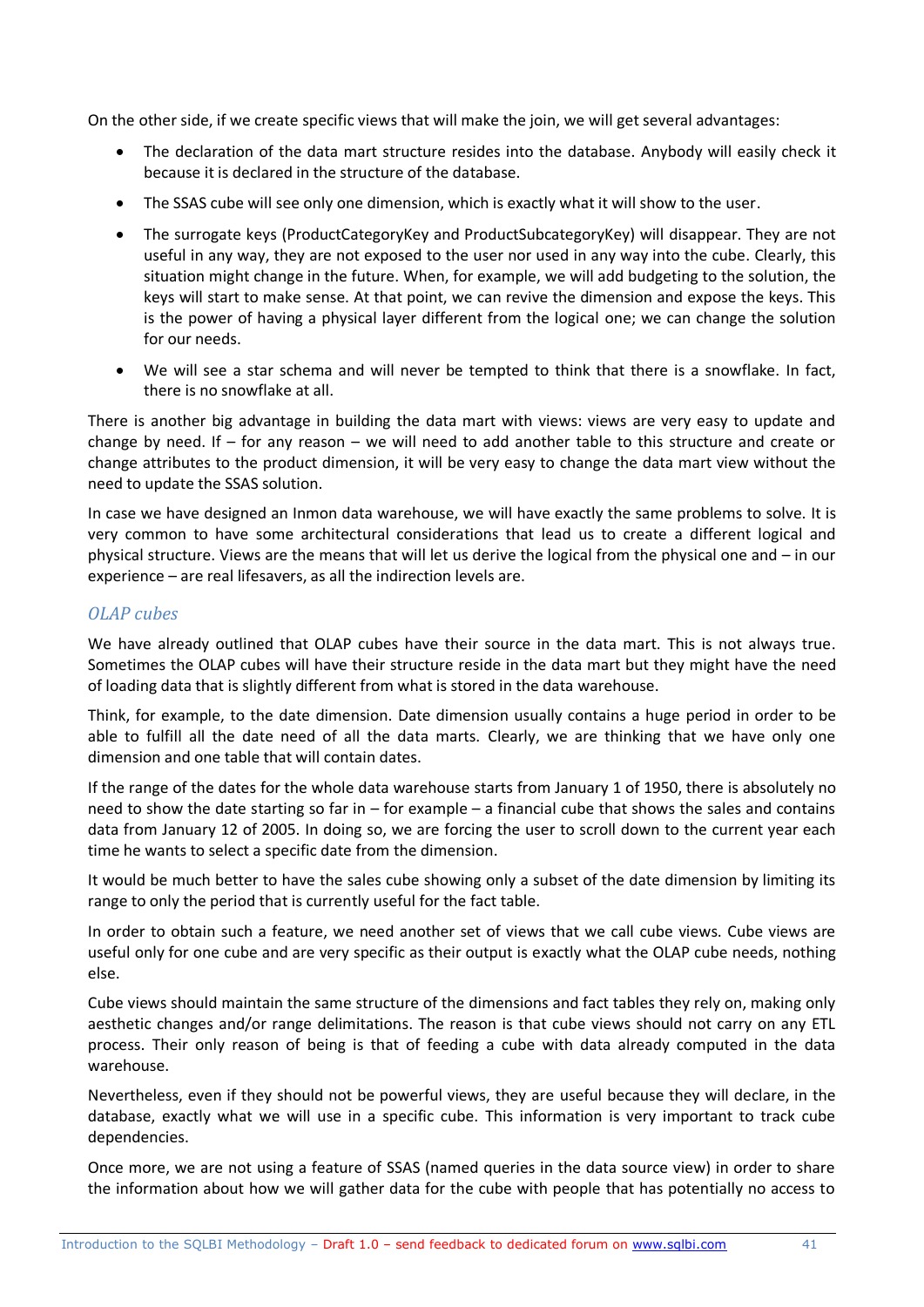the SSAS solution. You should have understood that – in our vision – information sharing between people working on the project is very important.

#### *Configuration database*

The configuration database is the place where you store all the configuration tables of your solution.

There are no generic rules about this database because it is very customer specific. It is advisable to use the same subject area separation used throughout all the other databases by using database schemas but, upon that, all the other configurations depend on the specific business area on which we are working.

One important thing to remember is that we normally use the "simple recovery mode" for all the data warehouse databases, as it is normally useless to get full recovery of a database used for ETL. The configuration database is different, because it is a user updatable database and, for this reason, we should always use the full recoverable mode on the configuration database.

#### *Log database*

The log database is one of the most difficult to project. Sometimes the log database is underestimated and we will end up without logging information that clearly states who did what and when, which processes run and which did not. Sometimes the log database is overestimated and becomes a project by itself, requiring a specific cube to navigate it. Both these situations are extreme and we should carefully avoid them.

In this chapter, we will spend some words about what  $-$  in our opinion  $-$  to log and when, trying to give some hints and tips in order to avoid falling in one of the situations we have described.

The log database should be independent on the other databases

This may seems easy but, in reality, it is not. The keys and values in the log database should not refer to any other database. This is important because all the other databases will change over time while the log database may last for a long period.

Moreover, the log is usually related to errors i.e. rows that will not be inserted into the standard database for any reason. By viewing the log database, we should be able to gather all the information needed to solve the specific problem we are facing.

• The log database should clear by itself automatically

It is useless to maintain a long period of detailed logging. After one year the detailed log information are no more useful.

In our experience, the log is very useful to catch errors in the ETL phase, where one or more of the packages might fail and compute erratic values. Sometimes, the problem arises several days after it happened, because the user did not query the cube in that period or the data affected by the problem were not in queries. This should not happen if we designed a correct error system. The user will have an evidence of whether everything went ok or not.

The importance of auditing tables is somehow underestimated. In our opinion, auditing tables should reside in the data mart, might be part of the cubes and hidden to the user but always accessible to the BI manager in order to detect what happened during both the ETL process and the cube process.

However, a good question is: "what is the difference between log and audit?"

Log is a technical stuff. It contains information about which package started and ended correctly or with errors. It will tell you how many rows the ETL read and how many of them were correct or not. Information like these is of no use to any OLAP user.

On the other side, auditing contains information that may be useful to the users. Information like the last day that has been loaded, the exact number of shops that sent their sale information and when. These information are useful because an user may be interested in analyze data but might be induced to believe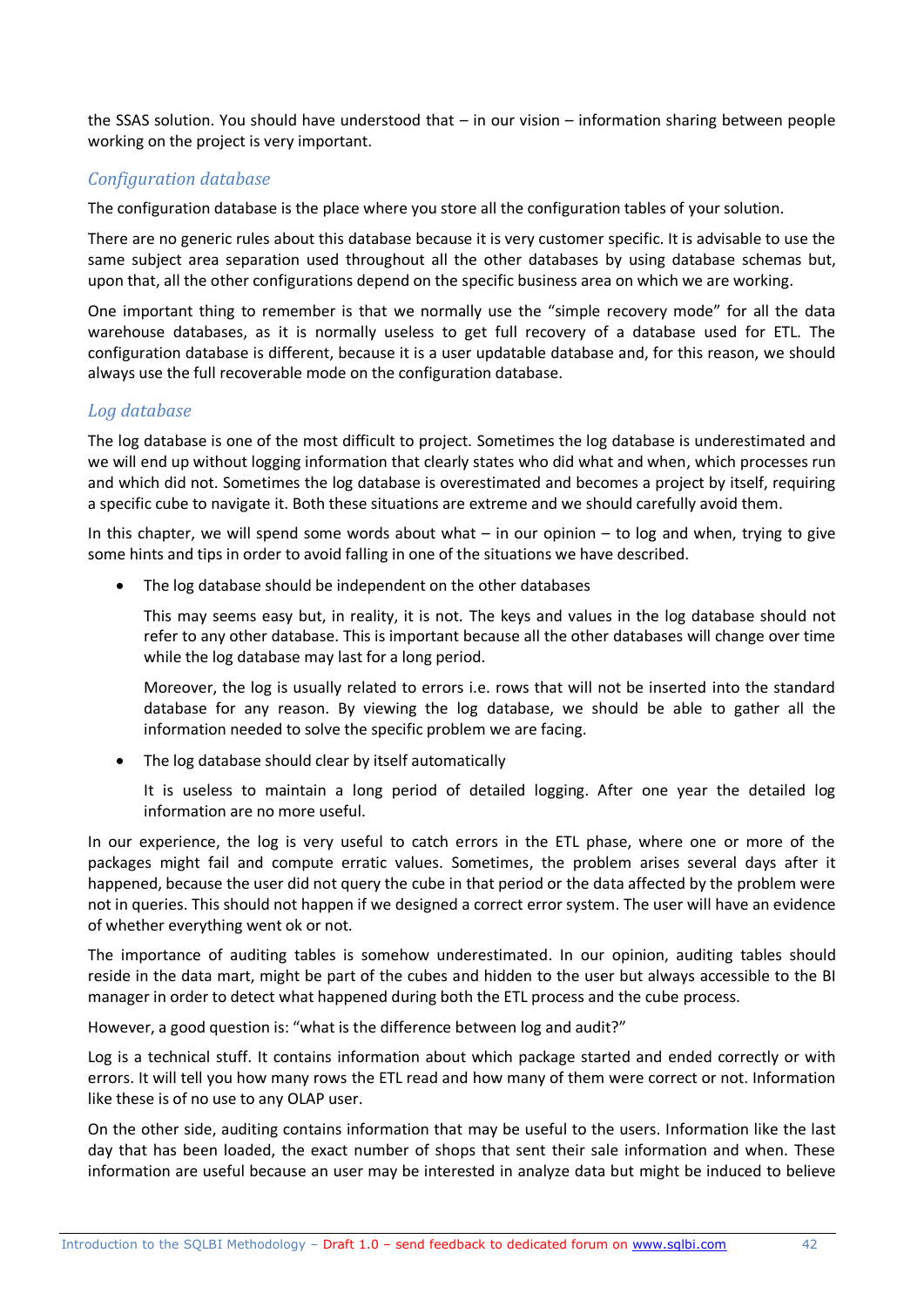that he is looking at a complete set of information while – for some reason – some data is not completely updated.

Auditing is normally a subset of logging. However, while log data resides in the log database, auditing resides in the data warehouse and will have its fact tables (and potentially dimensions) in order to expose data as any other cube does.

#### *Disk optimization*

Now that we have defined the technical stuff about the various databases, we can spend some words on how to obtain the maximum ETL and cube process speed of our BI solution.

We are not going deep into technical details about how to optimize a disk subsystem; this will be the work of specialists. Instead, supposing to have more than one disk system, we want to point out some considerations about where to store each database in order to get the most from the server.

The rules are indeed very easy:

- Try not to read and write on the same disk
- Use fastest disks for the task and database that will need disk speed
- Use largest and slowest disk for the storage of persistent data

How can you reach such results? The answer is to analyze the ETL pipeline, understanding which databases we read and which we write during a specific phase of the ETL pipeline. After we will have created these couples of databases, we will be able to verify that they do not reside on the same disk.

In the picture, each box represents a database and contains a number that represents the disk into which the database can be stored.



#### **Figure 12 – (IMG 0025) Disk usage**

Clearly if the OLTP system resides on a remote server, the numbers will go from 2 to 5 instead of 1 to 5. You will notice that the configuration database is missing. This is because we will read and potentially write the configuration database during the whole ETL pipeline. Adding it would have made the picture less clear. A good place for the Configuration database is on disk number 2, where the OLTP Mirror database resides.

The Log database is missing too, but it should have a very limited amount of traffic and it is not a crucial decision where to store it. We can move it wherever we want.